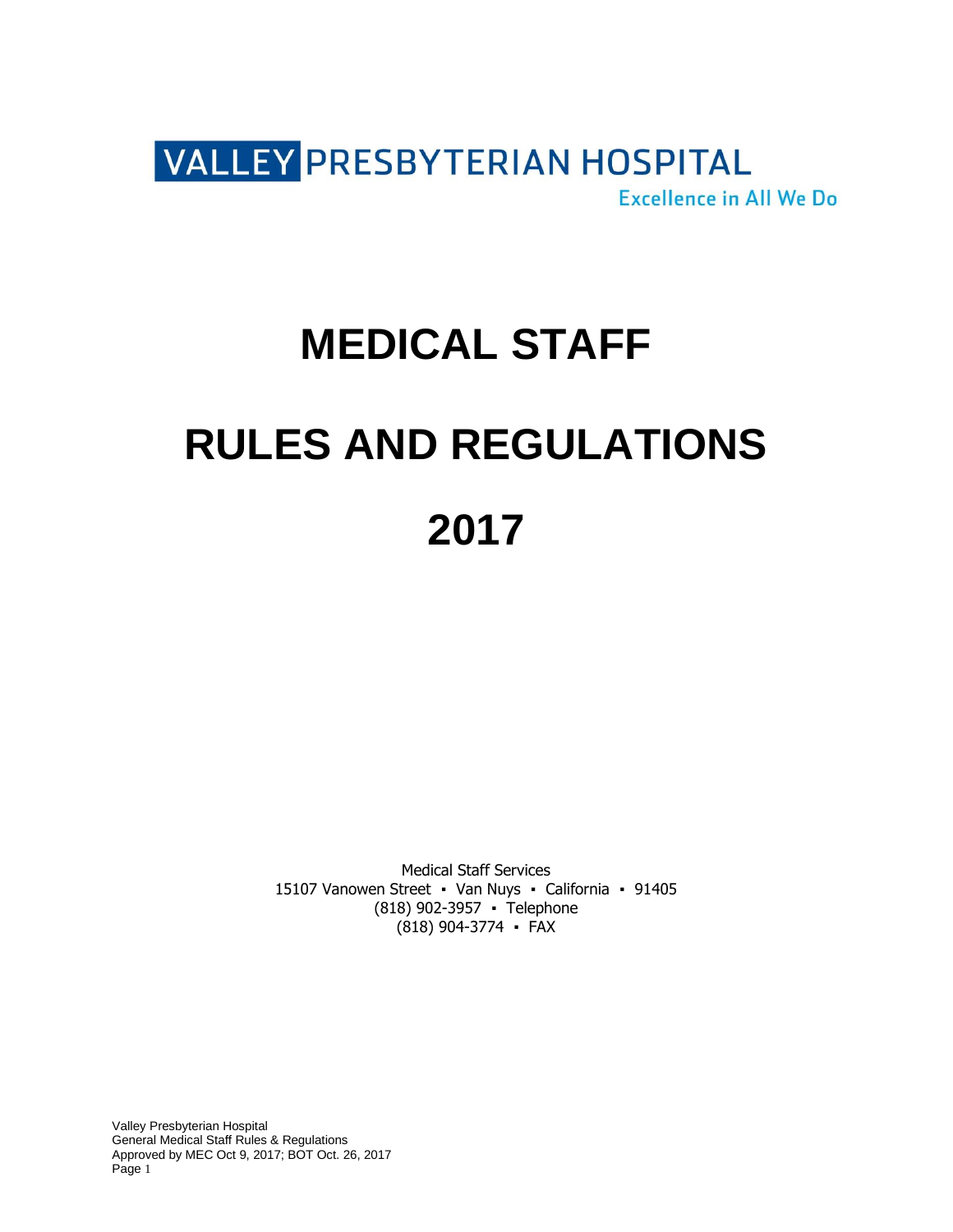## **GENERAL RULES AND REGULATIONS TABLE OF CONTENTS**

| <b>RULE 1</b>  | <b>ADMISSION AND DISCHARGE OF PATIENTS</b>                          | $3 - 5$   |
|----------------|---------------------------------------------------------------------|-----------|
|                |                                                                     |           |
| <b>RULE 2</b>  | <b>MEDICAL RECORDS</b>                                              | $5 - 10$  |
|                |                                                                     |           |
| <b>RULE 3</b>  | SURGERY AND INVASIVE PROCEDURE REQUIREMENTS                         | $11 - 13$ |
| <b>RULE 4</b>  |                                                                     |           |
|                | <b>CONSULTATIONS</b>                                                | $13 - 15$ |
| <b>RULE 5</b>  | <b>CONSENTS</b>                                                     | $15 - 16$ |
|                |                                                                     |           |
| <b>RULE 6</b>  | <b>PHYSICIAN COVERAGE</b>                                           | $16 - 17$ |
|                |                                                                     |           |
| <b>RULE 7</b>  | <b>EMERGENCY DEPARTMENT (ED) CALL PANEL</b>                         | $17 - 18$ |
|                |                                                                     |           |
| <b>RULE 8</b>  | DRUG/MEDICATION, TREATMENT, AND DIAGNOSTIC<br><b>TESTING ORDERS</b> | $18 - 20$ |
|                |                                                                     |           |
| <b>RULE 9</b>  | <b>INFECTION PREVENTION</b>                                         | 20        |
|                |                                                                     |           |
| <b>RULE 10</b> | <b>MEDICAL EDUCATION (PATIENTS, RESIDENTS/FELLOWS)</b>              | $20 - 21$ |
|                |                                                                     |           |
| <b>RULE 11</b> | ALLIED HEALTH PROFESSIONAL SUPERVISION                              | 21        |
|                |                                                                     |           |
| <b>RULE 12</b> | <b>DISASTER PLAN</b>                                                | $21 - 22$ |
|                |                                                                     |           |
| <b>RULE 13</b> | <b>MEDICAL STAFF MEETINGS</b>                                       | $22 - 25$ |
|                |                                                                     |           |
| <b>RULE 14</b> | <b>MEDICAL STAFF COMMITTEES</b>                                     | 25-39     |
| <b>RULE 15</b> | MEDICAL STAFF CLINICAL DEPARTMENT MEETINGS                          | 39-40     |
|                |                                                                     |           |
| <b>RULE 16</b> | <b>ADOPTION AND AMENDMENTS TO RULES AND</b>                         | 40        |
|                | <b>REGULATIONS</b>                                                  |           |
|                |                                                                     |           |
|                | <b>RULES AND REGULATIONS APPROVALS</b>                              | 41        |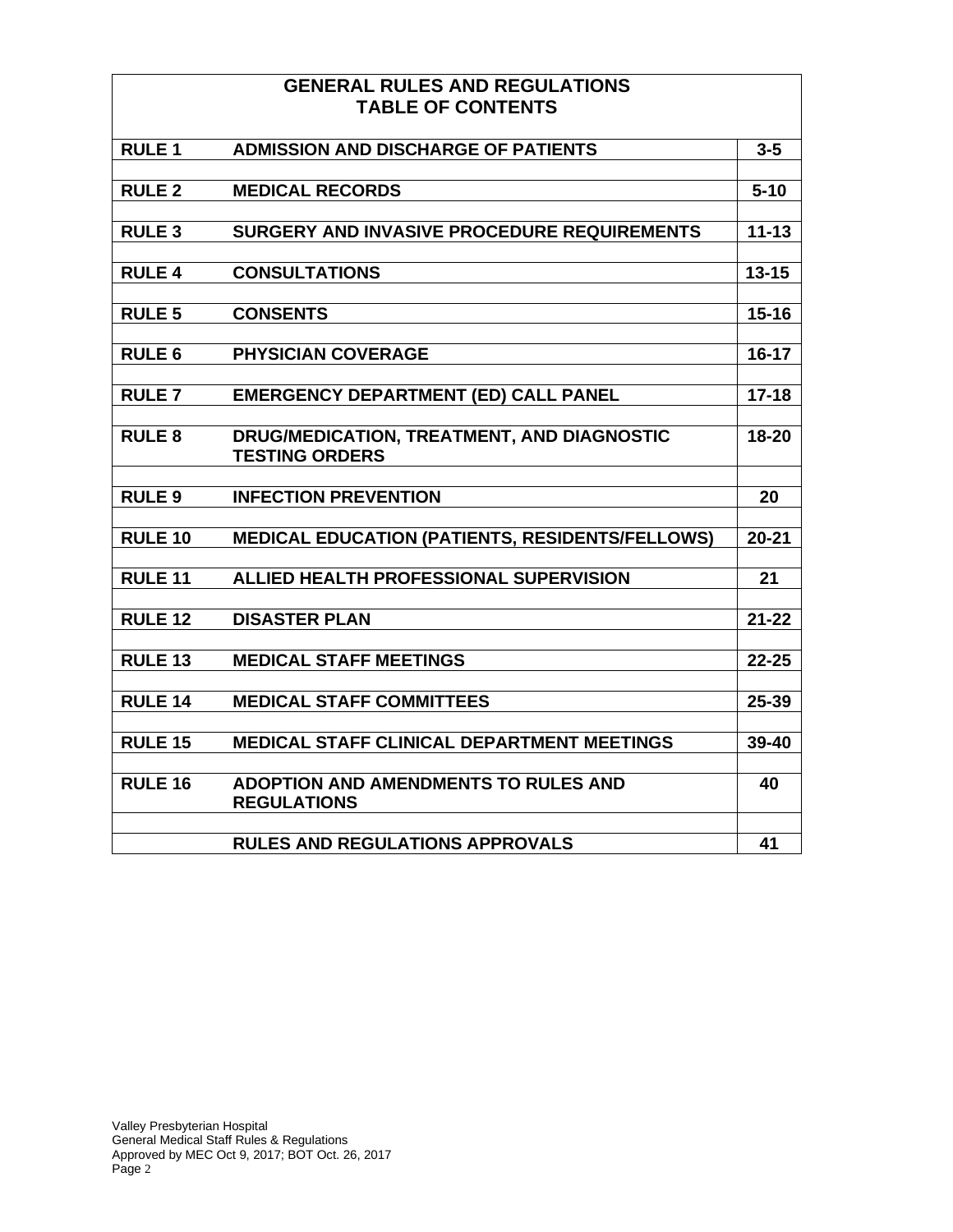## **RULE 1 ADMISSION AND DISCHARGE OF PATIENTS**

- 1.1 Only a member of the Valley Presbyterian Hospital Medical Staff (the Medical Staff) with appropriate and approved privileges may admit a patient to Valley Presbyterian Hospital (the Hospital, VPH). The *Admission of a Patient* policy of the Hospital will be followed by all practitioners. Patients must be seen by the attending physician or designee on a daily basis and appropriate documentation is to be recorded in the medical record. Patients must be seen within 24 hours of admission to the Hospital or sooner depending on the acuity of the patient's condition.
- 1.2 When a patient is admitted to the intensive care unit the primary care physician or designee must contact the ICU staff and present a plan for evaluation, supportive care and treatment immediately upon admission or transfer. All patients admitted to the ICU shall be seen and evaluated by a physician either prior to or within four (4) hours of admission, except in the NICU and PICU, where *NICU Admission Protocol* and *Pediatrics/PICU Admission Protocols* define this requirement for those areas.
- 1.3 A dentist or podiatrist with clinical privileges may admit patients to the Hospital so long as an appropriate physician member of the Medical Staff assumes responsibility for the overall aspect of the patient's care throughout the hospital stay, including the medical history and physical examination. However, a podiatrist may perform the medical history and physical examination if granted such privileges by the Medical Staff. Consultations with a physician member of the Medical Staff shall be required when medical or surgical complications are present for Podiatry or Dental patients.
- 1.4 The patient's attending physician shall be responsible for directing and supervising the patient's overall medical care, for coordinating all consultations, for completing and recording in the medical record a medical history and physical examination within twenty-four (24) hours of admission, for the prompt and accurate completion of the medical record, for necessary special instructions, and for transmitting information regarding the patient's status to the patient, the referring physician, if any, and to the patient's family. The history and physical examination must be completed and authenticated in the medical record prior to any surgery or invasive procedure.
- 1.5 Whenever responsibilities are transferred from the attending physician to another Medical Staff member, a note covering the transfer of responsibility shall be reflected on the orders in the medical record by the current attending physician, and the transferring physician shall personally notify the receiving physician. The documentation shall state to whom care is being transferred and the date and time responsibility is transferred. Should the patient be transferred to another level of care within the Hospital, the responsible Medical Staff member for coordinating care should likewise be identified to assist with reconciling medications and other treatments.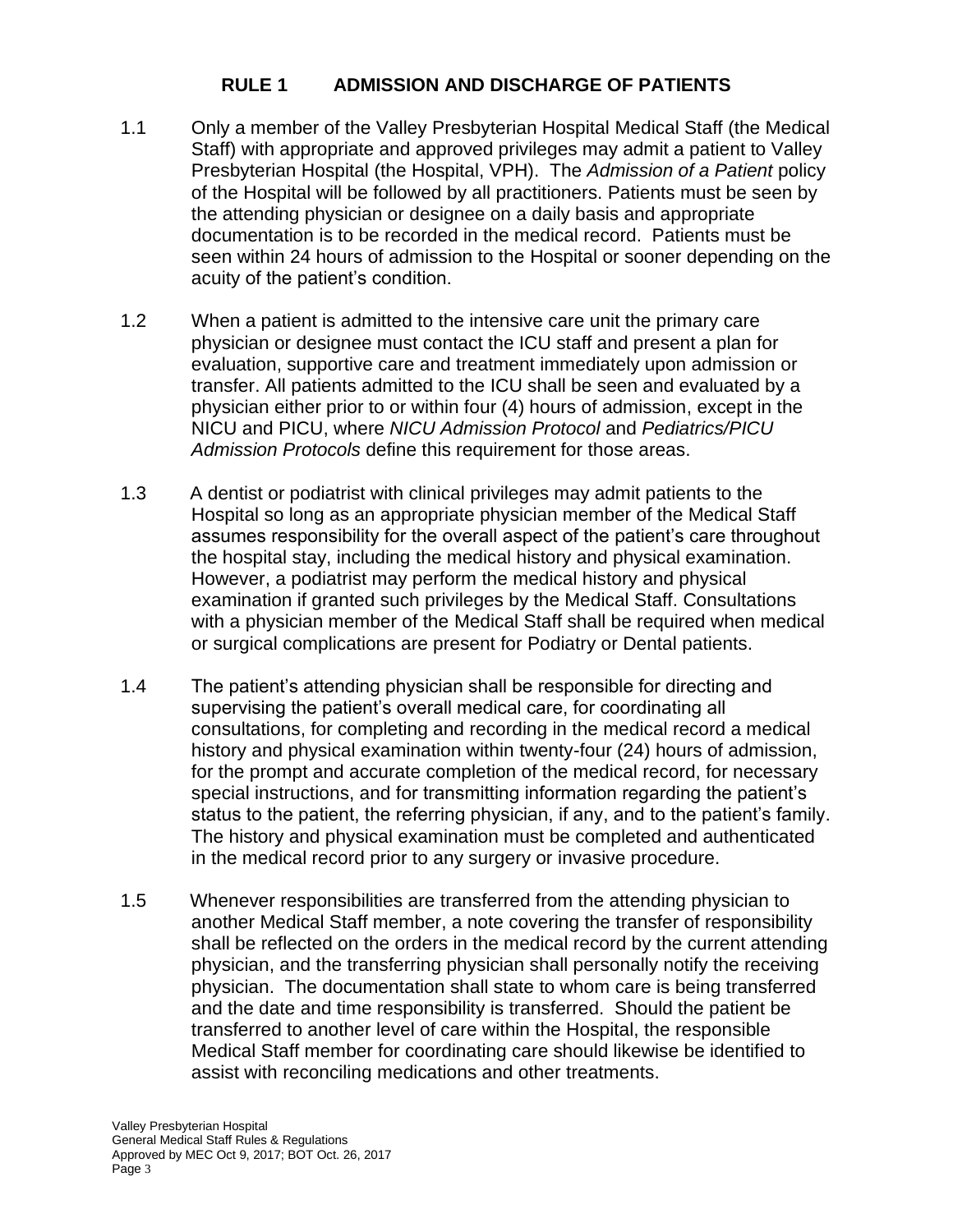- 1.6 Except in an emergency, no patient shall be admitted to the Hospital until provisional diagnosis or valid reason for admission has been stated. In the case of an emergency, such statement shall be recorded as soon as possible, but no later than twenty-four (24) hours after admission. Patients should be admitted with appropriate orders consistent with the diagnosis. Bed assignment and appropriate level of care is determined based on intensity of service and severity of illness obtained from the admitting physician prior to admission whenever possible.
- 1.7 Each member of the Medical Staff shall name a member of the Medical Staff who may be called to attend his patients in an emergency, or until he arrives. In case of failure to name such associate, the Emergency Department or patient care unit staff shall have authority to call any member of the Medical Staff in such event utilizing the Chain of Command.
- 1.8 A practitioner who will be out of town or unavailable for a significant period of time shall notify the Hospital, in writing, of the name of the practitioner who will be assuming responsibility for the care of patients during this absence.
- 1.9 The attending physician, at the time the patient is admitted, shall inform the admitting staff and nursing staff if he or she suspects that the patient may be a danger to self or to others or has an infectious or contagious disease or condition. The attending physician shall recommend appropriate and approved precautionary measures to protect the patient and the staff, and shall note in the patient's medical record the reason for his or her suspicions, and the precautions taken to protect the patient and others.

All patients with infectious disease will be admitted in accordance with the *Hospital Infection Prevention Policy and Procedure Manual*.

The attending physician shall seek assistance from a psychiatrist for any patient who suffers from an incapacitating emotional or psychiatric illness.

In the event that a patient cannot be appropriately treated in the general acute care service, arrangements shall be made to transfer the patient to a facility where his or her care can be appropriately managed, once the patient is medically stable.

- 1.10 When a physician requests to admit a patient to the Hospital for medical treatment, the attending physician shall, whenever possible, contact the Operations Supervisor to determine whether there is an available bed. Any patient admitted through the Emergency Department shall be seen and evaluated by their attending physician or designee either immediately prior to or within twenty-four (24) hours of admission except as otherwise required in Rule 1.2.
- 1.11 Patients who require emergency admission through the Emergency Department and do not have an attending physician shall be assigned an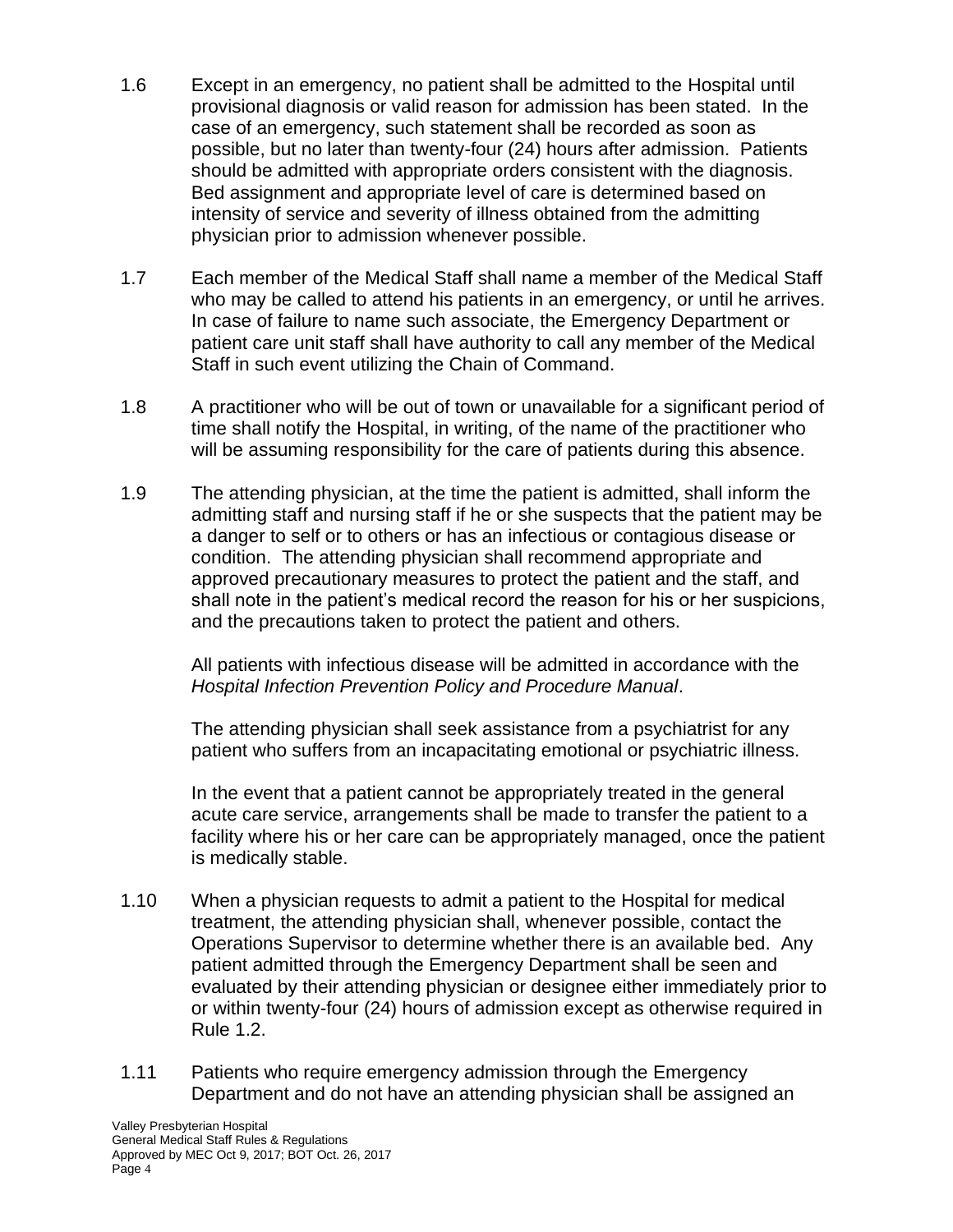attending physician in accordance with the Medical Staff Emergency Department Call Panel Procedure.

- 1.12 If a physician is on suspension due to medical record delinguencies or any other cause and must admit a patient in an emergent situation because the patient could not be admitted or cared for by another physician with appropriate clinical privileges, then the physician on suspension must follow the procedures as identified in Rule 2.6.
- 1.13 All patients admitted to the Hospital shall be seen by an attending physician on a daily basis following the initial History and Physical, and an appropriate notation shall be recorded in the medical record in the form of a daily progress note or discharge summary. The frequency of visits by consultants should be commensurate with the needs of the patient with regard to their medical condition and in accordance with Departmental Rules and Regulations and Hospital policies.
- 1.14 Patients should be discharged from the Hospital only on the order of the attending physician or appropriate designee. A final diagnosis, appropriate discharge instructions, necessary medications or prescriptions, and specific recommendations for follow-up care will be completed by the attending physician or designee to be provided to the patient prior to discharge.

## **RULE 2 MEDICAL RECORDS**

2.1 Valley Presbyterian Hospital Medical Staff recognizes use of the Hospital's electronic medical record as the standard of practice at Valley Presbyterian Hospital. Guidelines for electronic medical record appropriate use are provided through various supporting hospital policies. All providers shall adhere to policy to promote the creation of an accurate and concise medical record that facilitates patient safety, quality of care, communication between providers and appropriate billing. All entries in the medical record, including orders, shall be clear and complete and shall comply with relevant hospital policies.

When within patient care areas (inpatient, outpatient, and Emergency Department) that are supported by the use of the electronic medical record, Medical Staff members will be subject to the regulations described in Rules 2.2 – 2.6. Patient care areas that are not supported by the electronic medical record are excluded from Rules 2.2 - 2.6.

2.2 Providers must either attend a mandatory education session that will provide the fundamentals of using the electronic medical record or otherwise demonstrate competency in its use during initial credentialing and before commencement of patient care. In addition, providers must attend mandatory education sessions during electronic medical record upgrades or as needed to ensure patient safety.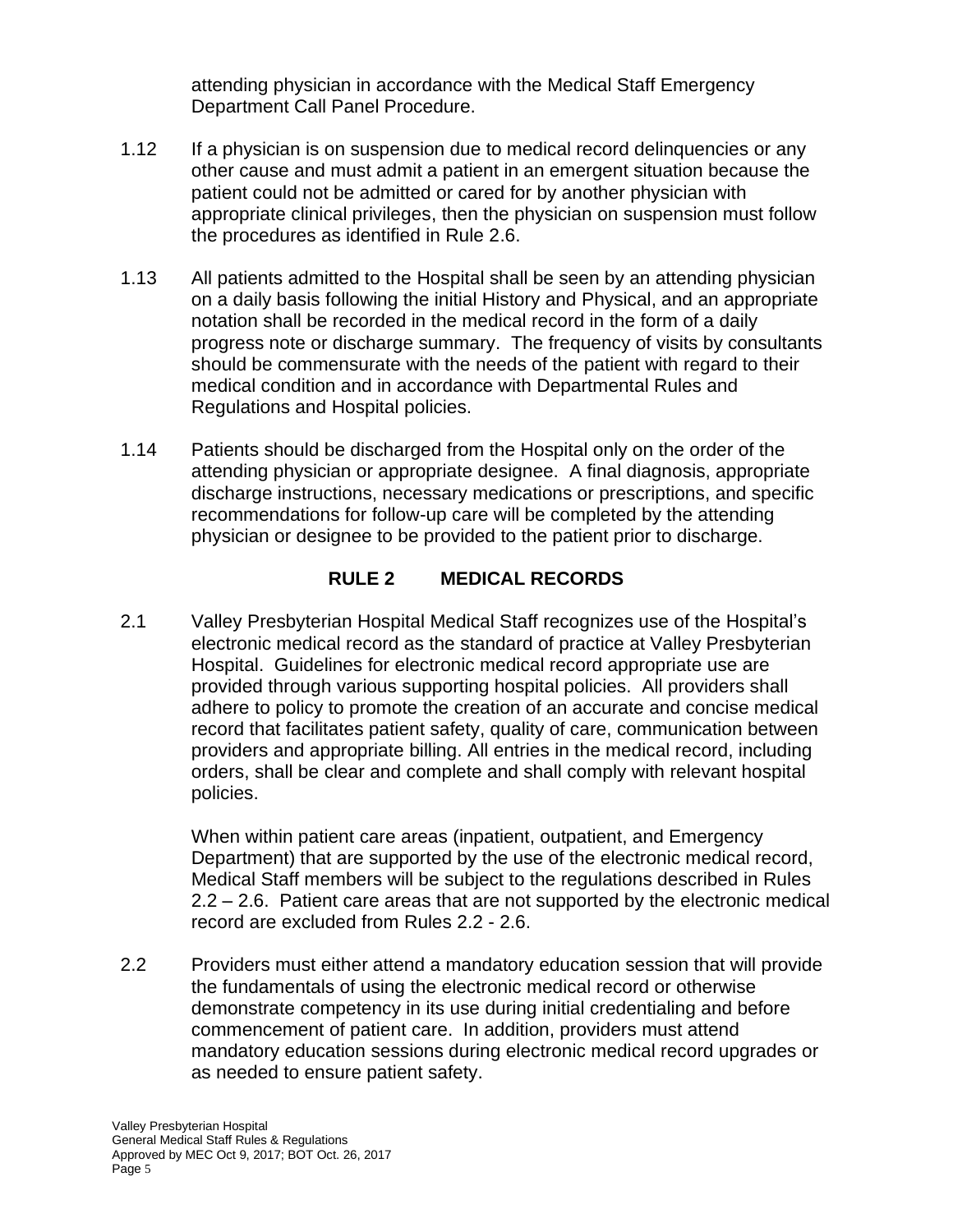- 2.3 Providers are expected to enter orders electronically. Telephone and verbal orders are only permissible in accordance with Valley Presbyterian Hospital policy. Orders submitted on paper must be legible and are allowed only for one of the following conditions:
	- a. During electronic medical record downtime
	- b. When not supported by electronic medical record functionality
	- c. At the discretion of the Medical Executive Committee
- 2.4 Providers are expected to document patient care electronically. Verbally dictated reports are considered electronic and must be e-signed in the electronic medical record per policy. Handwritten notes must be legible and are allowed only for one of the following conditions:
	- a. During electronic medical record downtime
	- b. When required by Valley Presbyterian Hospital for quality or regulatory compliance. Only a structured paper form not available in the electronic medical record will be accepted in this circumstance.
	- c. At the discretion of the Medical Executive Committee
- 2.5 All Medical Staff members are required to authenticate documents and orders via electronic signature. Documents are displayed on a computer screen, then after verification of accuracy and completeness, the provider "electronically signs" the documents by pressing a computer key. Each participating provider will be assigned a confidential PIN number, which is not to be given out to other providers or office staff. With signing, Medical Staff members claim responsibility for the accuracy of their documentation in the medical record.
- 2.6 Medical Staff members that are non-compliant with Valley Presbyterian Hospital Rules and Regulations or policies regarding computerized physician order entry or electronic documentation shall be subject to performance management including monitoring, remedial education, revocation of access rights for certain documentation tools and/or corrective action including suspension pursuant to the Medical Staff Bylaws and Rules and Regulations. Failure to appropriately document in the medical record will also subject the Medical Staff member to the peer review process.
- 2.7 Regardless of the form in which it is submitted, when the patient chart is complete, the electronic medical record should ultimately contain all orders and documentation of patient care.
- 2.8 The patient's attending provider and each provider involved in the care of the patient shall be responsible for a complete and legible medical record for each patient. The record shall include identification data, completed medical history and physical examination, including past and current diagnoses, system review, physical examination with impression, special reports such as consultations, autopsies, and operative reports, laboratory and x-ray data,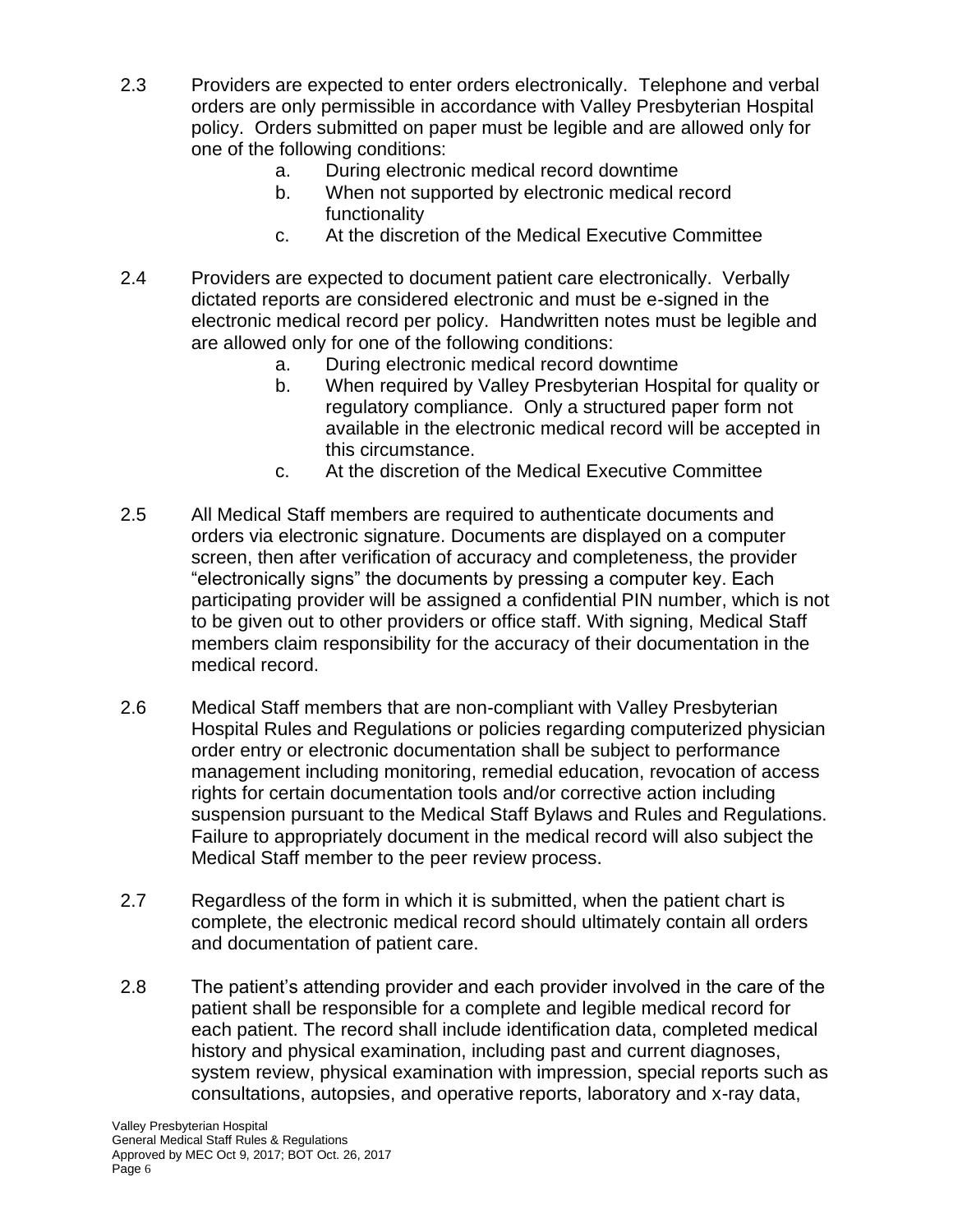progress notes, discharge summary, appropriate consents and principal and secondary diagnoses and procedures. The minimum medical record requirements are defined in the *Health Information Management (HIM) Department Policy and Procedure Manual*.

> A. History and Physical (H&P) Examination Report - A dictated or computer entered comprehensive and complete general history and physical examination is required on all Hospital patients with the exception of vaginal deliveries. The scope and content of the examination must be relevant to the patient's medical history and the clinical findings. The office prenatal record with an update of the patient's condition performed at the time of admission is acceptable as the History and Physical for vaginal

In surgical cases, the history and physical must be present in the medical record prior to commencing the procedure. An exception may be made in the case of an extreme emergency where the surgeon will complete a brief H&P.

deliveries.

- B. A complete history and physical must be performed within twenty-four (24) hours of admission by a provider, with appropriate privileges. If a surgical H&P is used for an outpatient surgical procedure and the patient is subsequently admitted, a complete H&P must be electronically completed within twenty-four (24) hours addressing the reason for the patient's admission. History and physicals dictated by a nurse practitioner or physician assistant must be countersigned within twenty-four (24) hours by their Supervising Physician. All inpatients and outpatients must have a history and physical completed prior to surgery or major invasive procedure. The history and physical should include all pertinent findings. If the history and physical is performed more than twentyfour (24) hours prior to admission or surgery, any subsequent changes in the patient's status must be reflected in an interval history and physical note recorded in the medical record within twenty-four (24) hours of admission or not more than 24 hours prior to surgery.
- C. If a complete history and physical was performed within thirty (30) calendar days prior to the patient's admission to the Hospital for elective surgery, a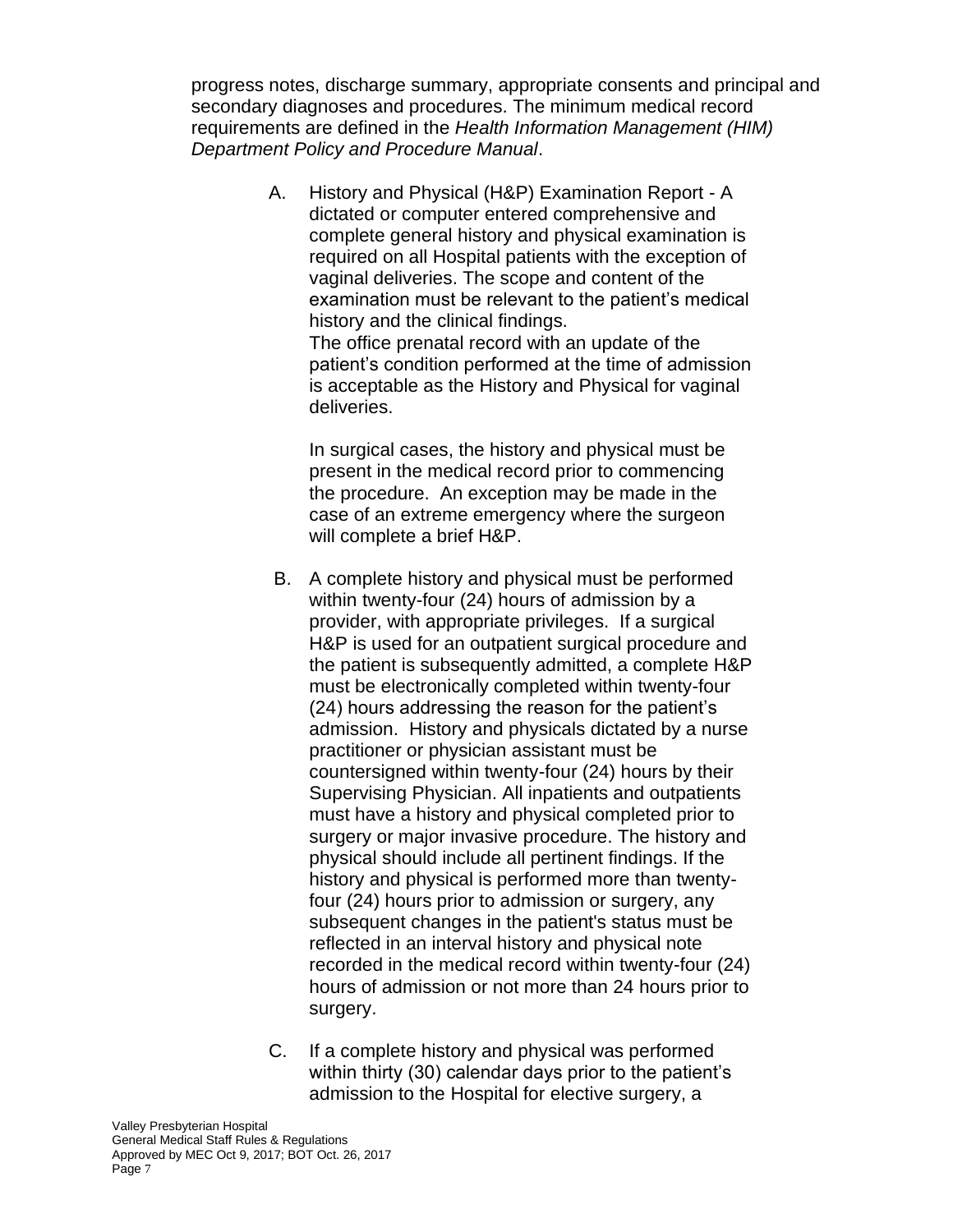reasonably durable, legible copy of the report may be used in the patient's medical record in lieu of the admission history and physical, provided the report was completed by a Medical Staff member or validated and authenticated by a Medical Staff member. There must be an update to the history and physical performed no more than 24 hours prior to admission for surgical patients. The update must be performed no later than 24 hours after admission for medical patients.

- D. Histories and physicals for the purpose of medical clearance of surgical patients must be completed within 30 days prior to the surgical procedure. If the History and Physical is completed by a provider who is not a member of the VPH Medical Staff, it must be authenticated by a VPH Medical Staff member. It will be the responsibility of the attending surgeon to identify the VPH Medical Staff member who will countersign the History and Physical performed by a Non Staff Member. An update of the history and physical will count as a countersignature.
- E. Nurse Practitioners and Physician Assistants will consistently indicate the name of the responsible physician with each entry in the medical record.
- 2.9 Timely entries should be made as soon as possible after clinical events occur, to ensure accuracy and to provide information relevant to the patient's continuing care.
- 2.10 A medical record lacking any required element or required authentication is considered incomplete. Authentication requires signature, date and time for each entry made into the medical record.
- 2.11 Medical record entries must be completed promptly and authenticated by the author within fourteen (14) days following the patient's discharge or encounter. Medical records which are incomplete for any reason 14 days after discharge or encounter are considered to be delinquent.

Except for newborns, all inpatient and surgical medical records are audited daily for a timely, complete History and Physical as well as an Operative Report (as appropriate). Providers are notified via telephone if a History and Physical and/or Operative/Procedure Report is not completed. If the report is not completed within 24 hours, the provider is placed on suspension, per the suspension process defined in Rule 2.14.

2.12 Upon the patient's discharge or encounter the Health Information Management Department shall assign deficiencies within the medical record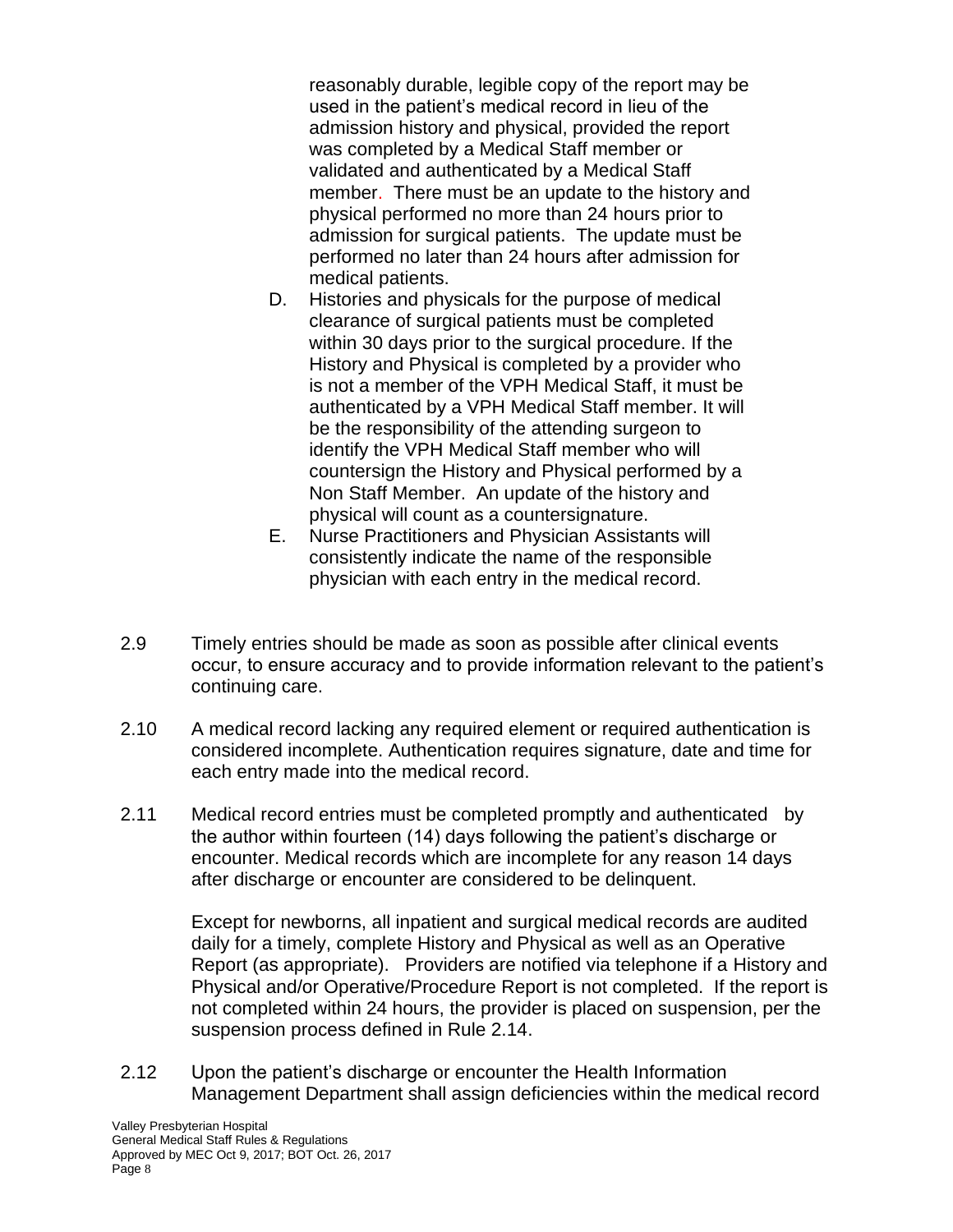to the responsible provider(s). If a provider has incomplete records after the patient's discharge or encounter he or she will receive a notice of the incomplete records pursuant to Rule 2.14.

- 2.13 A discharge summary must be completed by the provider who orders the patient to be discharged, except as provided in this rule. An exception will be made when there exists an order in the medical record indicating that another provider has agreed to perform the discharge summary via direct two-way communication. Such an order to transfer the responsibility of completing and signing a discharge summary should be either included in a comment within the discharge order itself, or as an order to "change attending provider."
- 2.14 If the provider fails to complete his or her medical records within fourteen (14) days of discharge or encounter or within 24 hours for Histories and Physicals and Operative/Procedure Reports, actions including suspension of admitting, providing care in the Emergency Department or in any hospital based outpatient areas and surgical privileges will be initiated pursuant to the procedure below:
	- A. A notice of incomplete records with patient information appears on each Medical Staff member's electronic desktop on Monday. If a provider has delinquent records, a follow-up phone call from Health Information Management will occur on Wednesday. If a provider fails to complete his or her delinquent medical records by Thursday, the provider is placed on suspension at 6pm on Thursday. The provider receives a suspension notice on his or her desktop. Admitting and surgical privileges are suspended at that time. When the provider completes his or her delinquent medical records, suspension will be lifted and a notice to that effect will be sent to the physician desktop.
	- B. If a provider remains on cumulative suspension for 60 days, the provider will be invited to attend the Medical Executive Committee to explain excessive cumulative suspension days. The provider will then be provided 24 hours to complete delinquent medical records. If the provider fails to attend the Medical Executive Committee meeting, then Article 7.7-7 "Failure to Respond or Appear", of the Medical Staff Bylaws will apply.
	- C. If a provider remains on cumulative suspension for 100 days in a calendar year, the provider's annual dues will be doubled and the provider will be reappointed for one year only at the end of the current appointment period.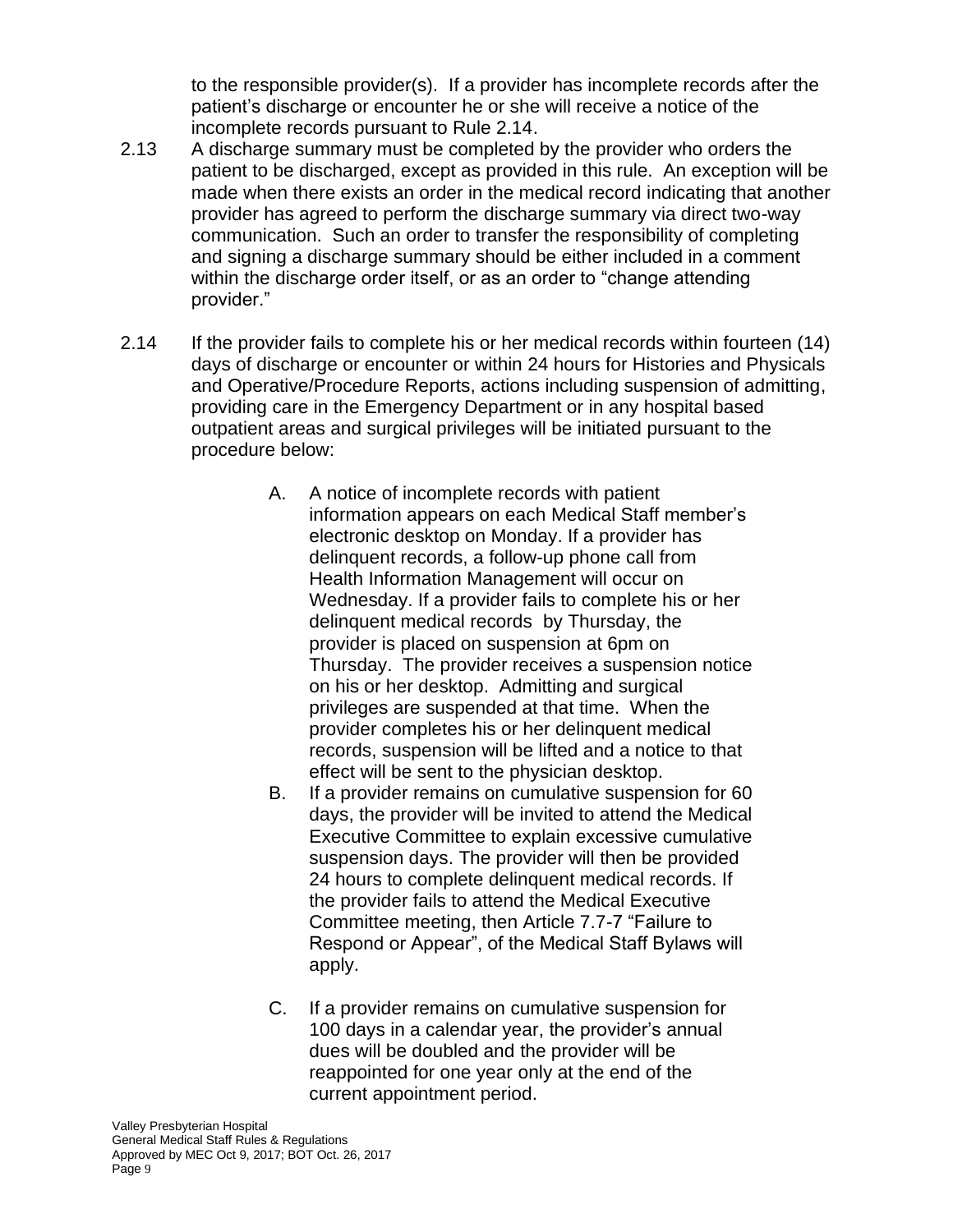If the provider is on suspension for 200 consecutive days at the time of the current suspension, the provider's Medical Staff membership and clinical privileges will be automatically terminated. If the provider opts to reapply within six months of the termination, the application fee is doubled and their appointment will be in effect for one year only.

- D. Any additional details of the procedure regarding incomplete and delinquent medical records may be obtained from the Director or Operations Manager of the Health Information Management Department.
- E. Providers on suspension may not admit other patients to the Hospital, provide care in the Emergency Department , in any hospital based outpatient areas, provide inpatient consultation or perform surgery or deliveries on patients admitted during his/her suspension, by other providers. In unusual circumstances, the Chief of the Medical Staff or his/her designee, or the President/CEO or his/her designee, may waive the suspension temporarily if this appears to be in the best interests of patient care. The Operations Supervisor and/or Pre-Access Case Manager shall be notified by the Chief of the Medical Staff or the President/CEO or their designees**,** of any such waiver granted and its duration.
- 2.15 A medical record shall not be permanently filed until it is completed by the responsible attending provider or is ordered to be filed by the Medical Records Committee. The Committee Chairperson may authorize the Director of Health Information Management to retire medical records under the following circumstances: when the provider is deceased, has moved from the area, has resigned from the Medical Staff, or is on an extended leave of absence. The Committee Chairperson or Director of Health Information Management must authenticate and date a cover letter for the medical record stating that the record is being filed incomplete and listing what is incomplete on the medical record.
- 2.16 Hospital policies are to be followed for use of symbols and abbreviations. For corrections in the medical record, appropriate cross-referencing shall be placed in the medical record when necessary to explain the correction. No medical record entry shall be deleted from the medical record. All blanks left in dictated reports must be completed by the dictating provider at the time the report is authenticated.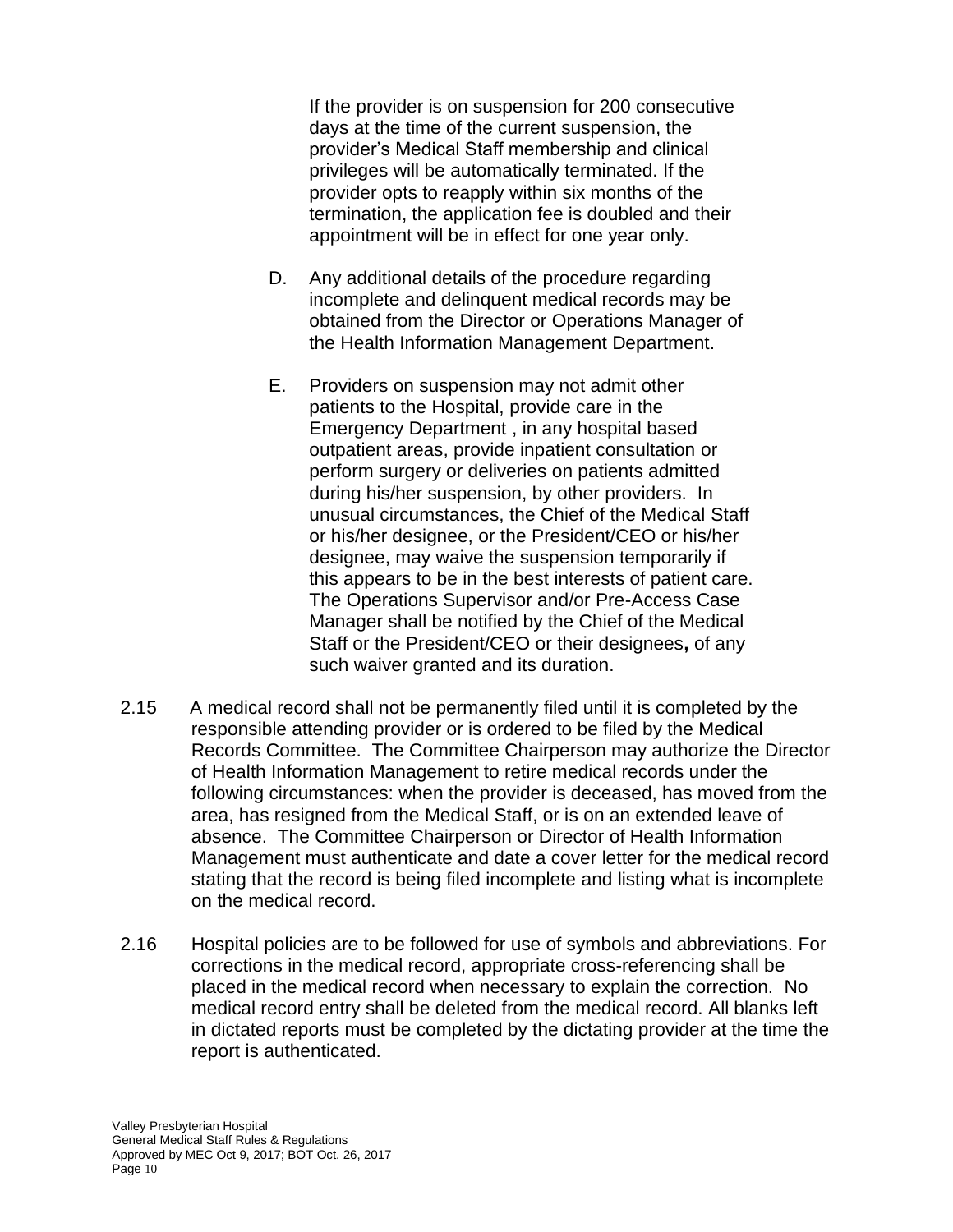2.17 Each entry that is made in the medical record shall be signed, dated and, timed by the person making the entry, or their designee involved in the case. The date and time shall be the date and time that the entry is made, regardless of whether the contents of the note relate to a previous date or time. When a practitioner authenticates an order, that practitioner assumes responsibility for the order as being complete, accurate and final.

## **RULE 3 SURGERY AND INVASIVE PROCEDURE REQUIREMENTS**

- 3.1 All surgery or invasive procedures performed shall require informed consent of the patient or his legal representative except in emergency, which shall be defined as a condition in which delay may endanger the patient's life and health.
- 3.2 All material removed from the patient by operative procedure shall become the property of the Hospital and shall remain in the Hospital laboratory for a sufficient time to allow the pathologist to document findings. All objects, including tissue and foreign bodies removed at an operation shall be sent to the Hospital pathologist who shall make such examination as he/she may consider necessary to arrive at a tissue diagnosis. Dentists shall record the tooth number of teeth and/or fragments removed on the operative report. The pathologist's authenticating report shall be made a part of the patient's medical record.
- 3.3 If a procedure requires a history and physical, then prior to commencing the procedure, the history and physical examination report must be contained in the medical record. If a history and physical examination has been dictated, but not yet present on the medical record, the physician must document a relevant and pertinent history and physical examination in the medical record. In an emergency, the physician shall document a pre-operative note regarding the patient's condition and reason for emergency surgery prior to the surgical procedure commencing.
- 3.4 When a history and physical examination is not on the medical record prior to surgery or invasive procedure requiring anesthesia, including Level IV Moderate sedation, the procedure will not be started until the history and physical examination has been recorded. The department staff must verify that the history and physical examination is on the medical record before taking the patient to the procedural room.
- 3.5 Minimum pre-procedure testing shall be determined by the procedural physician and the anesthesiologist based on the procedure to be performed and the clinical status of the patient.
	- A. Preadmission and preoperative laboratory work from outside laboratories will be accepted from a laboratory run by a licensed technologist and require proficiency testing acceptable to Medicare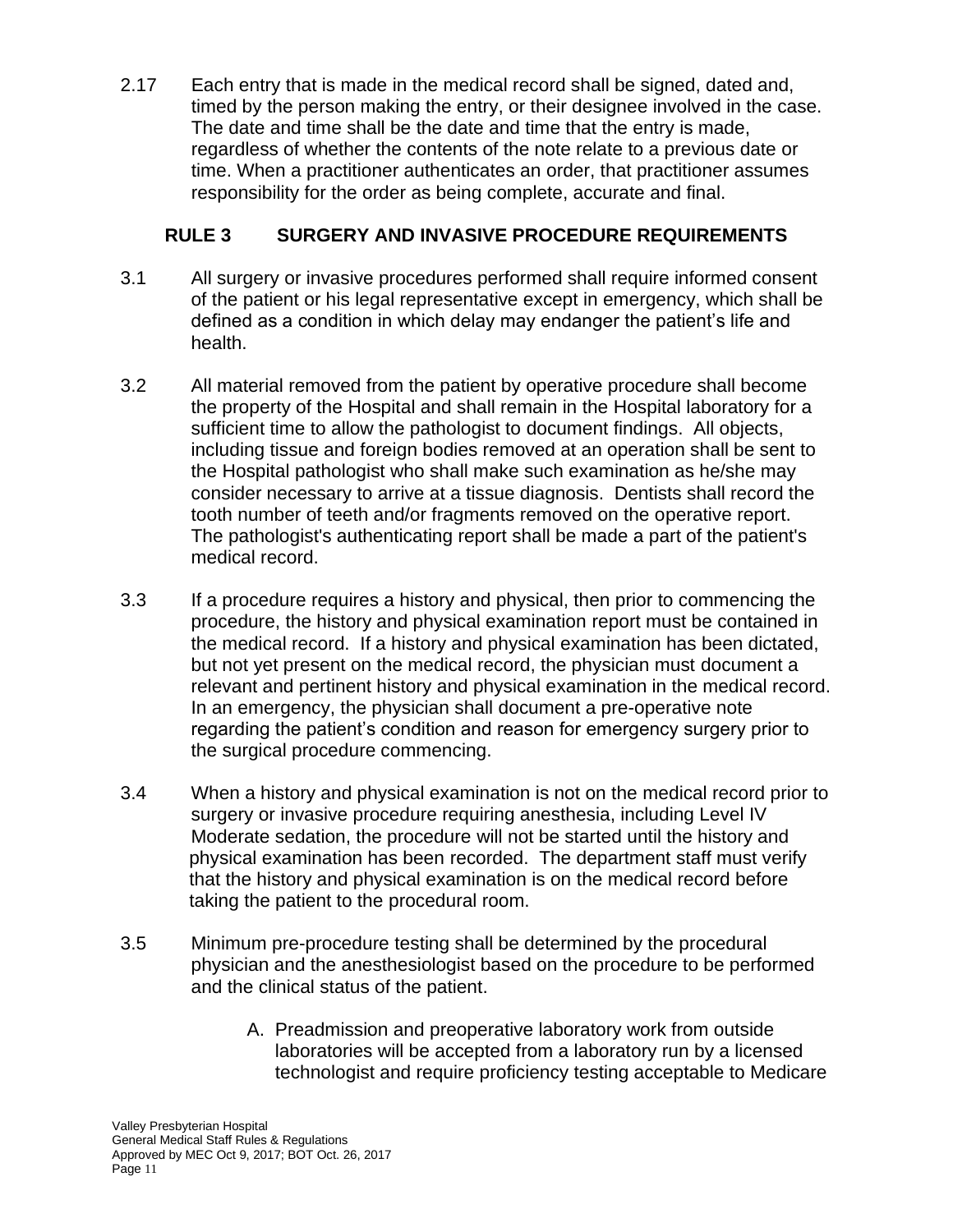and Medi-Cal. Such tests must be made available for review, if required.

- B. Outside chest films may be accepted for patients undergoing surgical procedures provided there is a radiologist interpretation. A Hospital radiologist will review outside films if requested and notify the physician of any problems identified. Pertinent outside films accompanied by a radiologist interpretation would be reviewed by the Hospital's radiologist without charge if such a request is made by the attending physician. Such request for film review must be submitted to the Radiology Department twenty-four (24) hours prior to the scheduled surgical procedure.
- 3.6 Outpatient surgery is designed to accommodate all patients for whom an outpatient procedure is safe and appropriate**.**
- 3.7 The *Pre-Operative Scheduling* policy is to be followed for all cases scheduled by the surgeon or his/her designee.
- 3.8 In compliance with the *Universal Protocol within Surgical Services* policy, the surgical site must be marked and involve the patient in the marking process when appropriate. Prior to the start of any surgical or invasive procedure, a final verification process through a formal "time out" is performed to confirm the correct patient, procedure side and site, using active verbal communication must occur and be documented in the medical record.
- 3.9 All previous orders are canceled during operative procedures.
- 3.10 An anesthesiologist shall visit every patient after anesthesia and document the presence or absence of any anesthesia-related complications. This note shall be signed, dated and timed by the anesthesiologist within forty-eight (48) hours, post procedure.
- 3.11 A patient admitted for dental care or podiatric care is a dual responsibility involving the dentist or podiatrist and an M.D. or D.O. member of the Medical Staff.

Dentist's Responsibilities:

- A. A detailed dental history justifying Hospital admission.
- B. A detailed description of the examination of the oral cavity and a preoperative diagnosis.
- C. A complete operative report describing the findings and technique. In cases of extraction of teeth, the dentist shall clearly state the number of teeth and fragments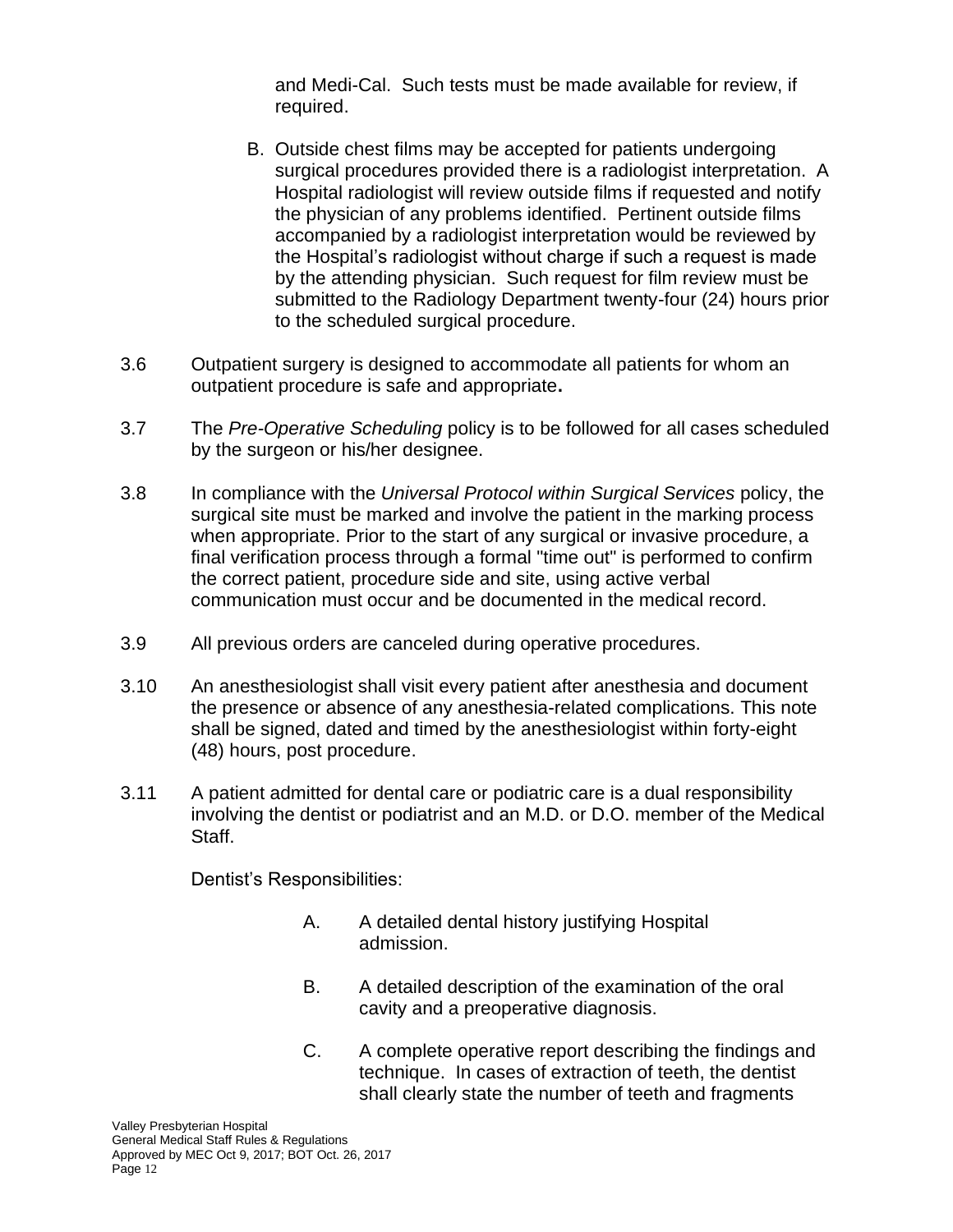removed. All tissue including teeth and fragments shall be sent to the Hospital pathologist for examination.

- D. Progress notes as are pertinent to the oral condition.
- E. Clinical resume (or summary statement).

## 3.12 Podiatrist's Responsibilities:

- A. A detailed podiatric history justifying Hospital admission. A complete medical history and physical may be performed by a podiatrist, if privileges for such have been granted.
- B. A detailed description of the examination of the lower extremity(ies) involved and a preoperative diagnosis.
- C. A complete operative report describing the findings and techniques. In cases of removal of bones, nails or tissue, the podiatrist shall clearly state the number or amount removed. All tissue including nails and bones shall be sent to the Hospital Pathology Department for examination.
- D. Progress notes as are pertinent to the condition of the extremity(ies) involved in the procedure.

E. Clinical resume (or summary statement), and/or discharge summary.

- 3.13 Primary Care Physician's Responsibilities:
	- A. Medical history pertinent to the patient's general health.
	- B. A physical examination to determine the patient's condition prior to anesthesia and surgery.
	- C. Direct responsibility of the patient's care and treatment during hospitalization.

The discharge of the patient shall be on order of the dentist or podiatrist member of the Medical Staff, concurred with by a discharge order from the primary care physician.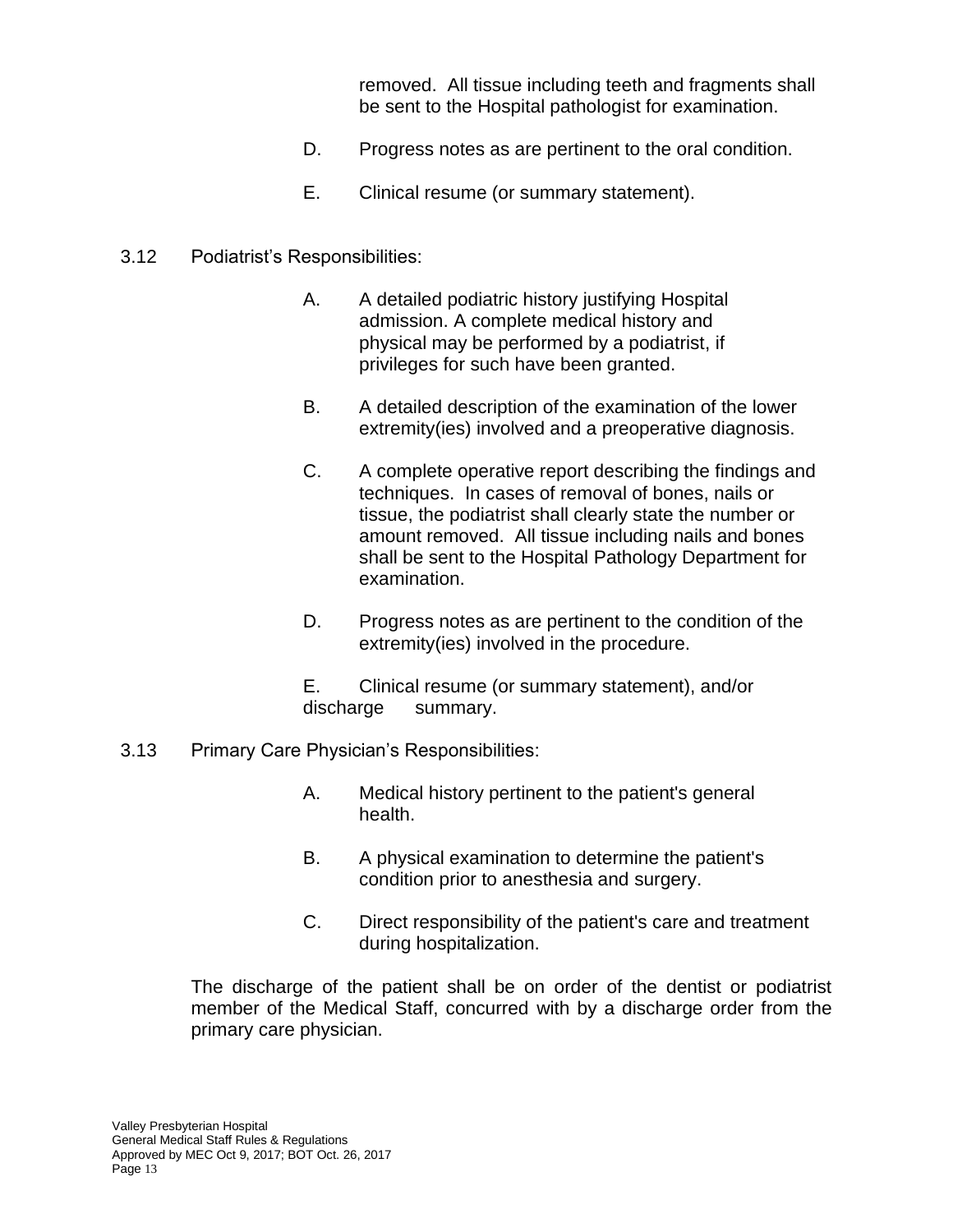## **RULE 4 CONSULTATIONS**

- 4.1 Any qualified physician with clinical privileges in this Hospital can be called for consultation within his or her area of expertise and within the limits of clinical privileges that have been granted to him or her.
- 4.2 Judgment as to the seriousness of the illness and the resolution of any doubt regarding the diagnosis or treatment rests with the physician responsible for the care of the patient. The organized Medical Staff, through its Department Chairpersons and the Medical Staff Executive Committee, has oversight responsibility for assuring that consultants are called as needed.
- 4.3 An attending physician's responsibility for his or her patient does not end with a request for consultation and the attending physician remains in charge of his or her patients care unless a transfer of patient care to a different attending physician has occurred as described in these Rules and Regulations.
- 4.4 The consultation and specific diagnostic and therapeutic procedures will be done at the Hospital unless specific diagnostic or therapeutic facilities are not provided within confines of the Hospital. Any outside clinical sources used for current inpatients must be approved by the Medical Staff and must meet appropriate accreditation standards.
- 4.5 In order to provide optimal communication and coordination among practitioners, requests for consultation must be made by two-way personal communication from the attending physician to the consulting physician. The medical record, Hospital nurses or other Hospital staff are not to be used as intermediaries. The attending physician shall document the consultation request in the patient's medical record by using the "physician consult" order. The order itself does not constitute a completed consultation request unless the necessary personal communication has occurred. If the requested consulting physician does not agree to the consultation, this should be documented in the medical record along with the reason given.

If specialty consultation is needed for a patient in the Emergency Department, the Emergency Department physician shall request the consultation by direct personal communication and document this request in the patient's medical record.

4.6 If there is any reason to doubt or question the care provided to any patient or that a consultation is needed and has not been obtained, a supervisor is notified, who in turn will follow the Chain of Command. The Department Chairperson may then, in appropriate circumstances, confer with the attending physician and request that a consultation be obtained.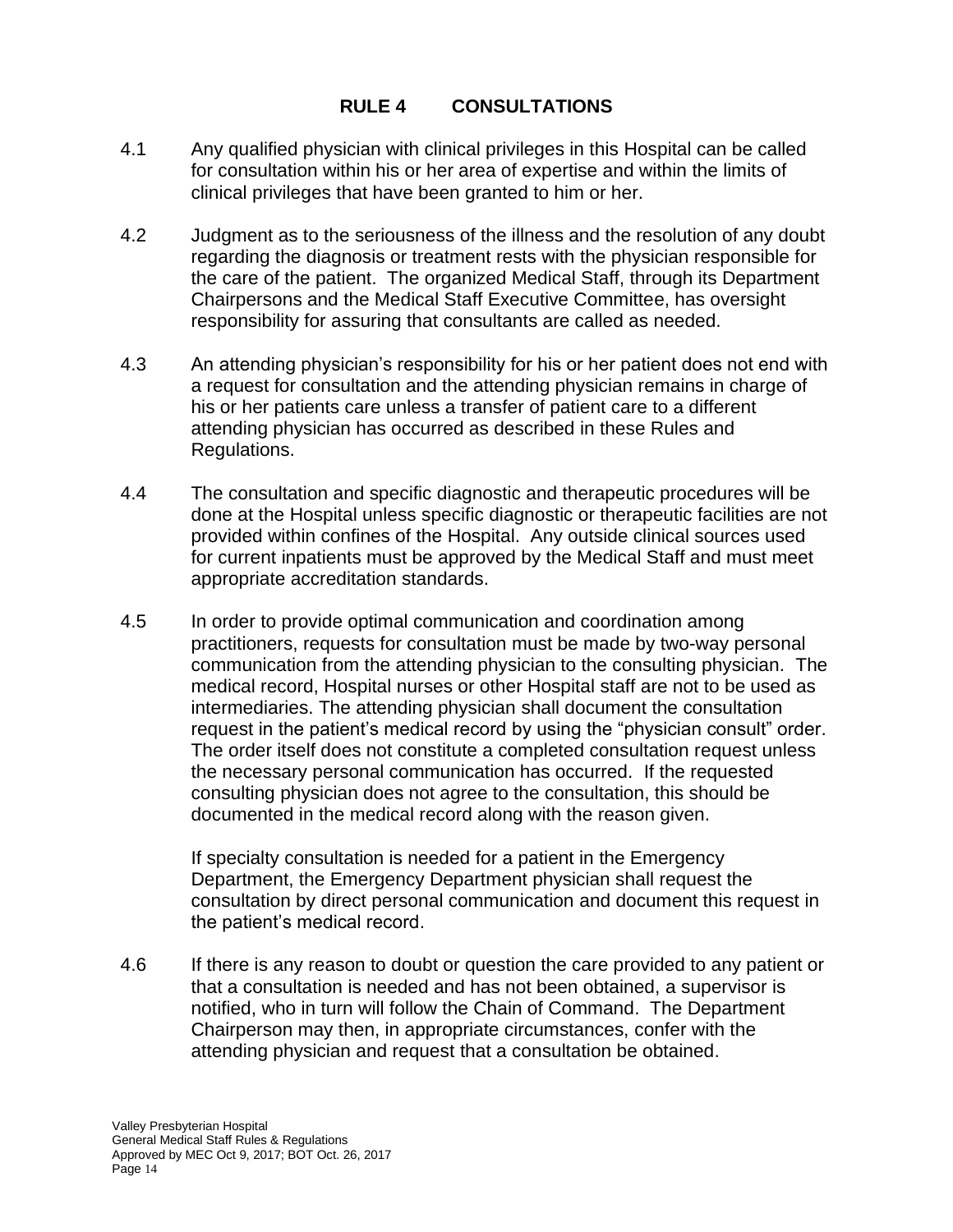If the attending physician does not agree to request the consultation, the Chief of Staff or the Medical Executive Committee may mandate that a consultation be obtained if deemed necessary.

- 4.7 Inpatient consultations shall be performed within 24 hours of the documented consultation request, unless a different medically appropriate (later) or medically necessary (sooner) timetable is agreed upon by the attending and consulting physician and this is documented in the medical record.
- 4.8 A satisfactory consultation includes examination of the patient and the medical record. The attending physician is responsible for supplying the consultant with all available and relevant information regarding the patient and the need for the consultation.
	- A. A consultant report must contain at least the following elements:
		- Review of history and medical record;
		- Summary of physical findings;
		- Diagnostic impression; and
		- Recommendations for treatment.

If the consultant's report contains all the required elements of a History and Physical, it may be used as the History and Physical.

B. An authenticated report by the consultant must be included in the patient's medical record after the consultation has been performed within twenty-four (24) hours. When operative procedures are involved, consultations performed before surgery shall be documented before the surgery, except in emergency cases.

## **RULE 5 CONSENTS**

- 5.1 The Hospital's *General Consent* policy will be followed for all consents, including informed consent, who may give consent, responsibility for securing consent, emergency consent, special consent and consent by telephone, telegraph, facsimile (fax) or email. Patients have the right to participate actively in decisions regarding their medical care and to decide whether to authorize or refuse procedures recommended by their physicians. Physicians must give patients the information they need in order to make their decisions. Accordingly, complex diagnostic and therapeutic procedures may be performed only when the patient, or his or her surrogate decision maker, has been given information about the procedure and has given informed consent.
	- A. The physicians involved in securing informed consent shall document in the patient's medical record, their discussions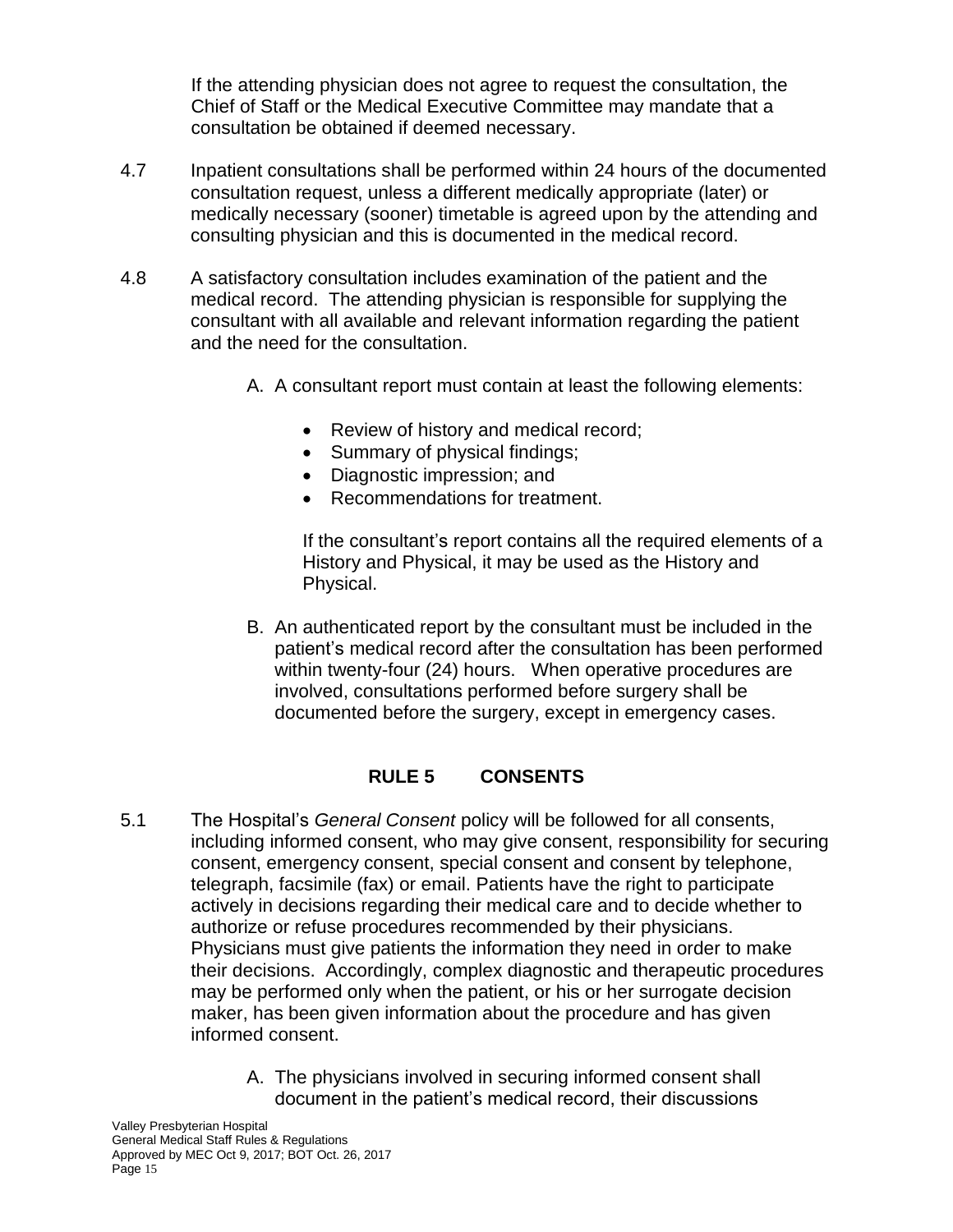regarding the proposed procedure along with the risks and benefits and whether they have secured the appropriate informed consent.

- B. In an emergency situation, the physician's documentation shall be entered in a progress note and must describe:
	- The nature of the emergency;
	- The reasons consent could not be secured from the patient or a surrogate decision maker;
	- The probable result if treatment would have been delayed or not provided.
- C. Complex procedures include all operations and invasive procedures, blood transfusions, and other procedures as identified in the California Hospital Association (CHA) manual as being complex. Blood draws and IV punctures for venous access are not considered complex procedures.
- D. Informed consent shall be obtained and documented in writing by the attending physician or designee for all operations and other complex medical or surgical procedures.
- E. Hospital staff shall verify that informed consent has been obtained from the patient by verifying that the physician has documented in the medical record their discussion with the patient of the proposed treatment or procedure and by asking the patient to complete the "Conditions of Admission" form, including the "Consent to Medical and Surgical Procedures.

# **RULE 6 PHYSICIAN COVERAGE**

- 6.1 Each physician shall personally provide or otherwise arrange for continuous care and coverage for each of his or her patients who present to the Hospital for clinical care or who are currently Hospital inpatients. If a physician is unable to provide care for his or her patients, then the physician must provide coverage through another appropriately credentialed physician. The covering physician must be a member of the Medical Staff with current privileges and available and qualified to assume responsibility for the patients during the attending physician's absence and must be aware of the status and condition of any Hospital patient which he or she is to cover. Failure to arrange appropriate coverage shall be grounds for corrective action.
	- A. Each physician shall have on file, in the Medical Staff Services Department, a current contact phone number, as well as an alternate number or form of contact.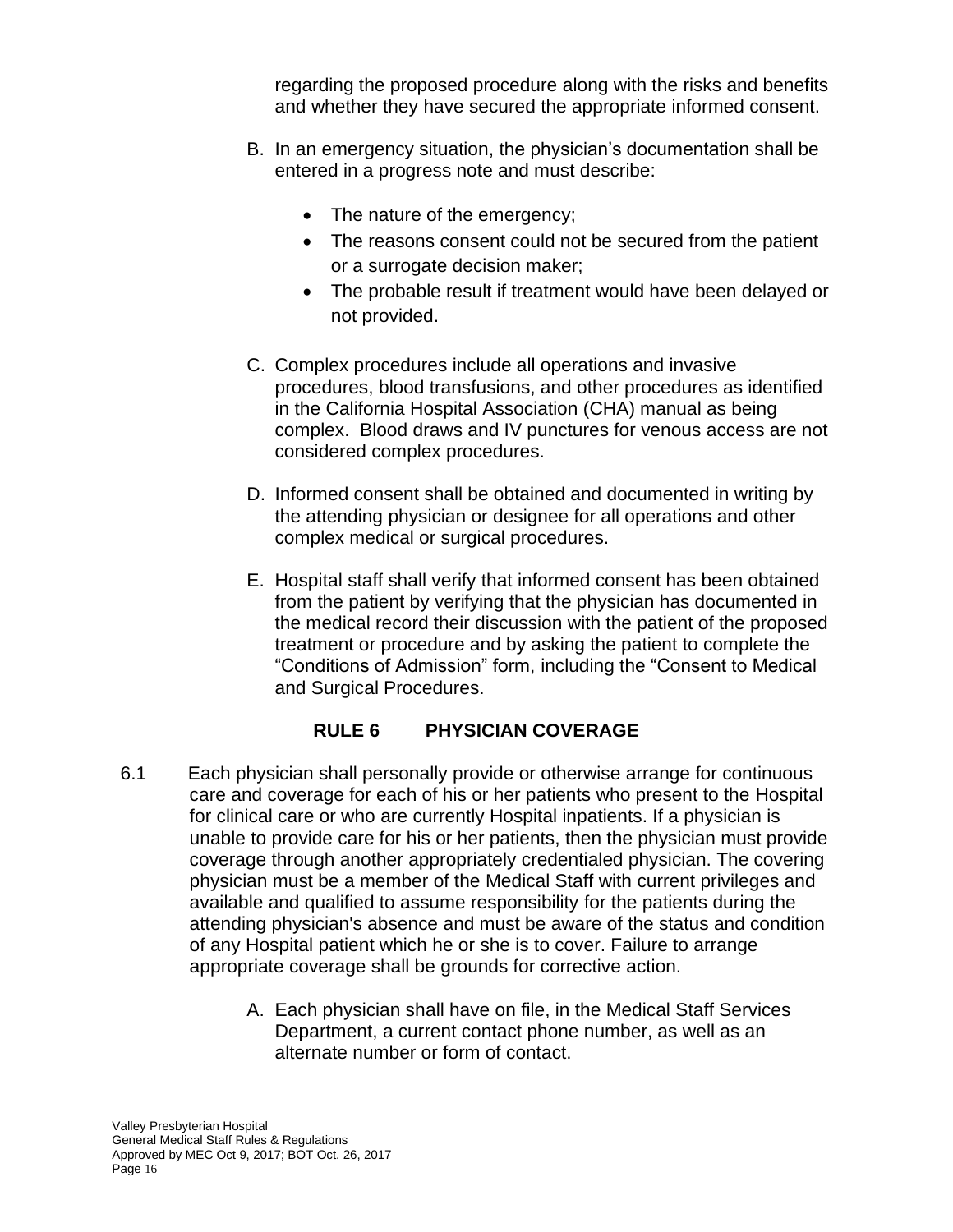- B. When not available, each physician shall have on file, in the Medical Staff Services Department, the name and current contact phone number of an alternate covering physician.
- C. Each physician shall be responsible for notifying the Medical Staff Services Department, immediately, when any changes are made to contact information. It is each physician's responsibility to maintain current contact information on file in the Medical Staff Services Department, at all times.
- 6.2 The Emergency Department and/or Patient Care Unit will initiate a call to the attending or on-call physician and will conduct a minimum of two follow-up calls up to the half hour.

The physician on call will respond to all pages or phone calls regarding a patient (inpatient or ED patient) within thirty (30) minutes of being called. The physician will be personally available within a reasonable time (one hour) of any call to provide necessary medical evaluation and stabilizing treatments, if requested by the ED physician or Charge Nurse.

- 6.3 In the event the attending/admitting physician or the attending/admitting physician's alternate is not available to address an issue regarding a Hospital patient, the Chain of Command shall be initiated to determine the appointment of an appropriate Medical Staff member who will assume responsibility until the attending/admitting physician can be reached.
	- 1. If the Emergency Department or Patient Care Unit is unable to locate the patient's primary care physician or the ED call panel member within thirty (30) minutes, another physician or appropriate specialist may be called by the Emergency Department physician or Charge Nurse.
	- 2. All on-call physicians shall comply with all current federal Emergency Medical Treatment and Active Labor Act (EMTALA) requirements.

# **RULE 7 EMERGENCY DEPARTMENT (ED) CALL PANEL**

- 7.1 The ED Call Panel has been established for referring unassigned patients who require emergency consultation or hospital admission.
- 7.2 The Medical Staff Services Director or designee is responsible for working with the Medical Staff call panel members and Hospital Administration to ensure that appropriate ED call coverage is available and posted on the VPH intranet no later than the last day of each month for the following month.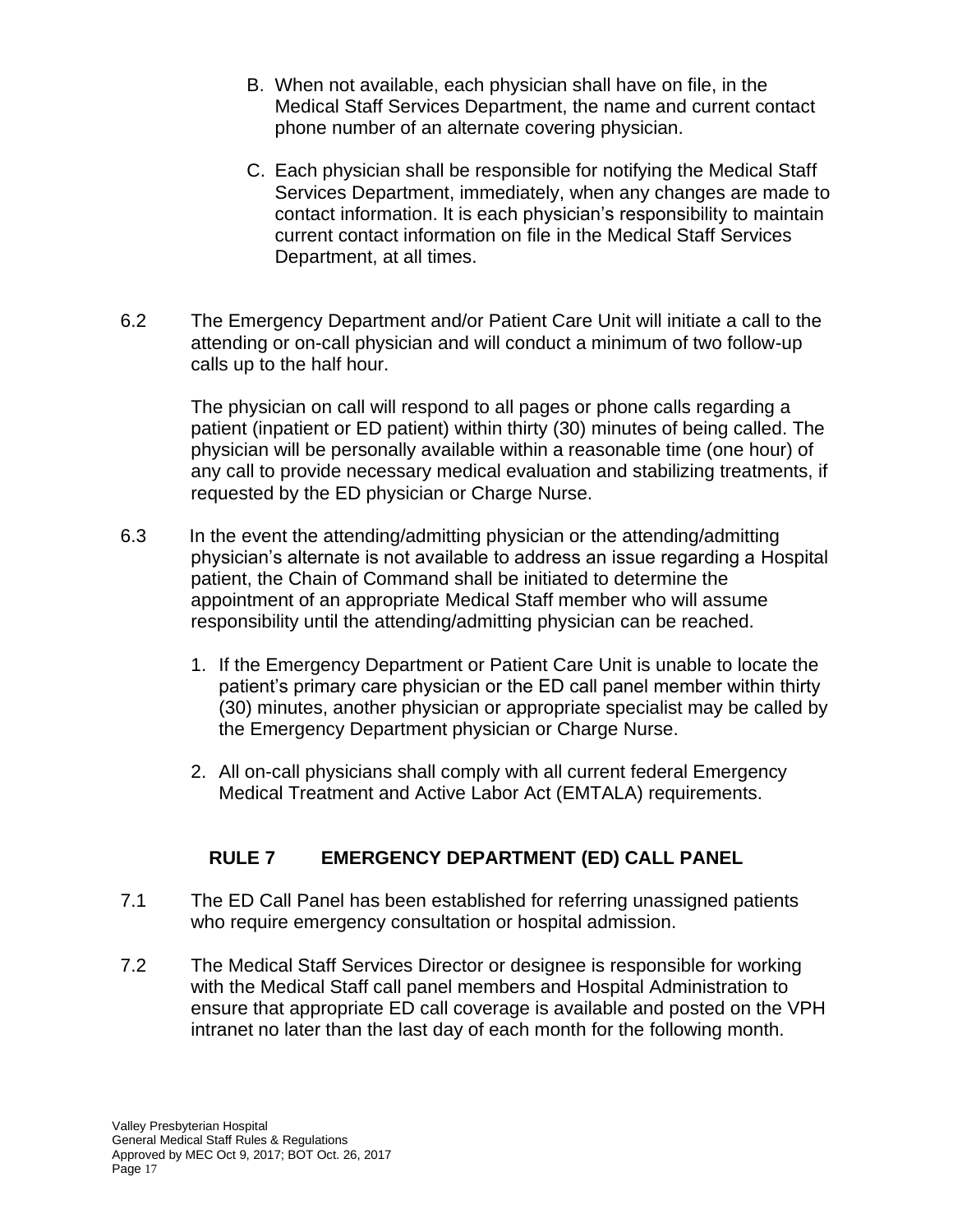If appropriate coverage is not available in all specialties, the Medical Staff Services Director, or designee, will notify the appropriate Department Chairperson, Hospital Administration and the Chief of Staff.

- 7.3 At the recommendation of the Department Chairperson and with the approval of the Medical Executive Committee members on the Provisional Staff may be assigned to the ED Call Panel.
- 7.4 Physicians listed on the ED Call Panel must respond to the Emergency Department or inpatient unit by telephone within thirty (30) minutes and be personally available within one hour to examine the patient, if requested by the Emergency Department physician or Charge Nurse.

Panelists who do not respond within the required timeframe will be referred to their respective Departments for peer review for not following protocol per these Rules and Regulations; and/or may be subject to a mandatory meeting with the Chair of the Department.

A second incident of non-response by a panelist to the Emergency Department or patient care unit will be escalated to the Medical Executive Committee for review and action.

- 7.5 A panelist who is unable to provide panel coverage during his or her scheduled time is responsible for arranging for coverage by an appropriately credentialed physician who meets the criteria for panel eligibility. The panelist shall inform the Medical Staff Services Department of the name of the physician and the contact information of the covering provider.
- 7.6 All ED Call Panel members shall comply with all current federal Emergency Medical Treatment and Active Labor Act (EMTALA) requirements.

## **RULE 8 DRUG/MEDICATION, TREATMENT AND DIAGNOSTIC TESTING ORDERS**

- 8.1 General The Pharmacy Department policies, will be followed for all drug/medication, treatment and diagnostic testing orders, which include practitioner responsibility, drugs/medications administration, and clinical investigations.
- 8.2 Review of Drug Orders Medication orders are reviewed by a pharmacist prior to dispensing and administration except in instances as follows:
	- A. A Licensed Independent Practitioner is present to administer or monitor administration of a medication;
	- B. The clinical status of the patient requires immediate treatment;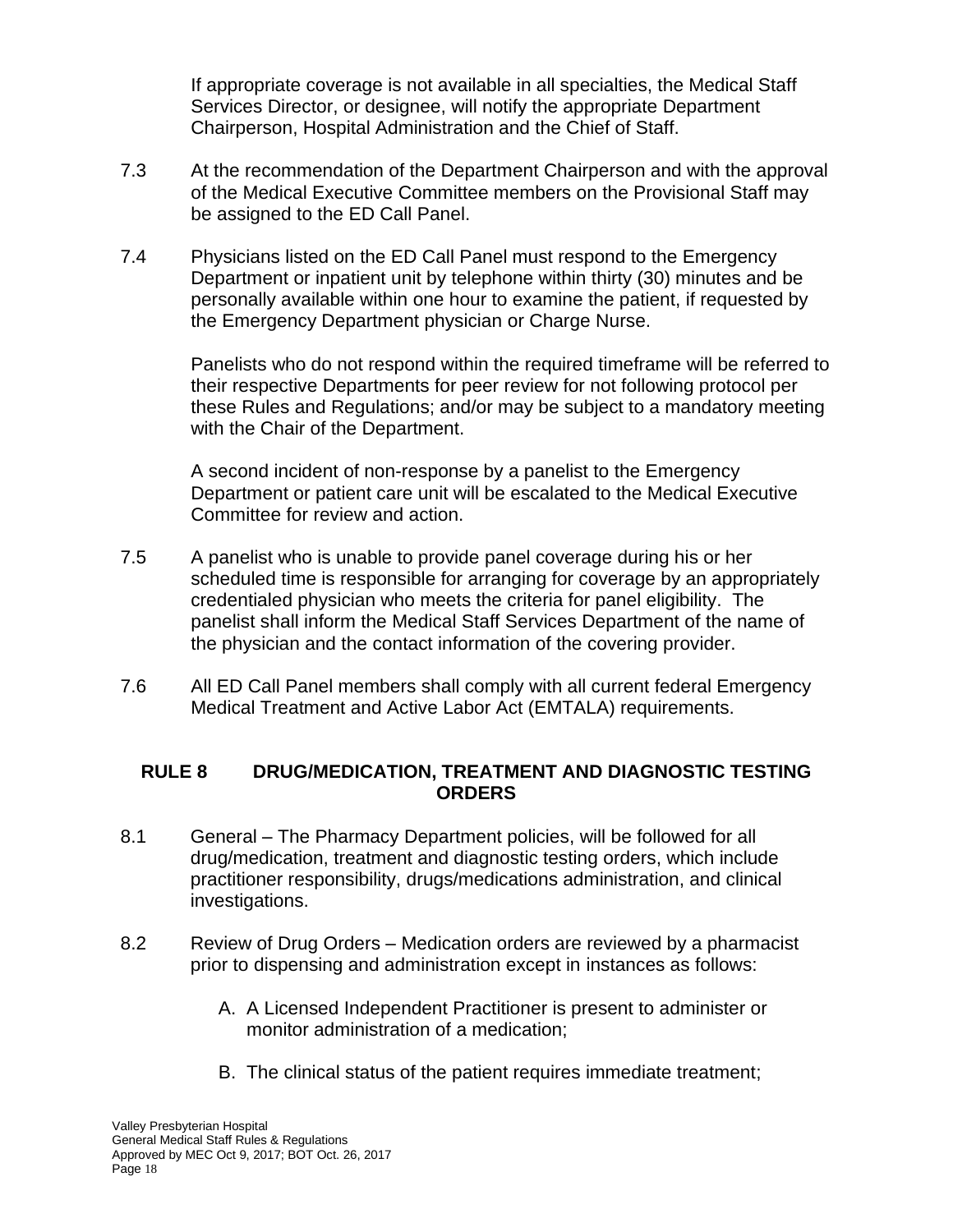C. The Pharmacy and or Hospital system is down and downtime procedures are in place.

Refer to *Medication Order Review* policy.

8.3 Procurement of Drugs – Refer to *Pharmacy Supply Chain* policy.

Medications shall not be left at the bedside unless the attending physician so orders in writing, and only when such patient is competent and capable of selfmedication.

- A. Controlled substances shall not be left at the bedside.
- B. Bedside medications may include:
	- 1) Ophthalmic drops and ointments
	- 2) Nitroglycerine tablets
	- 3) Birth control pills
	- 4) Oral hygiene products
	- 5) Antacids
	- 6) Nasal drops
	- 7) Preparations for perianal care
	- 8) Water-based lubricants and moisturizers
- 8.4 Substitution of Generic Drugs Generic drugs may serve as a substitute and be dispensed unless ordered by the physician otherwise.
- 8.5 Verbal and Telephone Orders Orders dictated to a licensed person by a physician in person are known as verbal orders. Orders dictated to a licensed person by a physician over the telephone are known as telephone orders. Verbal and telephone orders are treated in the same manner. Verbal or telephone orders can be given in emergency situations or situations when the attending physician is physically unable to write the orders. Verbal or telephone orders for medications or IV fluids may be received by a registered nurse only. Verbal and telephone orders for treatments and diagnostic testing may be given to other licensed care professionals (i.e. respiratory therapist, radiology technologist, medical technologist, physical therapist, and dietitian) as related to their scope of practice. Physician assistants and nurse practitioners may also receive and transmit verbal/telephone orders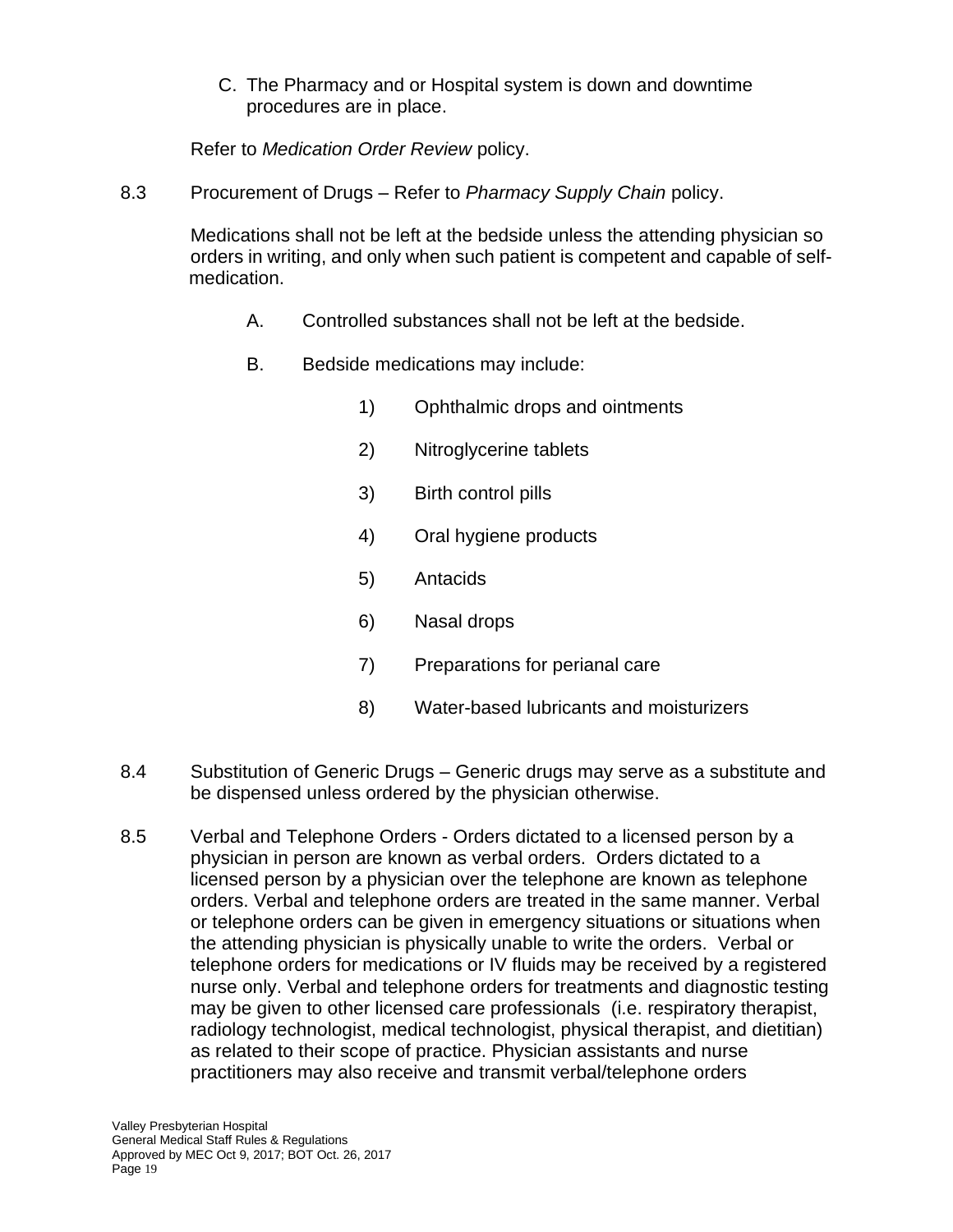(including medications and IV fluids) on a patient-specific basis from the supervising physician or pursuant to an approved protocol.

Verbal and telephone orders must be countersigned by the physician within forty-eight (48) hours. Verbal and telephone orders for restraints must be countersigned within twenty-four (24) hours.

All verbal and telephone orders and critical test results, pursuant to Medical Staff policy and procedure, must be require a verification "read-back" of the complete order or test result by the person receiving the order or test result to assure accurate communication.

8.6 Pre-Printed Orders – Pre-printed orders for medications and other forms of treatment may be used for specified patients when authorized by a person licensed to prescribe and/or possessing privileges to issue the orders. Note that physician order sets within the setting of the electronic medical records are not considered to be pre-printed orders, and thus are not specially constrained by this rule. A copy of pre-printed orders for a specific patient must be, dated, timed and signed by the physician, and included in the patient's medical record.

Pre-printed orders must:

- A. Specify the circumstances under which the orders are to be carried out;
- B. Specify the types of the medical conditions to which the pre-printed orders are intended to apply;
- C. Be initially approved and reviewed annually by the relevant Medical Staff Committee;
- D. Be specific with respect to all of the relevant information necessary in order to carry out the order, including but not limited to specification of medication, dosage, route and frequency of administration.

# **RULE 9 INFECTION PREVENTION**

- 9.1 Members of the Medical Staff and those with clinical privileges or practice prerogatives must seek to reduce the risk of health care-acquired infections by following the current Centers for Disease Control and Prevention hand hygiene guidelines per the *Hand Hygiene* policy.
- 9.2 All members of the Medical Staff that will have direct patient contact are required to submit evidence of Tuberculosis (TB) Test clearance at the time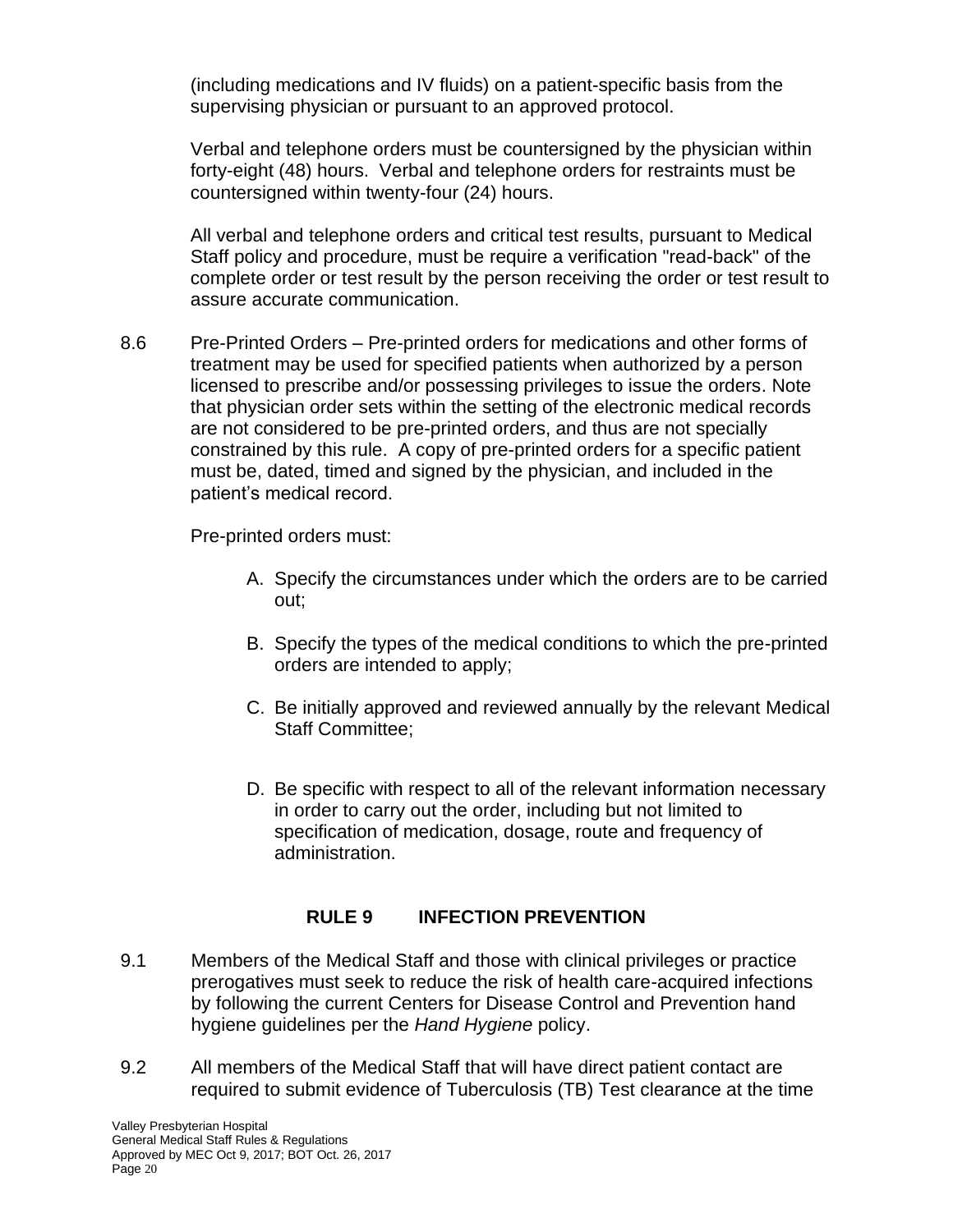of Initial Appointment and at the time of Reappointment. If the practitioner has privileges are for telemedicine only, TB clearance is not required.

## **RULE 10 MEDICAL EDUCATION**

- 10.1 Patient Education In fulfillment of medical education goals, verbal or written consent must be obtained by any patient who participates in care for teaching purposes; and such consent must be documented by the attending physician.
- 10.2 Medical Students and Residents participating in training programs at the Hospital shall be supervised by Medical Staff members and act in accordance with the Agreement governing their training at the Hospital; and with the relevant hospital policies. Fellows shall be credentialed and privileged pursuant to the Medical Staff Bylaws.
- 10.3 Record Keeping –The attending physician is responsible for all entries in the medical record, and shall countersign all reports and/or entries made by the medical/podiatry student or resident.
- 10.4 Designation in Operative Reports Residents who act as an assistant surgeon shall be designated in the operative report as "the assisting resident surgeon" and the primary operating surgeon shall be designated as the "primary operating surgeon" in the operative report.

# **RULE 11 ADVANCED PRACTICE CLINICIAN SUPERVISION**

- 11.1 Each member of the Advanced Practice Clinician (APC) staff will have a designated supervising physician who is a current member of the Medical Staff, and holds privileges in an appropriate clinical department or division.
- 11.2 The approved APC categories are as follows:

Nurse Practitioner (NP) Physician Assistant (PA) Certified Registered Nurse Anesthetist (CRNA) Registered Nurse First Assist (RNFA) Orthopedic Surgical Technician Certified Surgical Scrub Technician Perfusionist

11.3 The supervising physician shall delegate to an APC only those tasks and procedures consistent with the supervising physician's specialty or usual and customary practice. Supervising physicians are required to complete and sign a Supervising Letter of Intent for all NP's, CRNA's and RNFA's and a Delegated Services Agreement for all PA's. An orthopedic surgical technician, certified surgical scrub technician or perfusionist shall perform all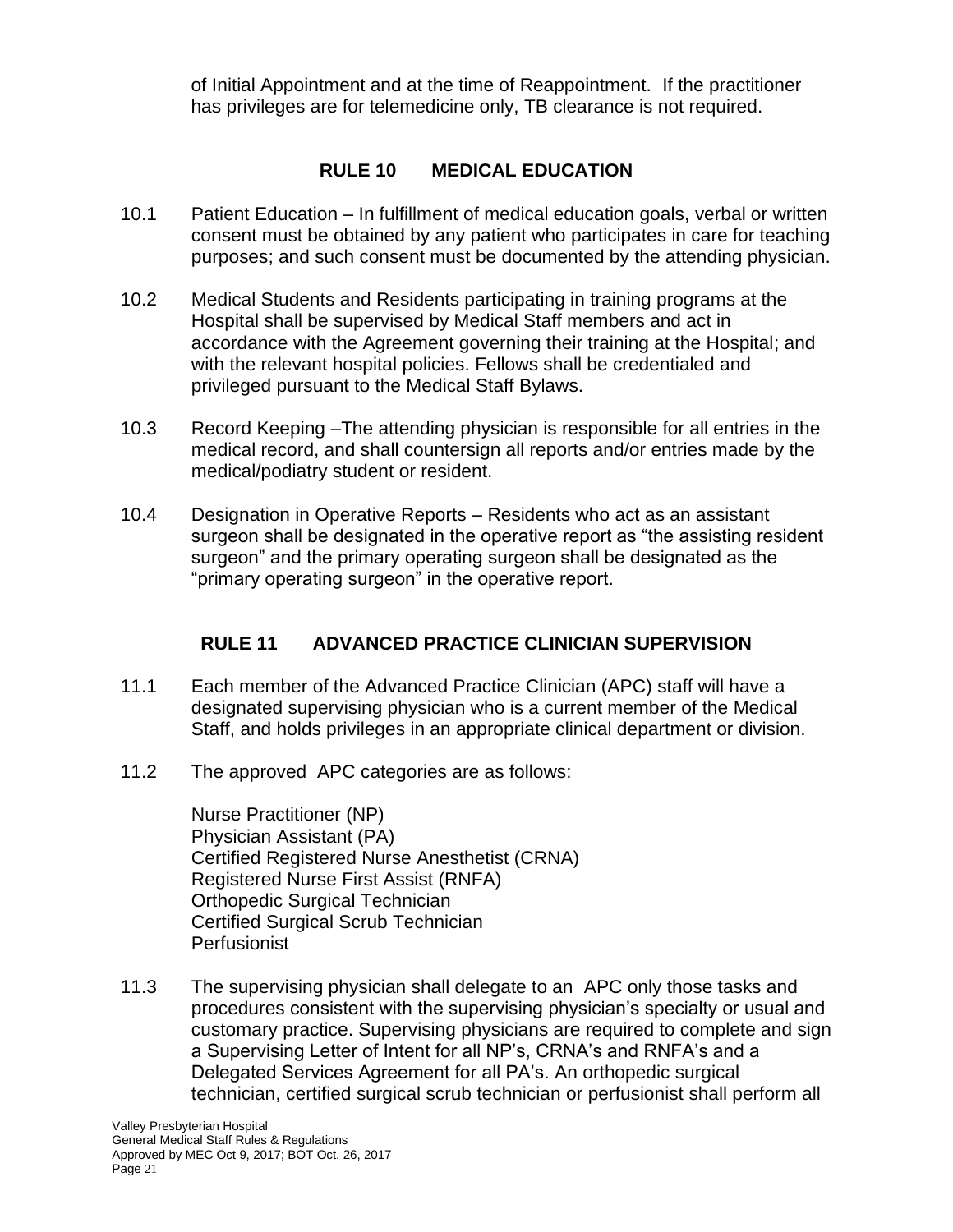tasks under direct supervision of the surgeon. Refer to Advanced Practice Clinician Rules and Regulations for specific scope of practice guidelines and requirements for each Advanced Practice Clinician category.

11.4 The supervising physician or designee will fulfill all supervision requirements for APC's. For physician assistants, the supervising physician will review and countersign medical record entries as required by California Business and Professions Code section 3502. Supervision, chart review and counterauthentication of orders and other medical record entries for each category of Advanced Practice Clinicians will be performed as described in the Advanced Practice Clinician Rules and Regulations.

## **RULE 12 DISASTER PLAN**

- 12.1 It shall be the responsibility of the Safety Committee to prepare and keep updated plans for disasters within and outside of the hospital. In the event of such a disaster or preparatory drill, all Medical Staff members shall report to their assigned stations. None shall perform any duties other than those assigned. The Chief of the Medical Staff and the Hospital's President/Chief Executive Officer, or designees, will work as a team to coordinate activities. In cases of evacuation from hospital premises, the Chief of the Medical Staff, or designee, will authorize the movement of patients. All policies concerning patient care will be a joint responsibility of the Chief of Staff and the Hospital's President/Chief Executive Officer. In their absence, the Vice Chief of Staff and the Hospital's President/Chief Executive Officer's designee are next in line of authority, respectively. All Medical Staff members specifically agree to relinquish direction of the professional care of their patients to the Chief of Staff in cases of emergencies.
- 12.2 Refer to the Medical Staff Bylaws for information on Emergency Privileges and Disaster Privileges that may be granted to non-staff physicians.

# **RULE 13 MEDICAL STAFF MEETINGS**

General Provisions – Medical Staff meetings shall include, but not be limited to, the General Medical Staff meetings, meetings of clinical departments/divisions, meetings of committees established under Rule 14, and meetings of special or ad hoc committees. Standing committees shall be defined in Rule 14.

13.1 Quorum – A quorum of at least two Active Medical Staff members in addition to the Chair of the Committee, Department or Division must be present to vote or for any actions to be approved. The Chair has the right to discuss but shall not vote on matters presented except in circumstances where there is a voting tie. If two Medical Staff members, besides the Chair, are not present,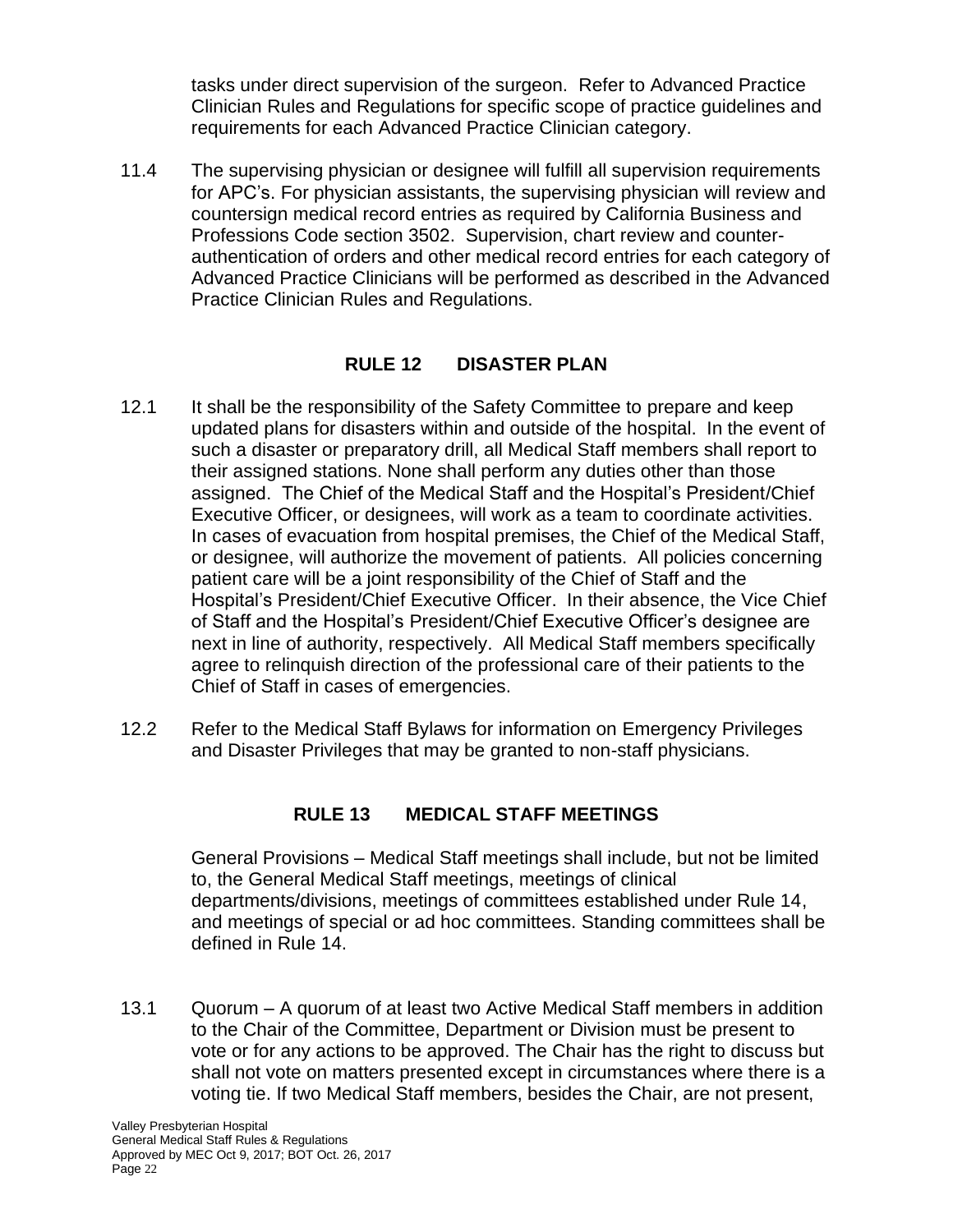one non-physician member who has been approved by the Medical Executive Committee may vote or approve actions only as noted under Rule 14 – Medical Staff Committees.

13.2 Manner of Action – The Medical Executive Committee shall determine if any action to be taken at a regular or special General Medical Staff meeting shall be subject to ballot (via US Mail or E-Mail). Ballots will always be permitted relevant to the election of officers and amendment of Bylaws and Rules and Regulations of the Medical Staff. If the Medical Executive Committee determines that ballots are appropriate for other actions to be taken at a Medical Staff meeting, the Medical Executive Committee shall prepare a summary of the issue(s) to be voted upon, and that summary, along with a ballot, will be sent to each member of the Active Medical Staff at least ten calendar (10) days before the date of such meeting.

Except as otherwise specified, the action of a majority of the members voting in person, by US mail-in ballot or e-mail ballot, shall be the action of the Medical Staff.

- 13.3 Attendance Requirements Active Staff members of the Medical Staff will be required to attend at least a total of three qualifying Medical Staff meetings in each calendar year. For this purpose, "qualifying Medical Staff meetings" consist of meetings of the General Medical Staff as well as the Medical Staff Member's own clinical department or division meetings. In lieu of this required attendance, an Active Staff member may provide proctoring of a member of the Provisional Staff. Proctoring of a minimum of three (3) cases will count as attendance at one (1) meeting. Unless exempted as per section 13.4, physicians wishing to be advanced to Active Staff status must have met these attendance requirements prior to advancement, in addition to Membership requirements as set forth in the Medical Staff Bylaws.
- 13.4 The Medical Executive Committee may approve Active Medical Staff membership to any Medical Staff member for whom the above requirements are not met if that member demonstrates an active interest in the operation and improvement of the Hospital and agrees to serve on Medical Staff committees where requested or assigned. Likewise, the Medical Executive Committee is authorized to place any Medical Staff member in the most appropriate Medical Staff category based on their current level of participation, interest, experience, and competency.
- 13.5 Designation and Terms of Chairs Unless otherwise specified, the chairperson and members of all standing committees shall be appointed by the Chief of Staff of the Medical Staff, subject to approval by the Medical Executive Committee. Ad Hoc Medical Staff Committee members may be appointed to any Medical Staff committee by the committee chairperson or by the Chief of Staff of the Medical Staff. The Hospital President/Chief Executive Officer and/or Sr. Vice President of Quality shall be members of all Medical Staff committees, without vote unless otherwise specified. A Medical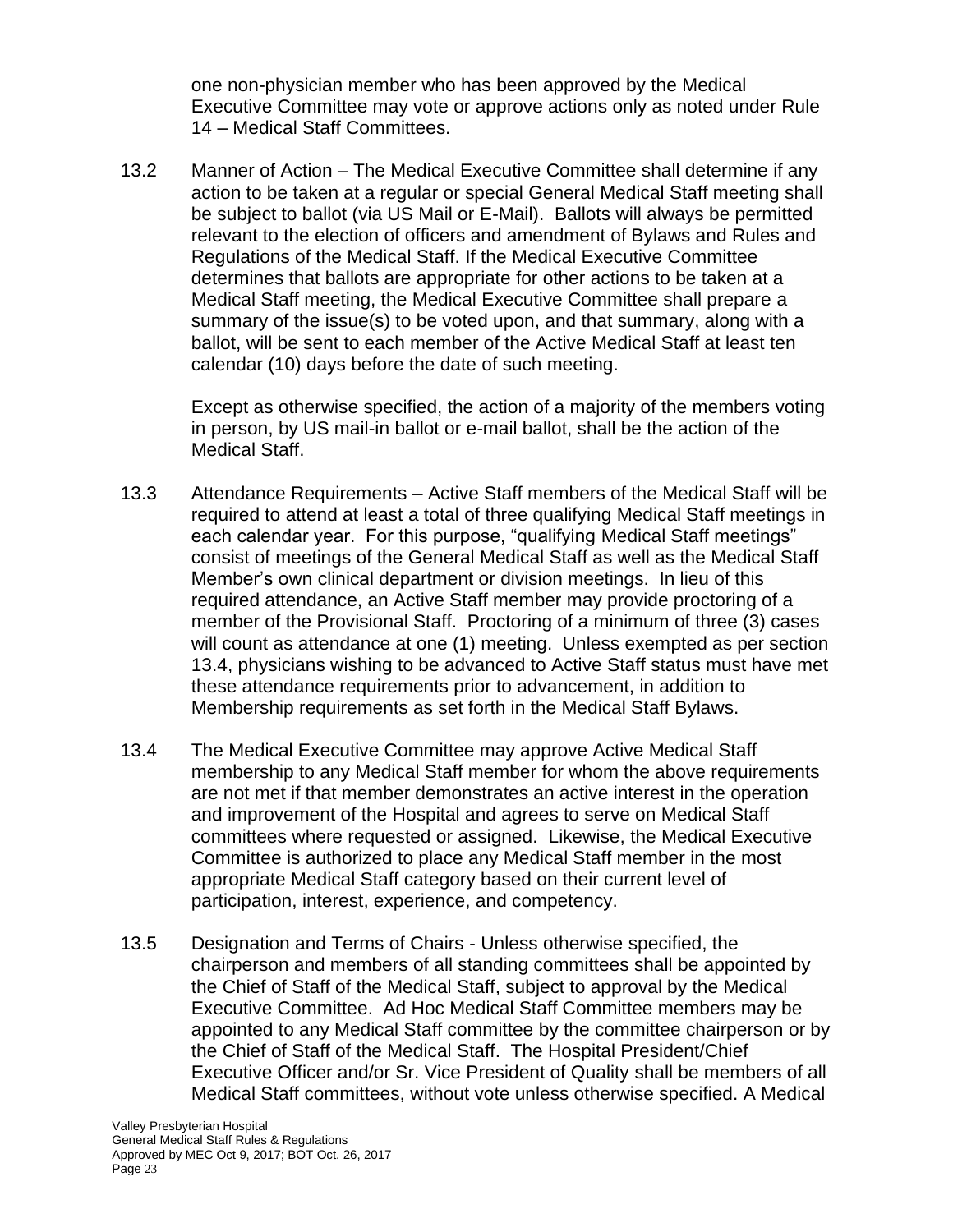Staff Committee Chair may serve for an indefinite period of time, with the term renewed every two years corresponding with the terms of the Medical Staff Officers, unless a new Chair is appointed by the Chief of Staff; with the exception of the Quality Committee Chair, as this position is held by the current Medical Staff Secretary/Treasurer. Should a Chair not be able to attend a meeting, another physician member of the committee will be requested to Chair the meeting. The Chief of Staff shall be an ex-officio member on all committees of which they are not otherwise assigned.

- 13.6 Except as otherwise provided in these Rules and Regulations or the Medical Staff Bylaws, committees established to perform required Medical Staff functions may include any category of Medical Staff members; allied health professionals; representatives from Hospital departments such as administration, nursing services, or health information services; representatives of the community; and persons with special expertise, depending upon the topic to be discussed. The President/Chief Executive Officer, or his or her designee, in consultation with the Chief of Staff, shall appoint any non-Medical Staff members who serve in non-ex officio capacities. The committee chair, after consulting with the Chief of Staff and President/Chief Executive Officer, may call on outside consultants or special advisors.
- 13.7 General Medical Staff Meetings Regular meetings of the members shall be held as needed but at least two times per year. The Medical Staff leadership shall determine the date, place and time of the regular meetings, and notice shall be given to the members at least ten (10) days prior to the meeting.
- 13.8 Other Medical Staff Meetings Special or Ad-Hoc meetings may be called by the Medical Executive Committee, departments or divisions to perform specified tasks. Unless otherwise specified the Chairperson and members of all committees shall be appointed by and removed by the Chief of Staff subject to consultation with and approval of the Medical Executive Committee. Medical Staff committees shall be responsible to the Medical Executive Committee and/or Quality Committee. These meetings are categorized below:
	- A. Ad Hoc Meetings Ad Hoc meetings may be called by members of a Department or Division, and chaired by the Department/Division Chairperson or designee to address specific issues. No business other than the issue being addressed may be brought forth at the ad hoc meeting. Notice for ad hoc meetings shall be emailed, mailed or delivered to the members of the department/division no later than ten (10) days prior to the meeting. The notice of the meeting shall include the date, time and location, and the stated purpose of the meeting. The Department/Division shall schedule the meeting within fifteen (15) days after receipt of request.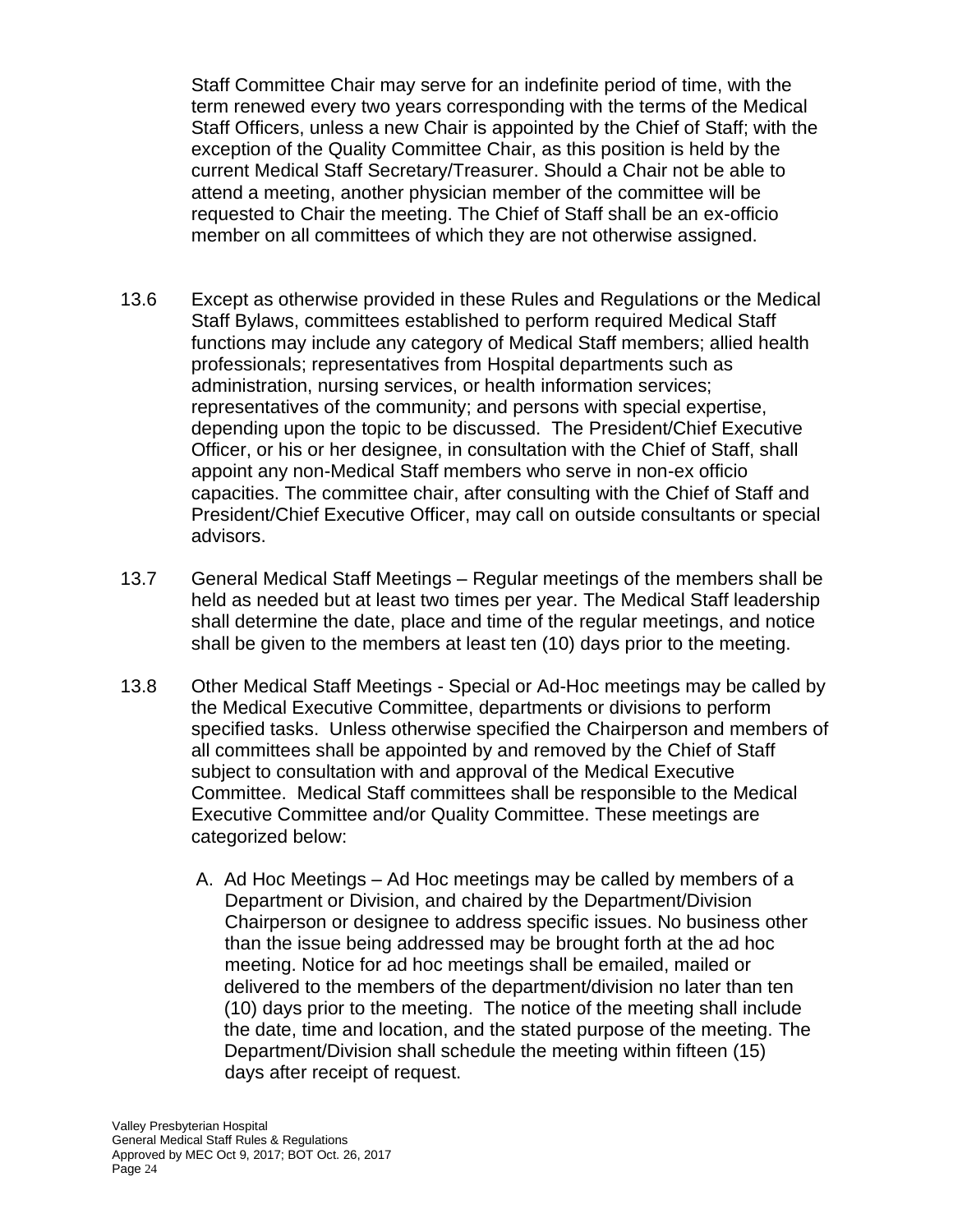- B. Special Meetings Special meetings of the Medical Staff may be called at any time by the Chief of Staff or the Medical Executive Committee, or shall be called by the Medical Executive Committee upon the submission of a petition requesting such a special meeting signed by twenty (20) percent of the Active Staff Medical Staff membership.
- C.The person(s) calling or requesting the special meeting shall state the purpose of such meeting in writing to the Chief of Staff. If the special meeting is called based on a petition, the petition shall clearly state the purpose of the meeting at the top of each signature page. If the purpose is not written at the top of each signature page, the pages missing the purpose will be considered null and void.

The Medical Executive Committee shall schedule the meeting within fifteen (15) days after receipt of such request.

No later than ten (10) days prior to the meeting, notice shall be mailed via email or US mail or delivered to the members of the Medical Staff. The notice of the meeting shall include date, time and place, and the stated purpose of the meeting. No business shall be transacted at any special meeting except that stated in the notice calling the meeting. If mailed, the notice of the meeting shall be deemed delivered when deposited, postage prepaid, in the United States mail addressed to each staff member at his address as it appears on the records of the Hospital.

13.9 Vacancies and/or Removals of Chairs or Members – If the Chair or any member of a committee ceases to be a member in good standing of the Medical Staff, suffers a loss or significant limitation of practice privileges or if any other good cause exists, that member may be removed by a majority vote of the Medical Executive Committee. Vacancies on any committee shall be filled in the same manner in which an original appointment to such committee is made.

## **RULE 14 MEDICAL STAFF COMMITTEES**

The Medical Staff Committees noted below are standing committees of the Medical Staff and shall meet all provisions as noted under Rule 13. The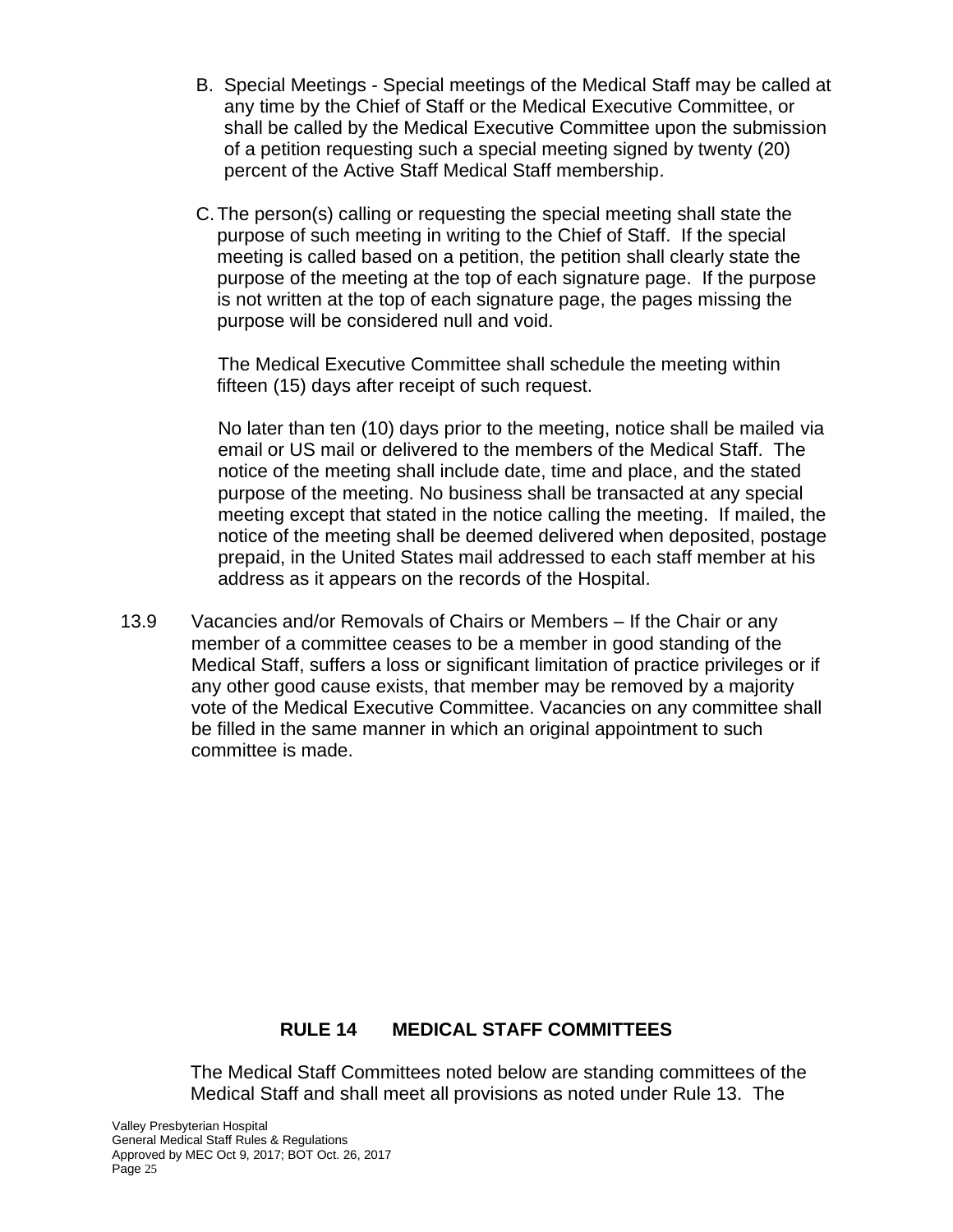following non-physician members have been granted voting rights by the Medical Executive Committee for the committees noted, shall a quorum not be present:

Sr. Vice President, Quality or Sr. Vice President/Chief Nursing Officer Infection Control Committee Utilization Management Committee Patient Safety Committee Interdisciplinary Practice Committee Bioethics Committee

Sr. Vice President, Quality Medical Record Committee

Sr. Vice President, Quality or Director of Pharmacy Pharmacy and Therapeutics Committee

**Sr. Vice President, Quality** Quality Committee

- 14.1 Standing Committees of the Medical Staff are:
	- 14.1.1 Bioethics Committee
		- 14.1.1a Palliative Care Subcommittee
	- 14.1.2 Bylaws Committee
	- 14.1.3 Credentials Committee
	- 14.1.4 Infection Prevention Committee
	- 14.1.5 Intensive Care Unit (ICU) Committee
	- 14.1.6 Interdisciplinary Practice (IDP) Committee
	- 14.1.7 Medical Education Committee
	- 14.1.8 Medical Informatics Committee
	- 14.1.9 Medical Record Committee
	- 14.1.10 Multidisciplinary Peer Review Committee
	- 14.1.11 Patient Safety Committee
	- 14.1.12 Pharmacy and Therapeutics Committee
		- 14.1.12a Medication Safety Subcommittee
	- 14.1.13 Physician Well-Being Committee
	- 14.1.14 Quality Committee
	- 14.1.15 Utilization Management Committee

# 14.1.1 Bioethics Committee

Composition – The Bioethics Committee shall consist of a culturally diverse multidisciplinary team, including representation by physicians, nurses, social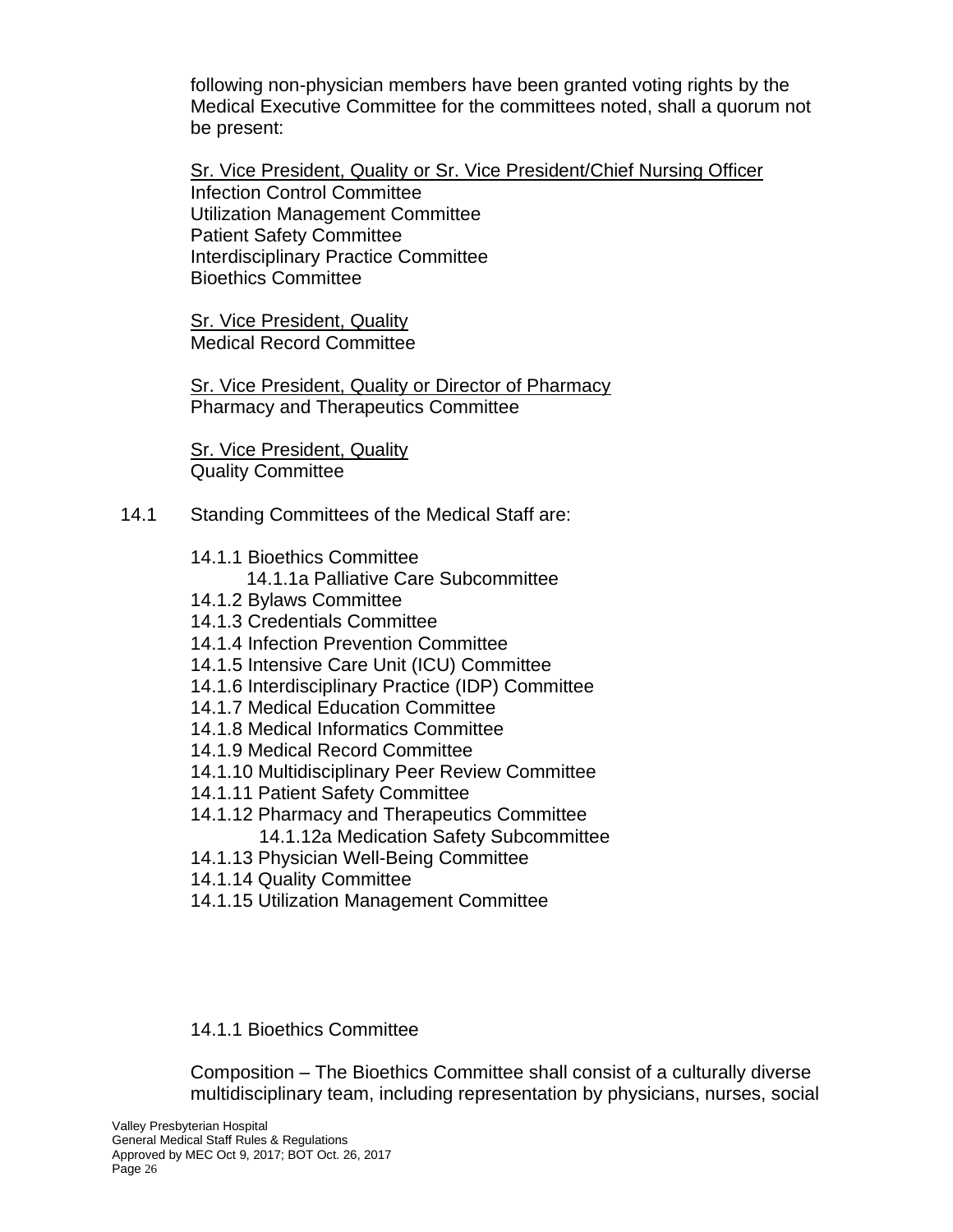workers, administration, community, legal and clergy. The members of the committee shall be sufficiently qualified through experience, expertise and diversity of its members, to address ethical and proposed research activities. In addition to possessing the professional competence necessary to review specific ethical issues and research activities, the Bioethics Committee shall be able to ascertain the acceptability of proposed research in terms of institutional commitments and regulations, applicable law, and standards of professional conduct and practice. The Bioethics Committee shall therefore include persons knowledgeable in these areas. If the Bioethics Committee regularly reviews research that involves a vulnerable category of subjects, such as children, prisoners, pregnant women, or handicapped or mentally disabled persons, consideration shall be given to the inclusion of one or more individuals who are knowledgeable about and experienced in working with these subjects.

Duties – The Bioethics Committee serves as an advisory committee on issues pertaining to bioethics, including making recommendations to practitioners, patients and families, in the best interest of the patient. The Bioethics Committee acts as mediator in consultations with concerned parties to facilitate communication and aid in conflict resolution, as well as to provide education of Hospital staff on bioethical issues.

Frequency of Meetings – The Bioethics Committee shall meet as often as necessary and/or when Bioethics Consultations are requested, but at least annually. It shall maintain a record of all activities and report to the Medical Executive Committee.

## 14.1.1a Palliative Care Subcommittee

Composition – The Palliative Care Subcommittee shall consist of at least three (3) physician members of the medical staff including at least one physician with extensive experience in palliative care, as well as a representative from Social Services, a representative from Nursing, and the Vice President of Quality.

Duties – The Palliative Care Subcommittee shall be a subcommittee of the Bioethics Committee and will work collaboratively with physicians, nurses and patient's family members to address the physical, emotional, social and spiritual needs of patients; and seek to improve the quality of life for persons with a life-threatening/terminal illness. The subcommittee shall provide the best possible options for continuum of care for patients including hospice and/or sub-acute facilities. It will participate in Bioethics consultations to assist in determining the best care possible for patients who have no decision making capabilities and/or there is family conflict with decision making.

Frequency of meetings – The Palliative Care Subcommittee shall meet as often as necessary, but not less than quarterly. It shall maintain a record of all activities and report to the Bioethics Committee.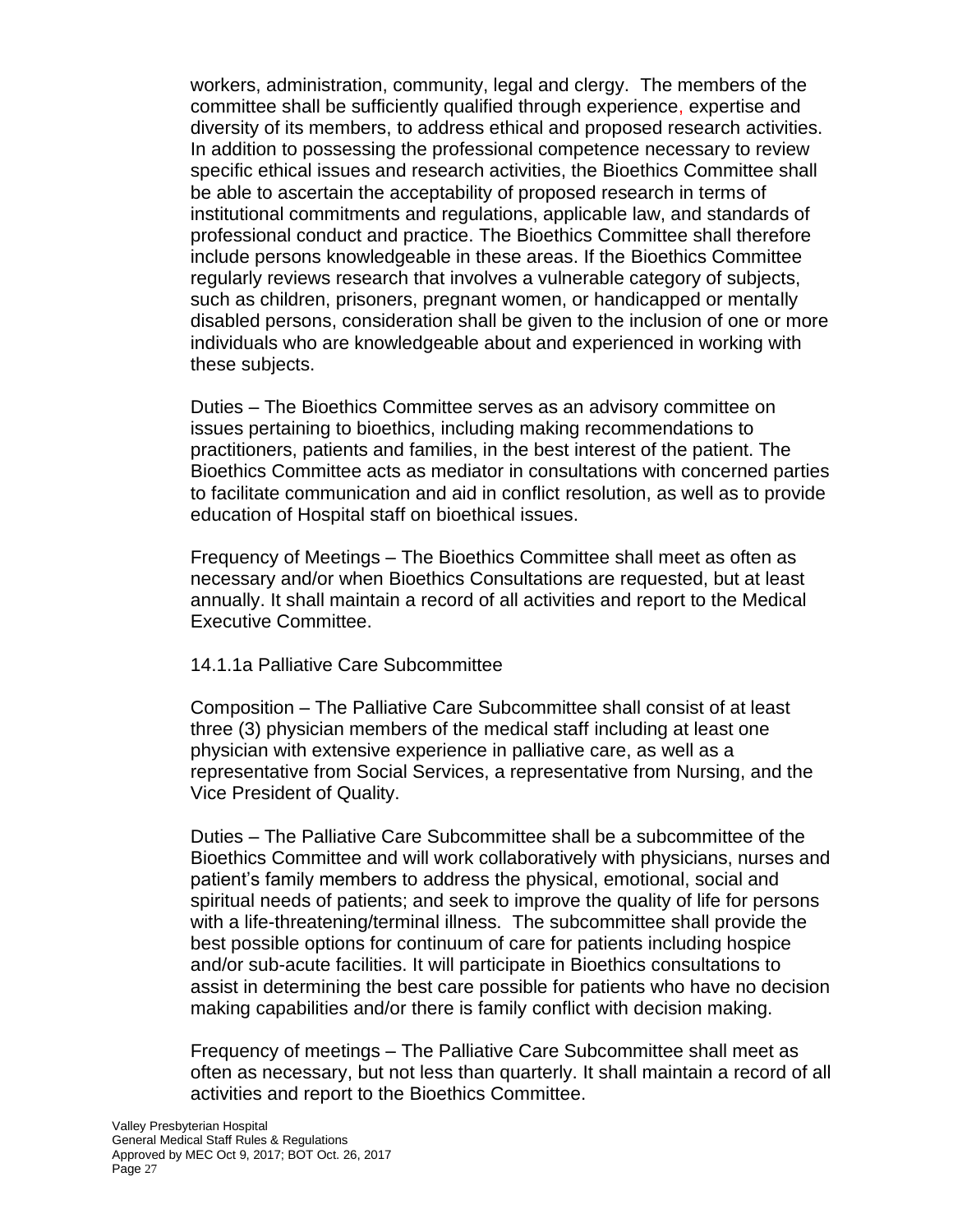## 14.1.2 Bylaws Committee

Composition – The Bylaws Committee shall consist of at least four (4) members of the Medical Staff, including the Chief of Staff, the Secretary/Treasurer of the Medical Staff. The Senior Vice President for Quality and the Medical Staff Director shall be ex-officio members without vote. The Chairperson shall be appointed by the Chief of Staff.

Duties - The duties and responsibilities of the Bylaws Committee shall be to:

- A. Conduct a biennial review of the Medical Staff Bylaws, Rules and Regulations.
- B. Submit recommendations to the Medical Executive Committee for changes in these documents as necessary to reflect current Medical Staff practices.

Frequency of Meetings - The Bylaws Committee shall meet as often as necessary but at least annually; and, shall maintain a permanent written record of its proceedings and actions. The Bylaws Committee shall report its activities and recommendations to the Medical Executive Committee.

## 14.1.3 Credentials Committee

Composition – The Credentials Committee shall consist of Active Staff members of the Medical Staff selected in such a manner so as to ensure, insofar as feasible, representation from each of the major clinical specialties; each of the Clinical Department chairs or their designee, the Chief of Staff or designee, and the Hospital President/Chief Executive Officer or Sr. Vice President of Quality, as ex-officio member.

The Credentials Committee Chairperson may enlist ad-hoc participation by the appropriate Clinical Department or Clinical Division Chairperson as appropriate.

Duties - The duties of the Credentials Committee shall be to:

- A. Review and evaluate the qualifications of each practitioner applying for initial appointment, reappointment or modification of clinical privileges;
- B. Submit required reports and information to the Medical Executive Committee regarding the qualifications of each practitioner applying for membership or particular clinical privileges including recommendations with respect to appointment, membership category, department affiliation, clinical privileges, proctoring and any imposed special conditions;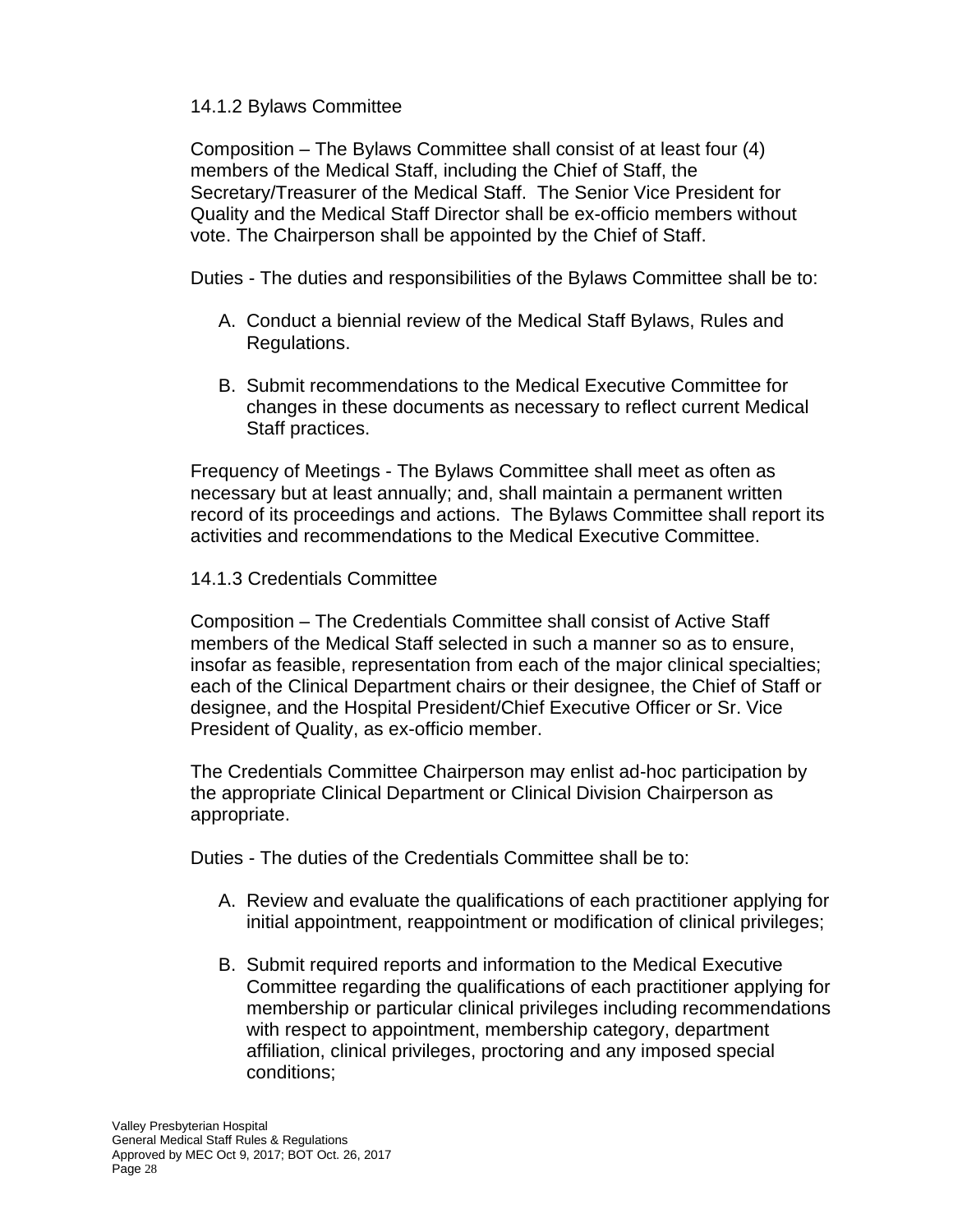- C. Investigate, review and report on matters referred by the Chief of Staff, Medical Executive Committee or Department Chairpersons regarding the qualifications, conduct, professional character or competence of any applicant or Medical Staff Members;
- D. Assist the Medical Staff departments and Medical Executive Committee in the evaluation of new technologies and the development credentialing criteria for the granting of new clinical privileges when applicable;
- E. Assist the Medical Staff departments and Medical Executive Committee in the development of credentialing criteria for procedures which are performed by more than one clinical discipline,
- F. Develop and implement, with Medical Executive Committee approval, credentialing policy and procedure and,
- G. Submit periodic reports to the Medical Executive Committee on its activities and the status of pending applications.

Frequency of Meetings - The Credentials Committee shall meet as often as necessary but at least every two (2) months, and maintain a permanent written record of its proceedings and actions. The Credentials Committee shall report to the Medical Executive Committee.

## 14.1.4 Infection Prevention Committee

Composition - The Infection Prevention Committee shall consist of at least five (5) members, including Medical Staff representatives from the clinical departments of Medicine, Surgery, Obstetrics and Gynecology, Pediatrics and Pathology. Non-voting members shall include a representative from each of the following areas: Nursing Services, Administration, and an individual employed in a surveillance or epidemiological capacity. The Committee may include non-voting consultants in microbiology and nonvoting representatives from other relevant Hospital services.

Duties The duties of the Infection Prevention Committee shall include:

- A. Developing of a Hospital-wide infection control program and maintaining surveillance over the program;
- B. Developing a system for reporting, identifying and analyzing the incidence and cause of nosocomial infections, including assignment of responsibility for the ongoing collection and analytic review of such data, and follow-up activities;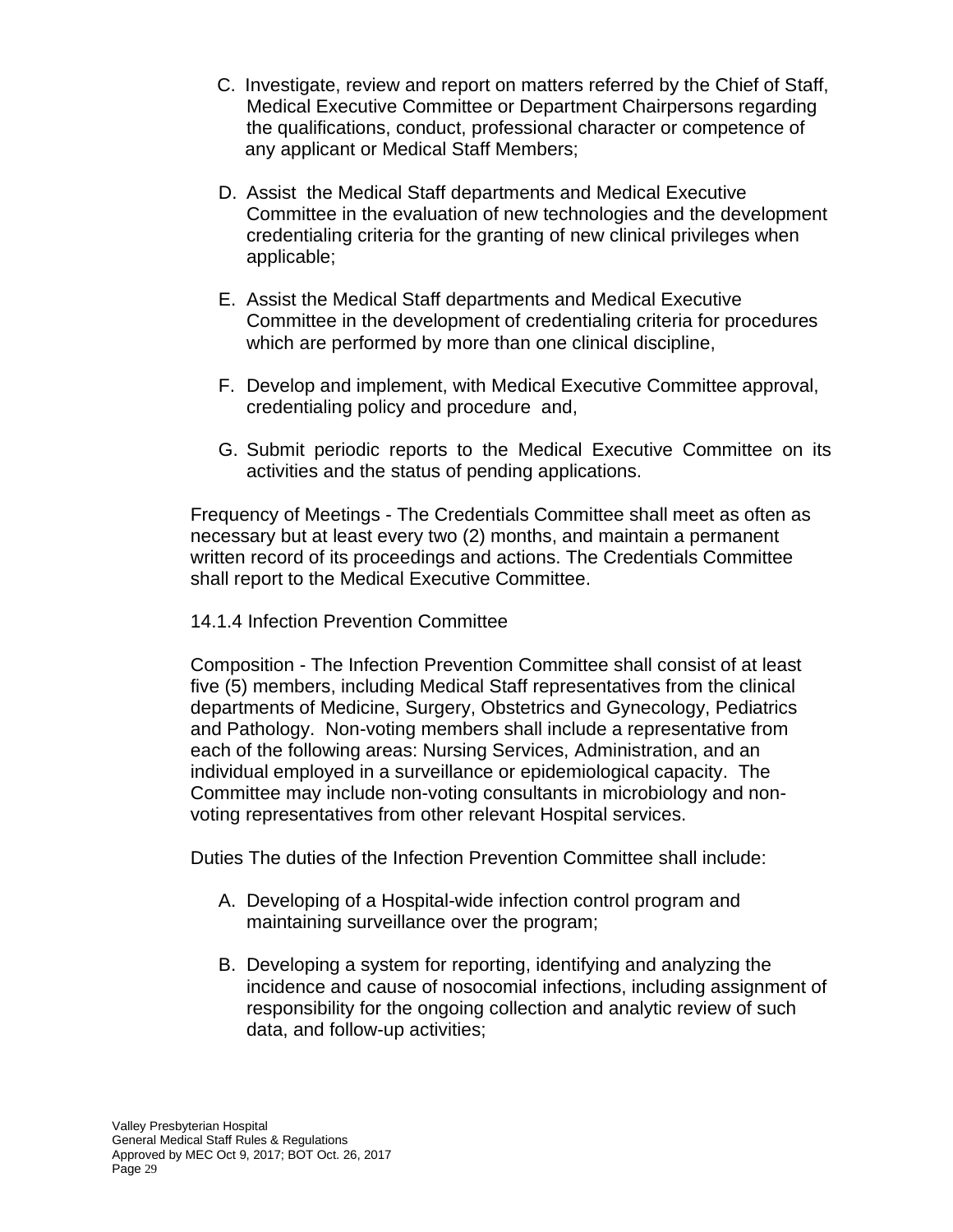- C. Developing and implementing a preventive and corrective program designed to minimize infection hazards, including establishing, reviewing and evaluating aseptic, isolation and sanitation techniques;
- D. Developing written policies defining special indications for isolation requirements;
- E. Coordinating action on findings from the Medical Staff's review of the clinical use of antibiotics;
- F. Acting upon recommendations related to infection prevention and control received from the chief of staff, the Medical Executive Committee, departments and other committees;
- G. Reviewing sensitivities of organisms specific to the facility, and
- H. Reporting to relevant Hospital staff, Medical Staff administration and required external agencies any nosocomial and community acquired infections of epidemiological significance.

Frequency of Meetings - The Infection Prevention Committee shall meet as often as necessary, but not less than quarterly. It shall maintain a record of its proceedings and shall submit reports of its activities and recommendations to the Medical Executive Committee.

## 14.1.5 Intensive Care Unit (ICU) Committee

Composition - The ICU Committee Chair shall be appointed by the Chief of Staff. This committee shall include chairs of the major clinical departments or their designees plus the nursing supervisor of the intensive and coronary care units, and the Senior Vice President for Quality, as ex-officio member.

Duties shall include but may not be limited to:

- A. Evaluate the quality of patient care within the unit(s);
- B. Assess unit operations; clinical and support services
- C. Assess equipment needs.

Frequency of Meetings The ICU/CCU Committee shall meet as often as necessary, but at least twice per year and report to the Medical Executive Committee.

14.1.6 Interdisciplinary Practice (IDP) Committee

Composition - The Interdisciplinary Practice (IDP) Committee shall consist of at least two members of the Medical Staff, an equal number of nursing staff,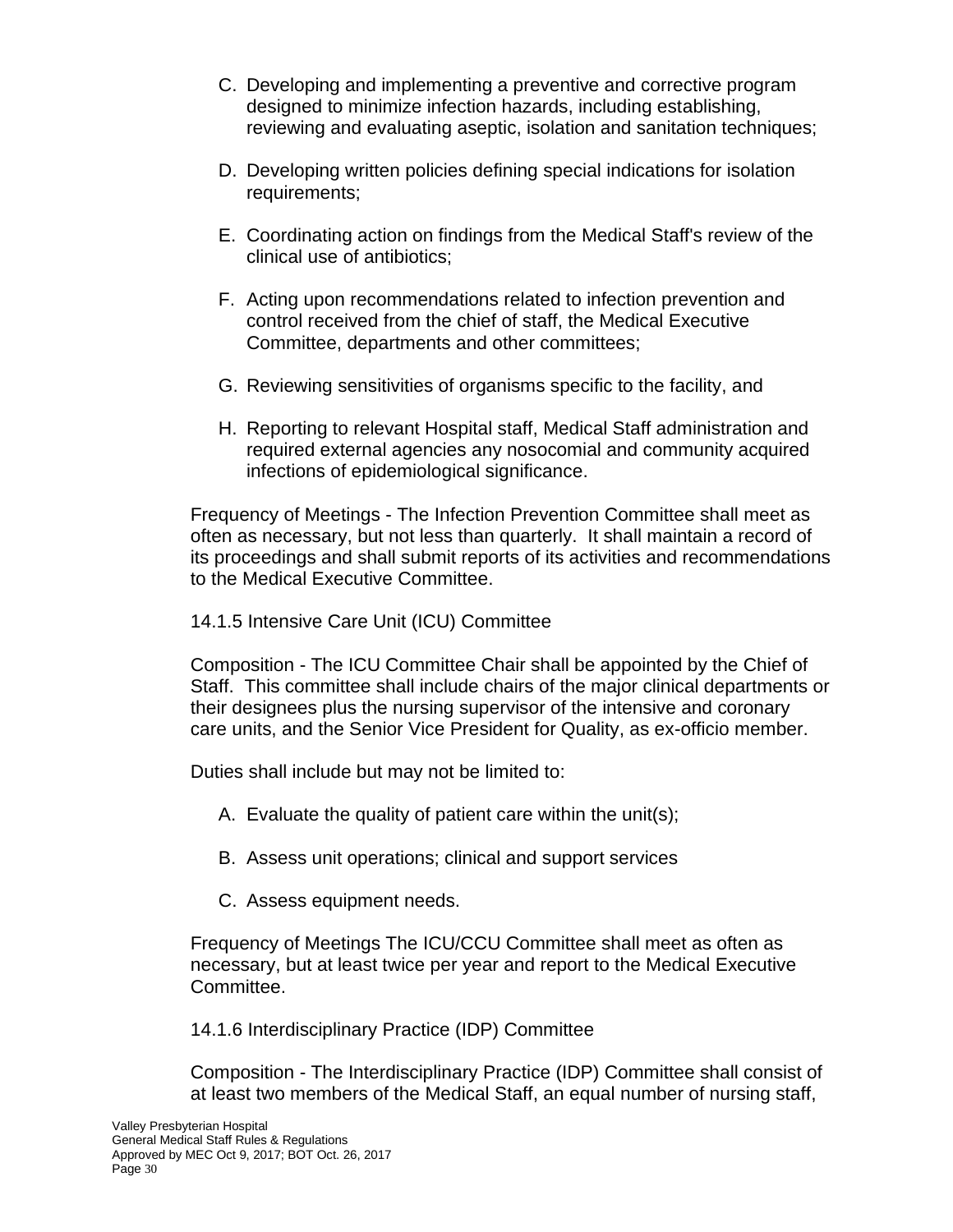the Sr. VP, Quality, the Sr. VP and Chief Nursing Officer, as well as ad hoc members, as needed.

Duties – The IDP Committee duties are to evaluate and make recommendations regarding the need for, and appropriateness of, Hospital services performed by members of the Allied Health Professional Staff and/or to review and evaluate any standardized procedures for the nursing or other ancillary staff, such as respiratory therapists who request to perform duties outside of their scope of practice.

Frequency of Meetings - The Interdisciplinary Practice Committee shall meet as often as necessary, but at least two times per year.

14.1.7 Medical Education Committee

Composition – The Medical Education Committee shall consist of physician members and other healthcare professionals whose number shall be appropriate to the size of the Hospital and the amount of program activities produced annually. The composition shall include Committee members who shall serve staggered two year terms in order to assure continuity. The physician chair of the Continuing Medical Education Committee shall be appointed by the Chief of Staff.

Duties The Continuing Medical Education Committee shall plan, implement, coordinate and promote ongoing special clinical and scientific programs for the Medical Staff and perform the following duties:

- A. Identify the educational needs of the Medical Staff;
- B. Formulate clear statements of objectives for each program;
- C. Assess the effectiveness of each program;
- D. Choose appropriate teaching methods and knowledgeable faculty for each program; and
- E. Documenting staff attendance at each program.
- F. Assist in developing processes to assure optimal patient care and contribute to the continuing education of each practitioner;
- G. Establish liaison with the quality improvement program of each department in order to be apprised of problem areas in patient care, which may be addressed by a specific continuing medical education activity;
- H. Maintain close liaison with other Hospital Medical Staff and committees concerned with patient care;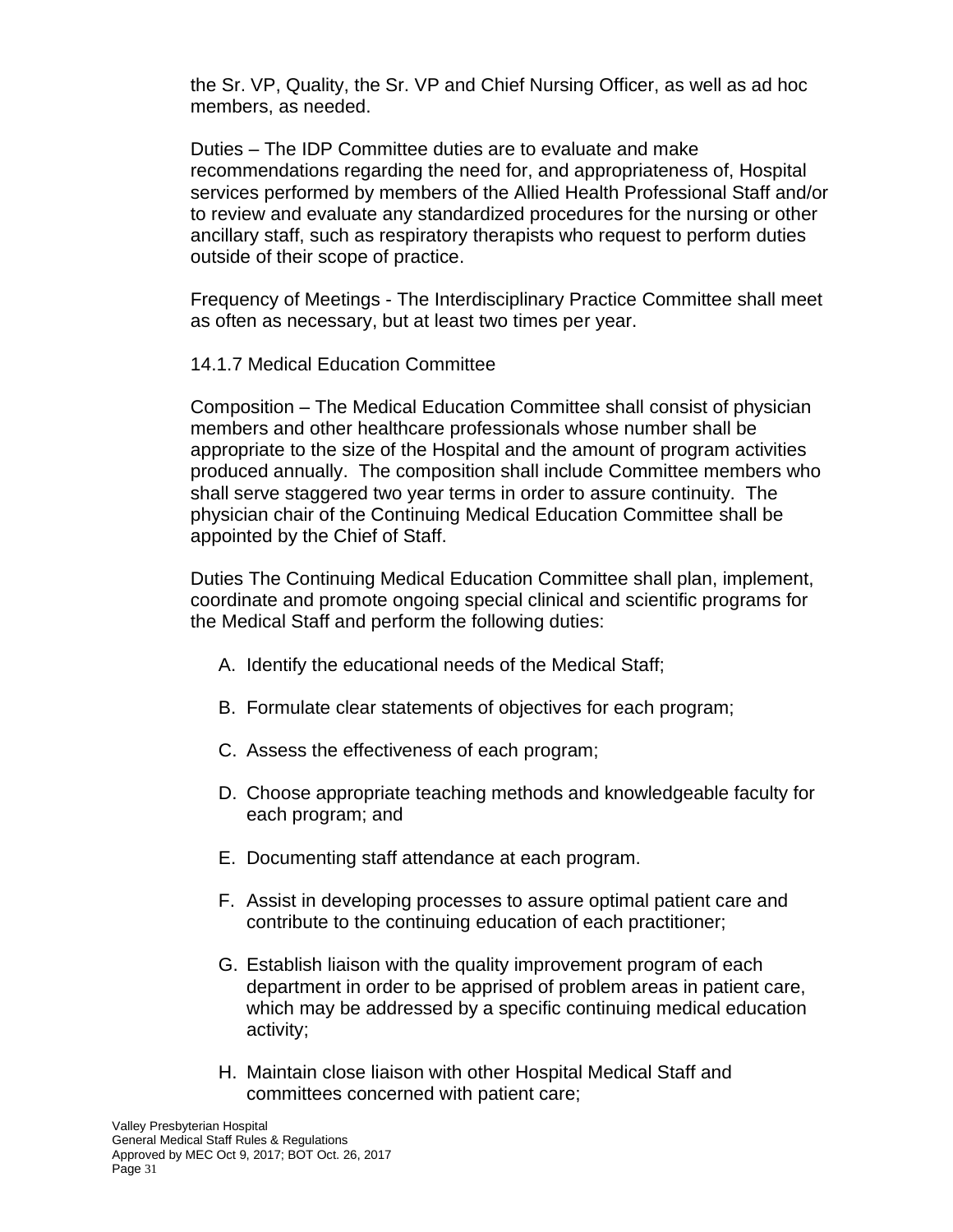- I. Advise the Medical Executive Committee and administration of the financial needs of the medical education program by the submission of a annual proposed educational budget;
- J. Address cultural and linguistic competence issues as required by California Assembly Bill (AB) 1195 (Cultural & Linguistic Competency);
- K. Implement procedures to monitor physicians' increased competence, improved performance and to measure for optimum patient care outcomes; and,
- L. Ensure that the contents of presentations will be based on scientific methods generally accepted by the medical community. Data will be objectively selected from peer-reviewed literature and will be presented in an unbiased manner. Internal outcomes data can be utilized to substantiate a need for education on a particular subject or process.

Frequency of Meetings - The Medical Education Committee shall meet every other month, but not less than quarterly and maintain a permanent record of its proceedings and actions. The Committee shall report substantive issues to the Medical Executive Committee.

## 14.1.8 Medical Informatics Committee

Composition - The Medical Informatics Committee shall be composed of a core team of practitioners including, but not limited to the Medical Informatics physician lead and physician representation from the Departments of Internal Medicine, Surgery, Obstetrics and Gynecology, and Emergency Department, a physician representative from the Clinical Documentation Improvement (CDI) Project, as an adjunct member, and members of the Hospital Administration team, such as the Chief Information Officer and any other administrative members, as deemed necessary. The composition of this committee may include the Medical Staff Chief of Staff and the Chief Executive Officer or his/her designee, as ex-officio members.

Duties – The role of the Medical Informatics Committee is to represent all physicians and clinicians in improving patient are by:

- A. Enhancing patient safety (i.e., reduction of Adverse Drug Events (ADE's)
- B. Enhancing physician satisfaction (i.e., through automating clinical decision support, streamlining the care process, improving physician communication effectiveness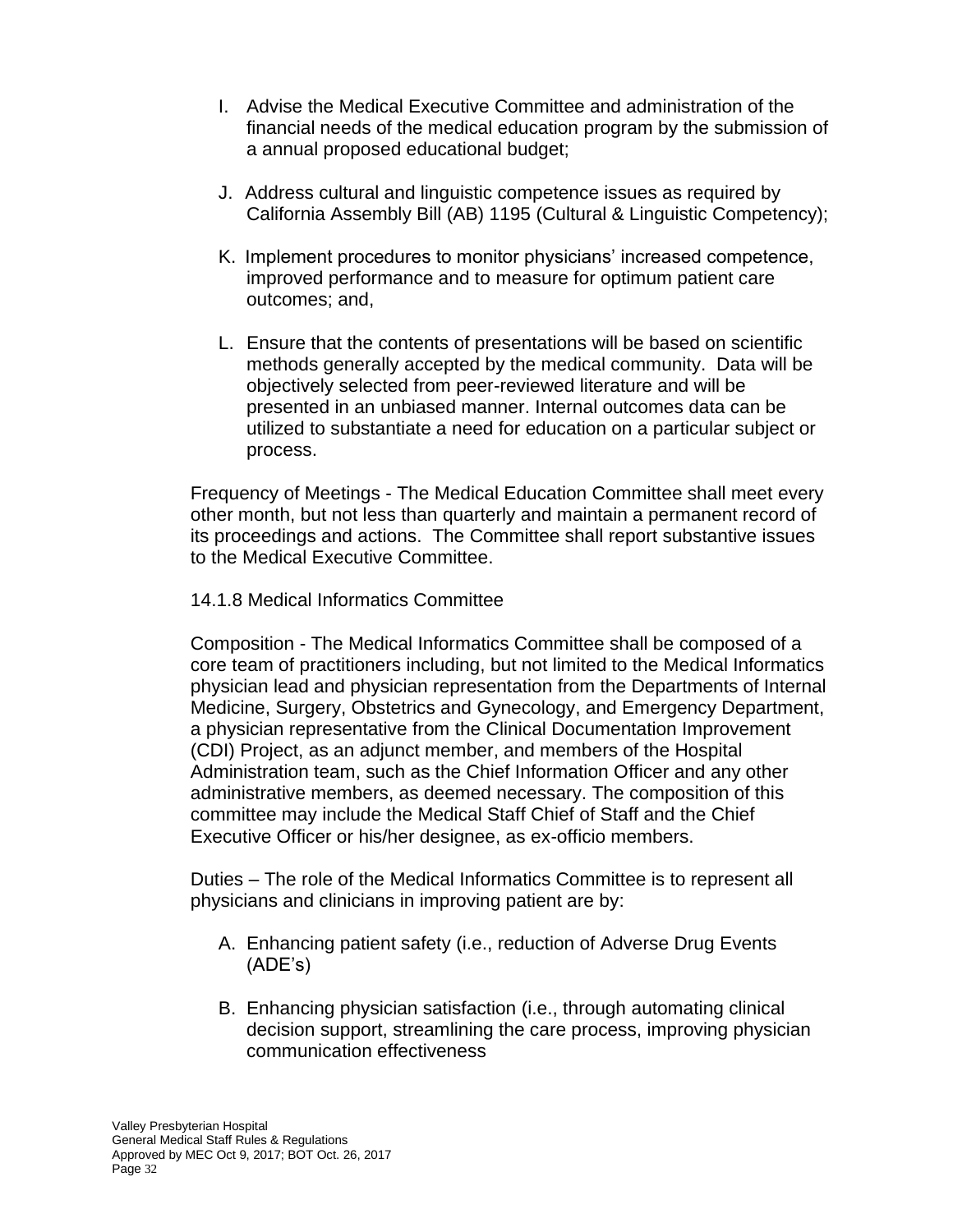- C. Improving physician time and efficiencies supported by technology (i.e., eliminate time looking for paper chart)
- D. Increasing the impact of patient care quality and efficiency (i.e., outcomes, treatment regimens)
- E. Increasing physician adoption of technology (i.e., use of computerized physician order entry (CPOE))
- F. Representing physician viewpoint and perspective in information technology decisions to be made by the Hospital.

Frequency of Meetings - The Medical Informatics Committee shall meet at least quarterly. The committee shall maintain a permanent record of its proceedings and activities and report to the Medical Executive Committee.

## 14.1.9 Medical Record Committee

Composition - The Medical Records Committee shall consist of the physician Chair, physician representation from the Emergency, Medicine, Surgery, Obstetrics/Gynecology and Pediatrics Departments, the Health Information Management Director, the Senior Vice President for Quality, and the Chief Nursing Officer.

Duties - The duties of the Medical Records Committee shall include:

- A. Review and make recommendations for Medical Staff and Hospital policies, rules and regulations relating to medical records, including completion, forms and formats, filing, storage, destruction, availability and methods of enforcement;
- B. Maintain a record of all actions taken and submit periodic reports to the Quality Committee concerning medical records practices in the Hospital.

Frequency of Meetings – The Medical Records Committee shall meet as often as necessary, but at least quarterly. It shall maintain a permanent record of its proceedings and activities, and shall report to the Medical Executive Committee.

14.1.10 Multidisciplinary Peer Review Committee (MDPR)

Composition – The Multidisciplinary Peer Review Committee shall consist of the Chair or Vice Chair of each major clinical department/division, the Sr. Vice President for Quality, the Director of Quality, and the Chief Nursing Officer. The Chair of the committee shall be appointed by the Chief of Staff.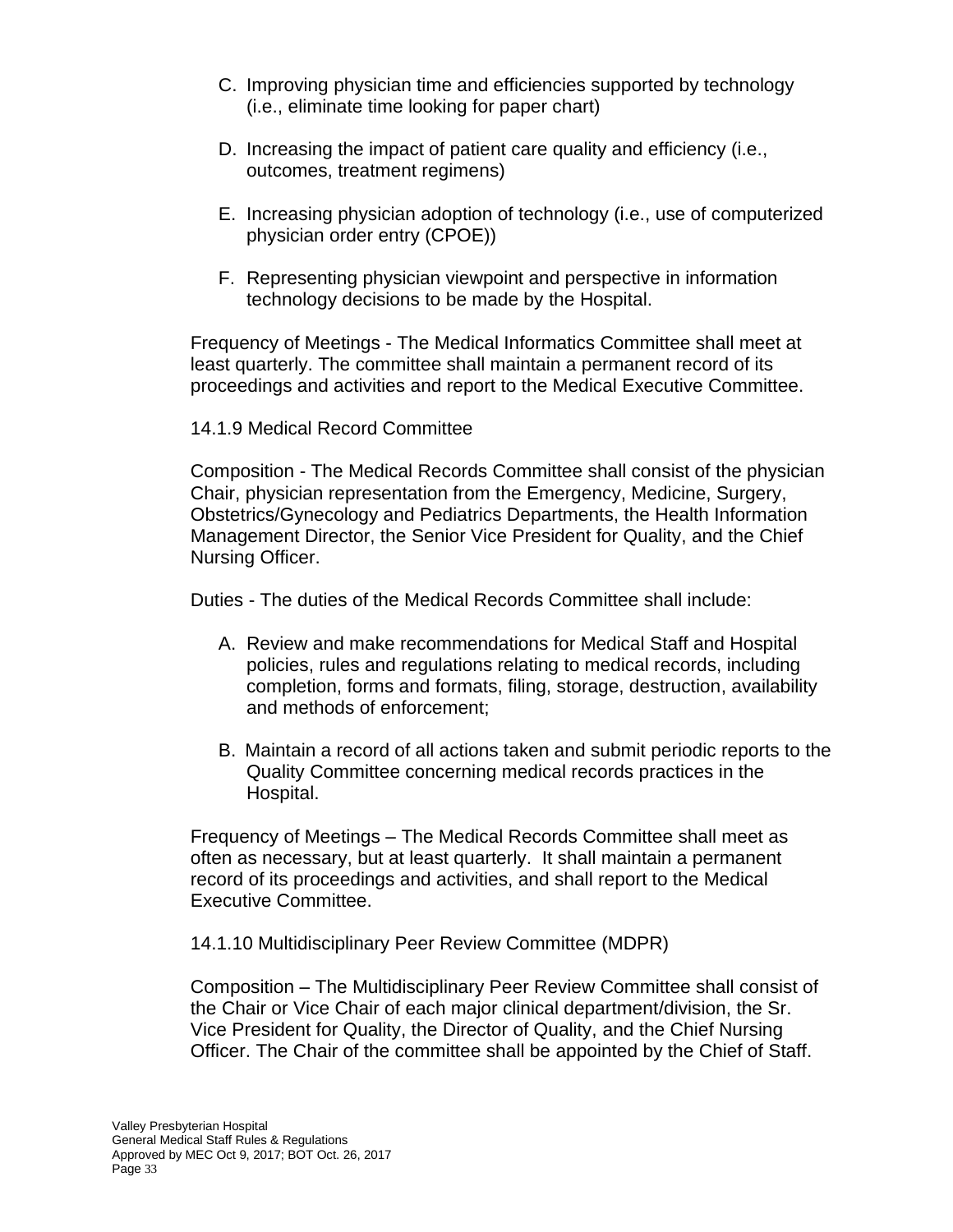Duties – The MDPR Committee will review all cases that have been scored by the respective Department/Division. The committee shall have available, the actions of all cases that have been reviewed by the Department/Division. The duties of the MDPR Committee include but are not limited to the following:

- A. Review all peer review cases after cases have been reviewed by individual departments/divisions.
- B. Determine if conflict of interest exists when a member of the Medical Staff requested to perform peer review cannot render an unbiased opinion.
- C. Validate that the score determined for each case is appropriate.

Frequency of Meetings – The MDPR Committee shall meet as often as necessary, but not less than quarterly, and maintain a permanent written record of its proceedings and actions. The MDPR Committee shall report to the Medical Executive Committee.

## 14.1.11 Patient Safety Committee

Composition – The Patient Safety Committee shall be composed of a multidisciplinary team representing the patient safety teams that are responsible for key priorities that VPH has identified as high risk, high volume and/or problem prone. The committee members include the physician Chair, the Senior Vice President for Quality, the Quality Director, the Chief Nursing Officer, the Nursing Directors from the Medical, Surgical, Intensive Care and Telemetry units, and the Team Leaders for the Code Blue/Rapid Response Team, Falls Team, Medication Reconciliation Team, Restraints Team, Sepsis Team and Skin Integrity Team.

Duties – The committee oversees the organization-wide patient safety activities and patient safety teams by fostering a culture that promotes a commitment to continually improve patient safety and the quality of patient care and services, providing guidance and support for the patient safety efforts and reports to the Quality Committee. Manages the flow of information from the patient safety teams to ensure appropriate and timely follow-up of quality improvement projects, assesses and prioritizes patient safety projects, monitors and evaluates the progress of patient safety teams and assigns patient safety activities to the appropriate cross-functional team.

Frequency of Meetings – The Patient Safety Committee shall meet as often as necessary, but at least quarterly, and maintain a permanent written record of its proceedings and actions. The Patient Safety Committee shall report to the Quality Committee.

14.1.12 Pharmacy and Therapeutics Committee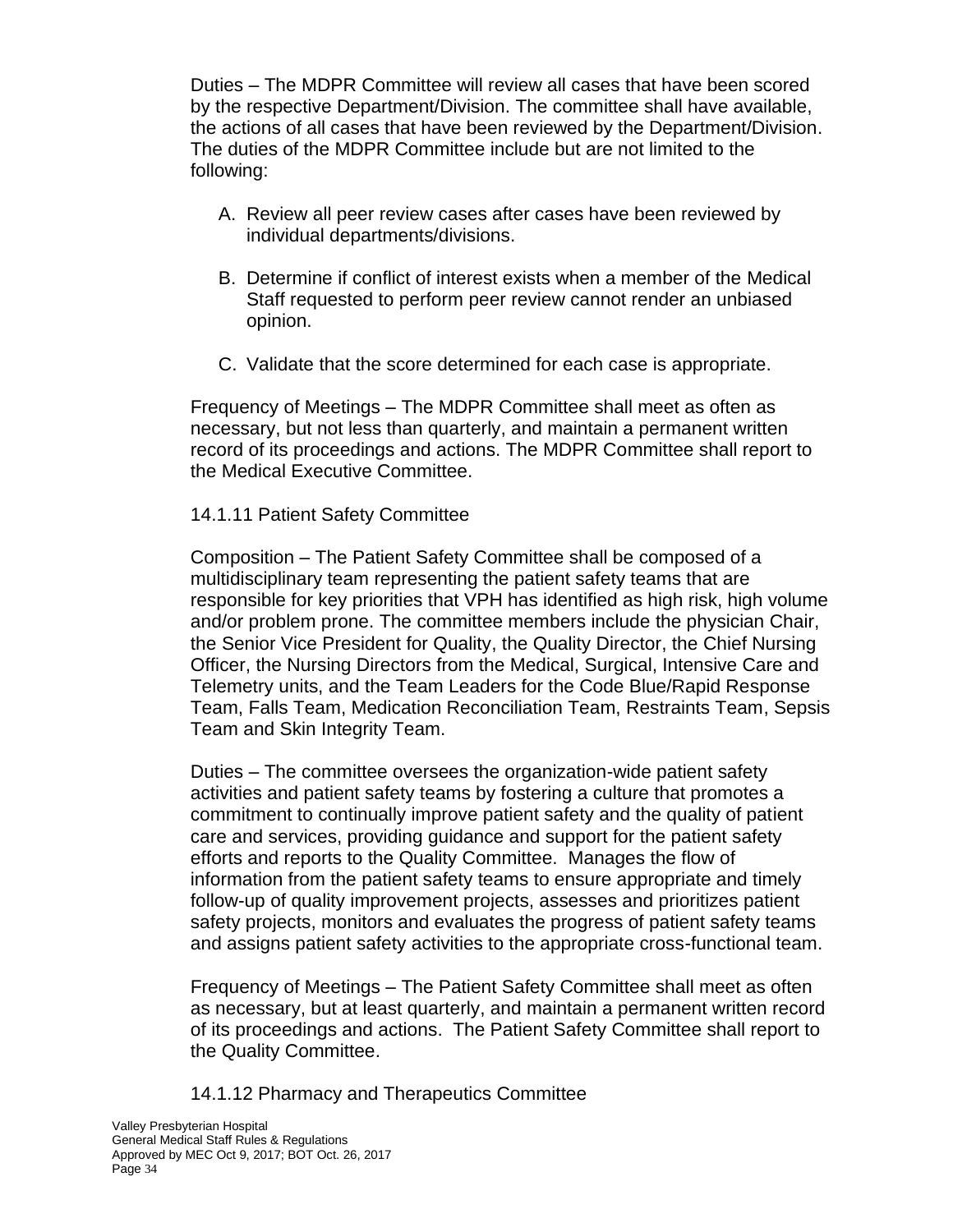Composition - The Pharmacy and Therapeutics Committee shall be an interdisciplinary committee of the Medical Staff and shall consist of at least five (5) members of the Medical Staff representing the range of Medical Staff clinical departments. Hospital representatives include a voting representative from the pharmaceutical service and a non-voting representative from the nursing service and a non-voting representative from Administration. The Committee shall be chaired by a member of the Medical Staff appointed by the Chief of Staff.

Duties - The duties of the Pharmacy and Therapeutics Committee are to:

- A. Evaluate and improve the quality and safety of patient care provided to patients related to medication usage and nutritional care;
- B. Develop, implement, assess, and improve appropriate quality control and performance improvement measures for medication usage and nutrition care;
- C. Review and recommend to the Medical Executive Committee, relevant policy, procedures, and protocols that may be necessary for the operation of medication usage and nutritional care programs;
- D. Establish a process for the annual review and revision of the drug formulary to include:
	- development and implementation of an assessment process for the introduction of new medications; and
	- implementation of a therapeutic interchange program;
- E. Review significant adverse drug reactions;
- F. Review aggregate data relevant to medication errors;
- G. Oversee clinical care related to the nutritional needs of patients; and
- H. Establish standards concerning the use and control of investigational drugs and of research in the use of recognized drugs.

Frequency of Meetings – The Pharmacy and Therapeutics Committee shall meet as often as necessary, but at least quarterly, and maintain a permanent written record of its proceedings and actions. The Pharmacy and Therapeutics Committee shall report to the Medical Executive Committee at least quarterly.

14.1.12a Medication Safety Subcommittee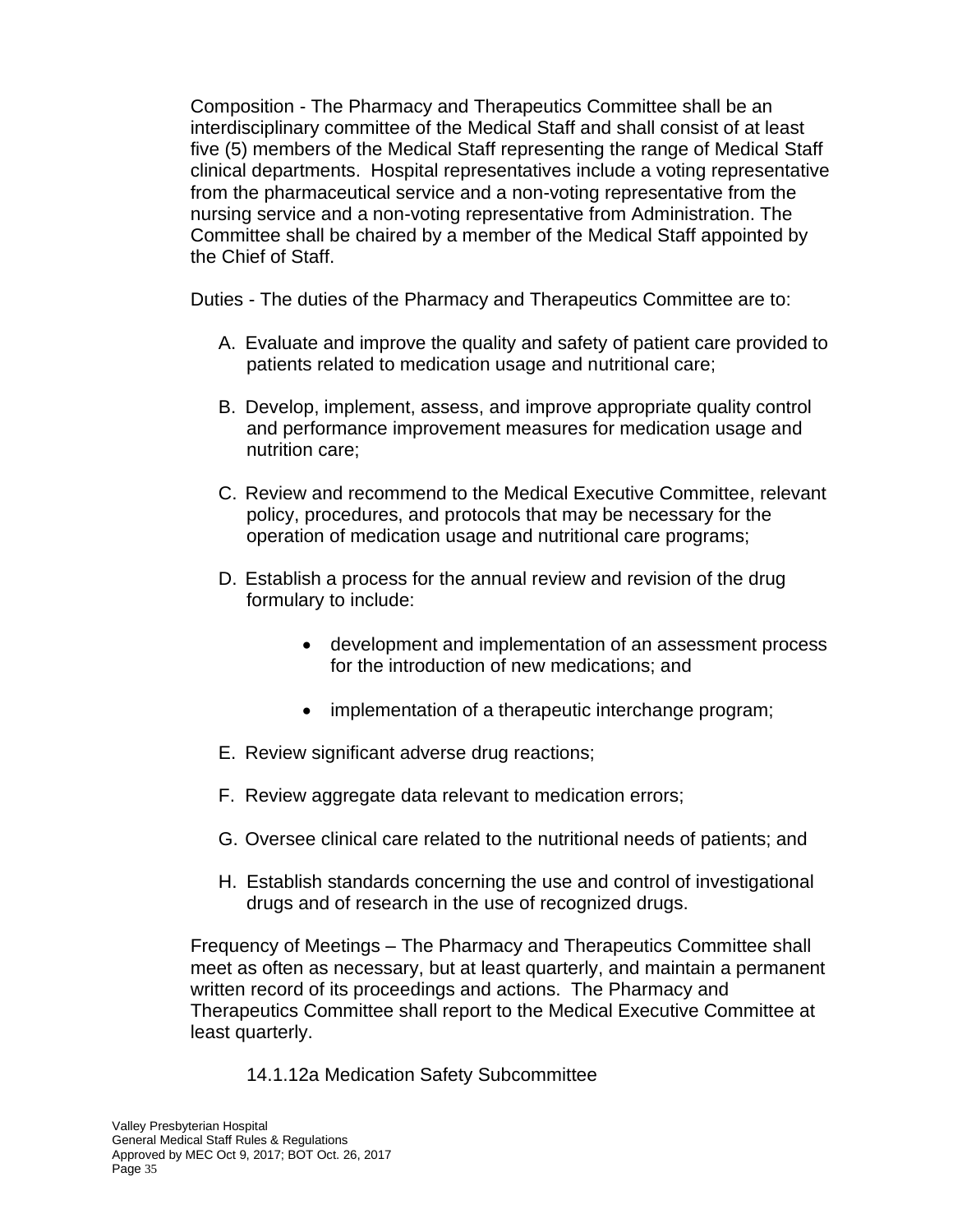Composition – The Medication Safety Committee is composed of a multidisciplinary team that includes the pharmacy Chair, the physician Chair of the Pharmacy and Therapeutics Committee, the Senior Vice President for Quality, the Pharmacy Director, the Quality Director, the Sr. VP and Chief Nursing Officer, and representation from Nursing Directors. The committee is chaired by a Pharmacist with direct reporting to the Chair of the Pharmacy and Therapeutics Committee.

Duties – The committee is responsible for data aggregation, review, analysis, and development of action plans related to medication errors, in a proactive and retrospective approach. The committee functions to evaluate, assess, identify deficiencies, and develop methods to address the 11 procedures and systems associated with medication errors, which include: Prescribing, Prescription Order Communication, Product Labeling, Product Packaging and Nomenclature, Compounding, Dispensing, Distribution, Administration, Education, Monitoring, and Use.

Frequency of Meetings - The Medication Safety Committee shall meet as often as necessary, but at least quarterly, and maintain a permanent written record of its proceedings and actions. The Medication Safety Committee shall report to the Pharmacy and Therapeutics Committee.

## 14.1.13 Physician Well-Being Committee

Composition – The Physician Well-Being Committee shall consist of a physician chairperson appointed by the Chief of Staff. Two (2) additional members shall be selected by the Chair with the approval of the Chief of Staff. The majority of the members shall be physicians. Committee members shall serve two (2) year terms and may be reappointed.

Members shall be selected from the Active Staff category who express a special interest in the Committee's function and are not otherwise engaged in the peer review or corrective action processes of the Medical Staff. The President/Chief Executive Officer is not a member of this Committee but will be advised of Committee activities on a regular basis by the Chief of Staff.

Duties - The Physician Well-Being Committee shall not have any disciplinary function with respect to a practitioner's staff membership or privileges and shall not be responsible for any investigation leading to disciplinary action against staff membership or privileges. The Committee, however, shall have the ability to make recommendations to the Medical Executive Committee for actions and/or investigations whose appropriateness the Committee believes the Executive Committee should be advised.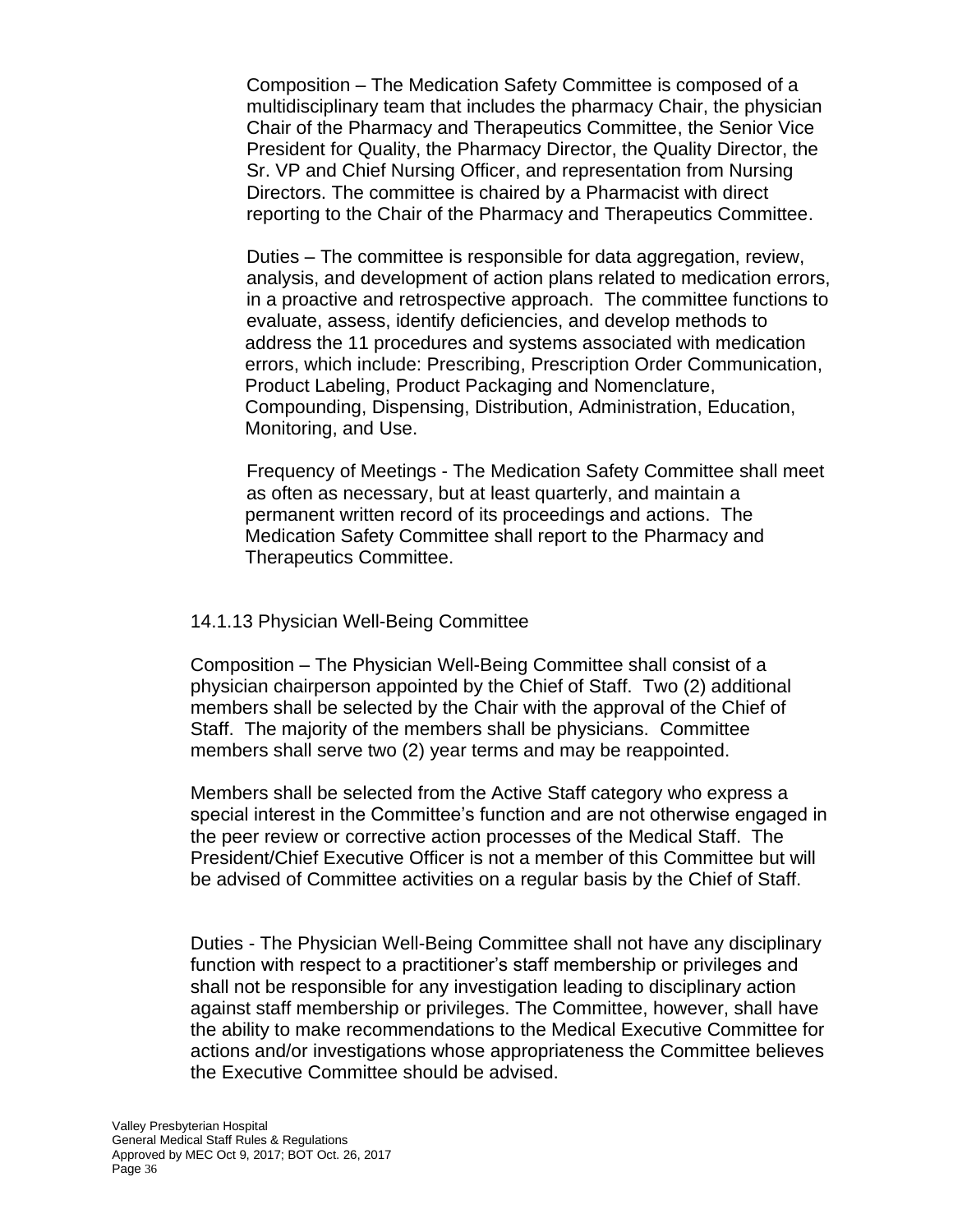The Physician Well-Being Committee shall perform the following duties:

- A. Provide education about practitioner health, addressing prevention of physical, psychiatric, or emotional illness;
- B. Facilitate confidential diagnosis, treatment, and rehabilitation of Medical Staff members who suffer from potentially impairing conditions;
- C. Aid the staff member in regaining or retaining optimal professional function consistent with the protection of patients;
- D. Educate the Medical Staff and other organizational staff about illness and impairment recognition issues specific to health care practitioners;
- E. Allow for self-referral by Medical Staff members and referral by other organizational staff;
- F. Referral of affected members to appropriate professional internal or external resources for diagnosis and treatment of physical, emotional, or drug dependency related conditions;
- G. Maintain the confidentiality of the member seeking referral or referred for assistance except as limited by law, ethical obligation, or when the safety of a patient is threatened;
- H. Receive referrals for consideration from members of the Medical Staff, Board of Directors, Administration, other Hospital personnel and other community and regulatory sources and evaluate the credibility of any referral, complaint, allegation, or concern received while maintaining the confidentiality of the referring party.
- I. Evaluate the credibility of any complaint, allegation, or concern regarding the physical or emotional health of a member of the Medical Staff;
- J. Monitor impaired members during programs of treatment and rehabilitation. Failure to meet terms and conditions of treatment and rehabilitation in its entirety or any portion thereof, will result in the Physician Well-Being Committee reporting to the Medical Executive Committee the practitioner's failure to cooperate and recommend for the Medical Executive Committee to enact suspension and initiate termination if appropriate.
- K. Monitor compliance with any mandatory drug treatment programs.
- L. Report to the appropriate internal or external authorities when required by law, or the safety of a patient or staff is threatened.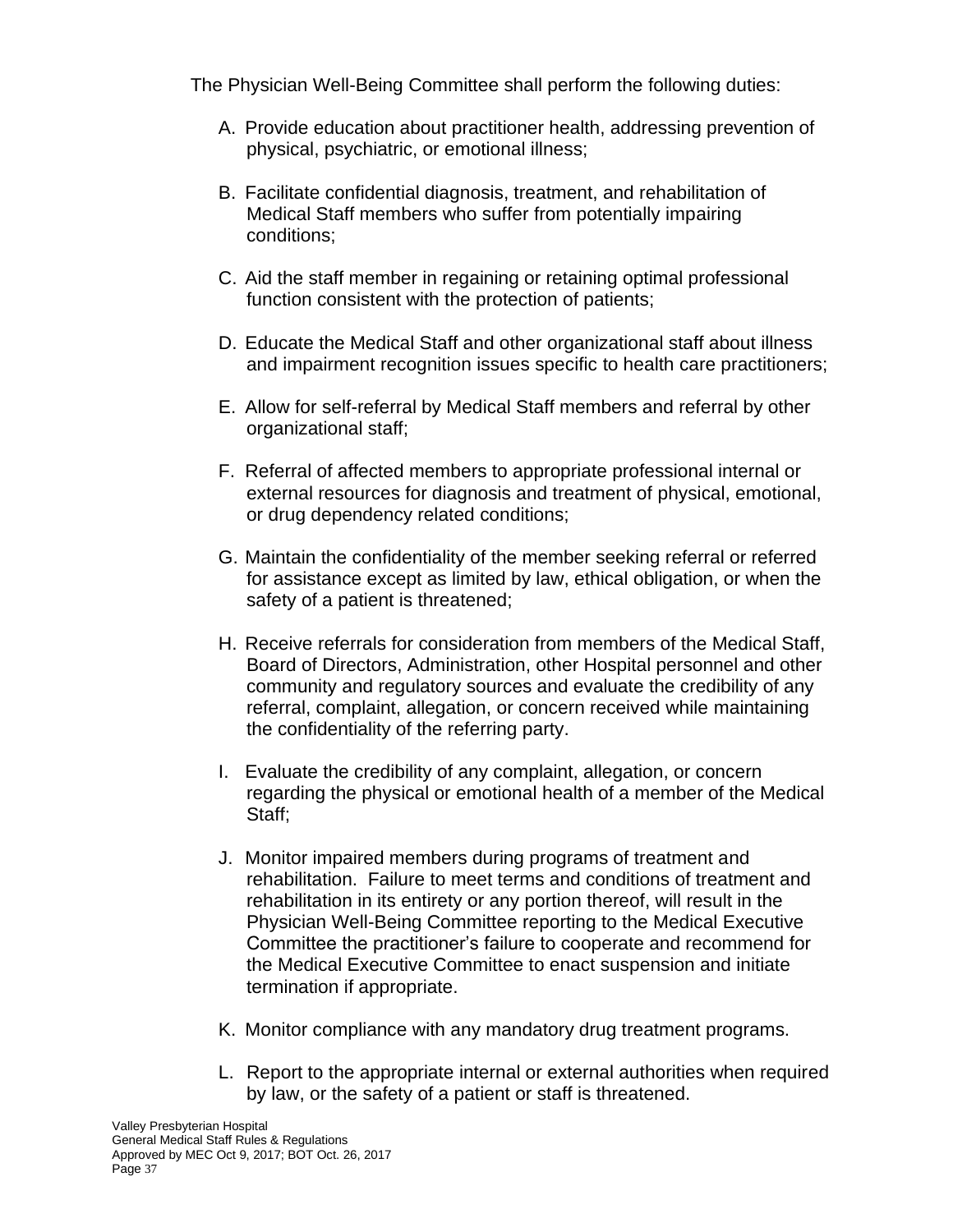Frequency of Meetings - The Physician Well-Being Committee shall meet as often as necessary and maintain a permanent written record of its proceedings and actions. The Physician Well-Being Committee shall report to the Medical Executive Committee.

#### 14.1.14 Quality Committee

Composition - The Quality Committee shall be composed of the following voting members: the Medical Staff Secretary/Treasurer, who shall serve as the Committee's chairperson; the Director of the Pharmacy; the Director of Quality and Risk Management; the Infection Prevention Manager, the Chair of the Emergency Department; the Director of Case Management; the Director of Health Information Management; the Chair of the Patient Safety Committee; the Chief Nursing Officer; the Director of Infection Prevention; the Senior Vice-President for Quality; the Chair of Radiology; the Chief of Staff; the Chair of the Medical Records Committee; the President/Chief Executive Officer or his/her designee; the Hospital Compliance Officer; the Chief Information Officer or designee, representation from the Board of Directors; representation from the Environment of Care Committee and a representative from the community.

Duties – The Quality Committee has a central role in the initiation, performance and maintenance of the organization's performance improvement program. The fundamental responsibilities and duties of the Quality Committee shall be to set priorities for the organization's performance improvement activities

that are designed to improve patient care processes and outcomes including but not limited to:

-Annually assess organizational performance and report on the Patient Safety and Error Reduction Program;

-Identify opportunities for improvement;

-Prioritize continuous quality improvement team projects;

-Review the financial impact and budget of Continuous Quality Improvement team projects.

-Assure adequate allocation of resources for performance improvement;

-Develop performance improvement training programs for the committee and staff;

-Foster communication between the Medical Staff, departments, and Hospital services;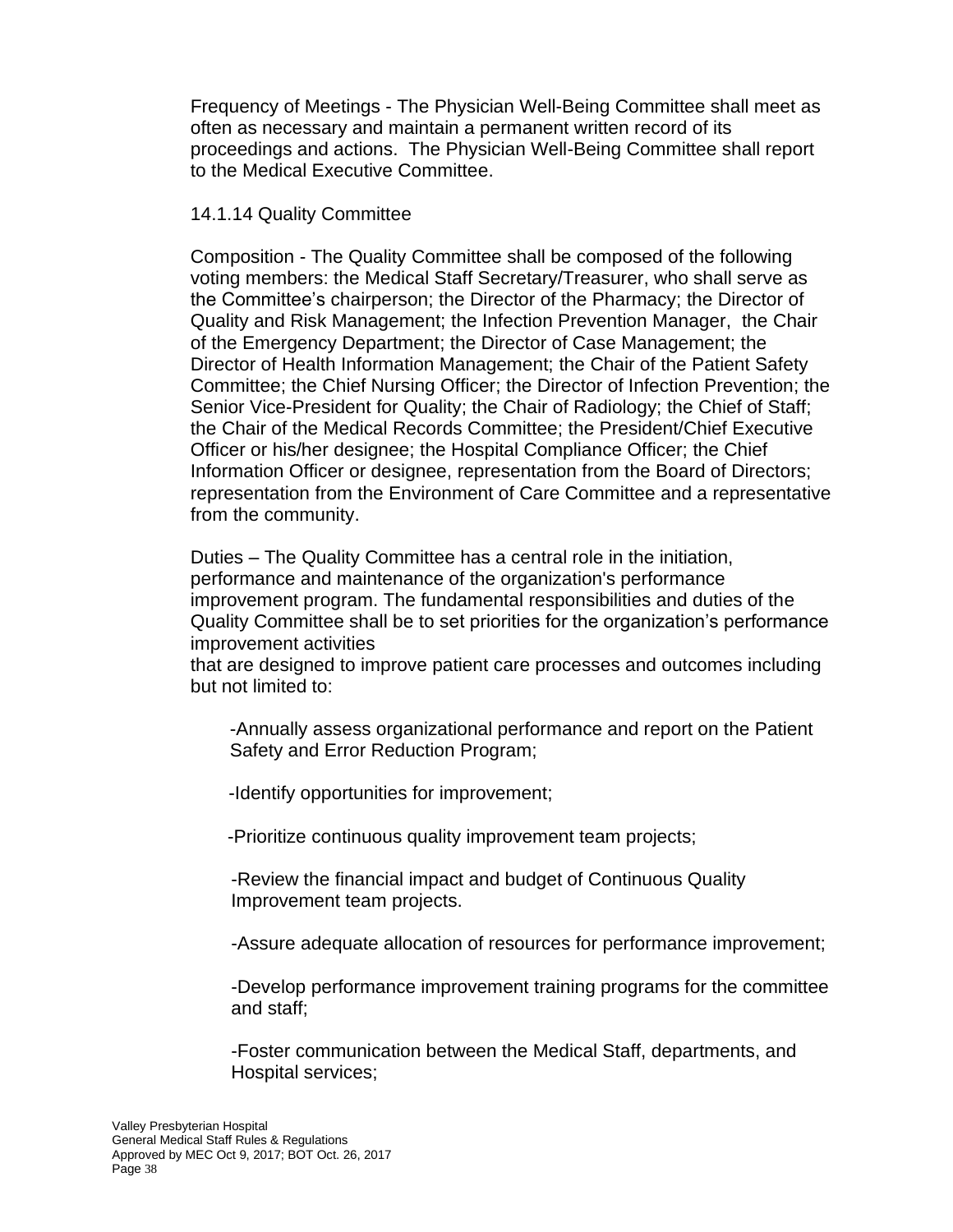-Coordinate all performance improvement activities;

-Assist the Board of Directors and Medical Staff in maintaining and implementing the Organization's mission, vision and guiding principles;

-Oversee the integration and appropriate reporting of all organizational performance improvement activities;

-Oversee the development of a plan, review aggregate data, and assess performance related to the NIAHO Accreditation Standards and ISO 9001 criteria for leadership and performance improvement;

-Oversee the quality control and performance improvement activities of the nursing and Hospital support services;

-Oversee the development and implementation of clinical practice guidelines;

-Develop programs to assess the satisfaction of staff, patients and other important customers;

-Serve as a forum for discussion of administrative and financial issues that have impact on patient care services;

-Plan and facilitate design of patient care services that are appropriate to the scope and level of care required by the community and patient population served; and

-Oversee programs to assure compliance with NIAHO Standards and Federal or State regulations.

Frequency of Meetings – The Quality Committee shall meet as often as necessary, but not less than ten (10) times per year. The Quality Committee shall submit regular written reports to the Medical Executive Committee and to the Board of Directors.

#### 14.1.15 Utilization Management Committee

Composition - The Utilization Management Committee shall consist of the utilization review physician advisors, the Senior Vice President for Quality, the Director of Case Management, the Chief Nursing Officer, nursing representation from the Medical/Surgical, Acute Care, Telemetry, and Acute Rehabilitation patient care units. The Chair of the committee shall be appointed by the Chief of Staff.

Duties – The duties of the Utilization Management Committee shall include: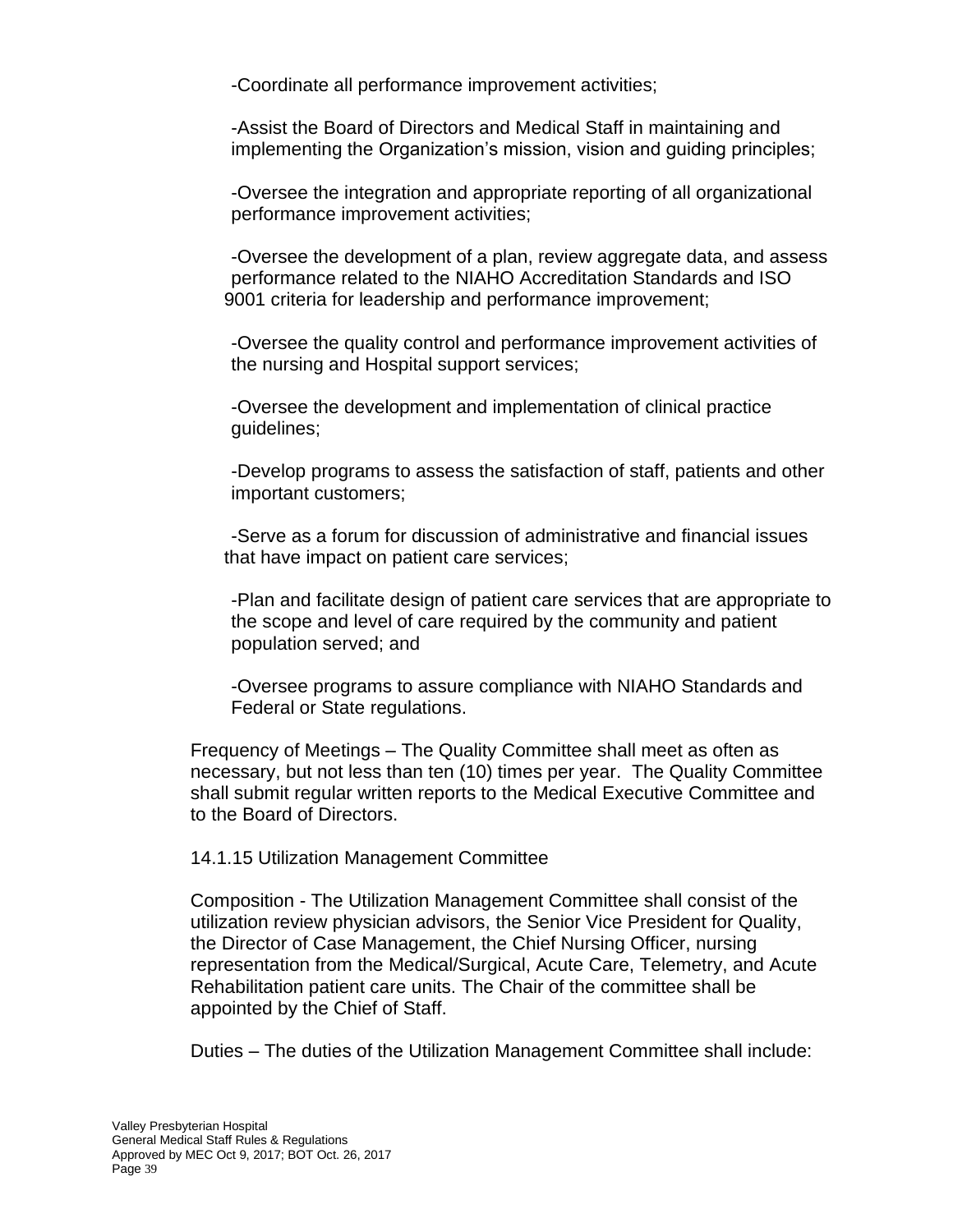- A. Conducting concurrent and retrospective utilization management review designed to evaluate the appropriateness of admissions to the Hospital, length of stay, discharge process, use of medical and Hospital services and related factors which may contribute to the effective utilization of services. The committee shall communicate the results of its monitoring and other pertinent data to the Quality Committee and shall make recommendations for the utilization of resources and appropriate level of care commensurate with patient care and safety;
- B. Establishing a utilization management plan which shall be approved by the Quality Committee, Medical Executive Committee and Board of Directors; and
- C. Obtaining, reviewing, and evaluating information and statistical data obtained or generated by the Hospital's Case Management Department.

Frequency of Meetings - The Utilization Management Committee shall meet as often as necessary at the call of its chair, but at least quarterly. It shall maintain a record of its findings, proceedings and actions, and shall make a monthly report of its activities and recommendations to the Quality Committee.

## **RULE 15 MEDICAL STAFF CLINICAL DEPARTMENT MEETINGS**

15.1 There are six (6) Medical Staff Departments and three (3) Divisions, as follows:

> Emergency Medicine Department Medicine Department Cardiology Division Radiology Division Obstetrics and Gynecology Department Pathology Department Pediatrics Department Surgery Department Anesthesiology Division

15.2 All Medical Staff Departments/Divisions shall meet as often as necessary, but not less than quarterly. Attendance requirements are noted under Rule 13.

Department and Division meetings shall consist of a General Session and an Executive Session. The General Session meetings will have standing agenda reports from select departments that provide statistics, updates and/or policies and procedures that relate to the respective department/division.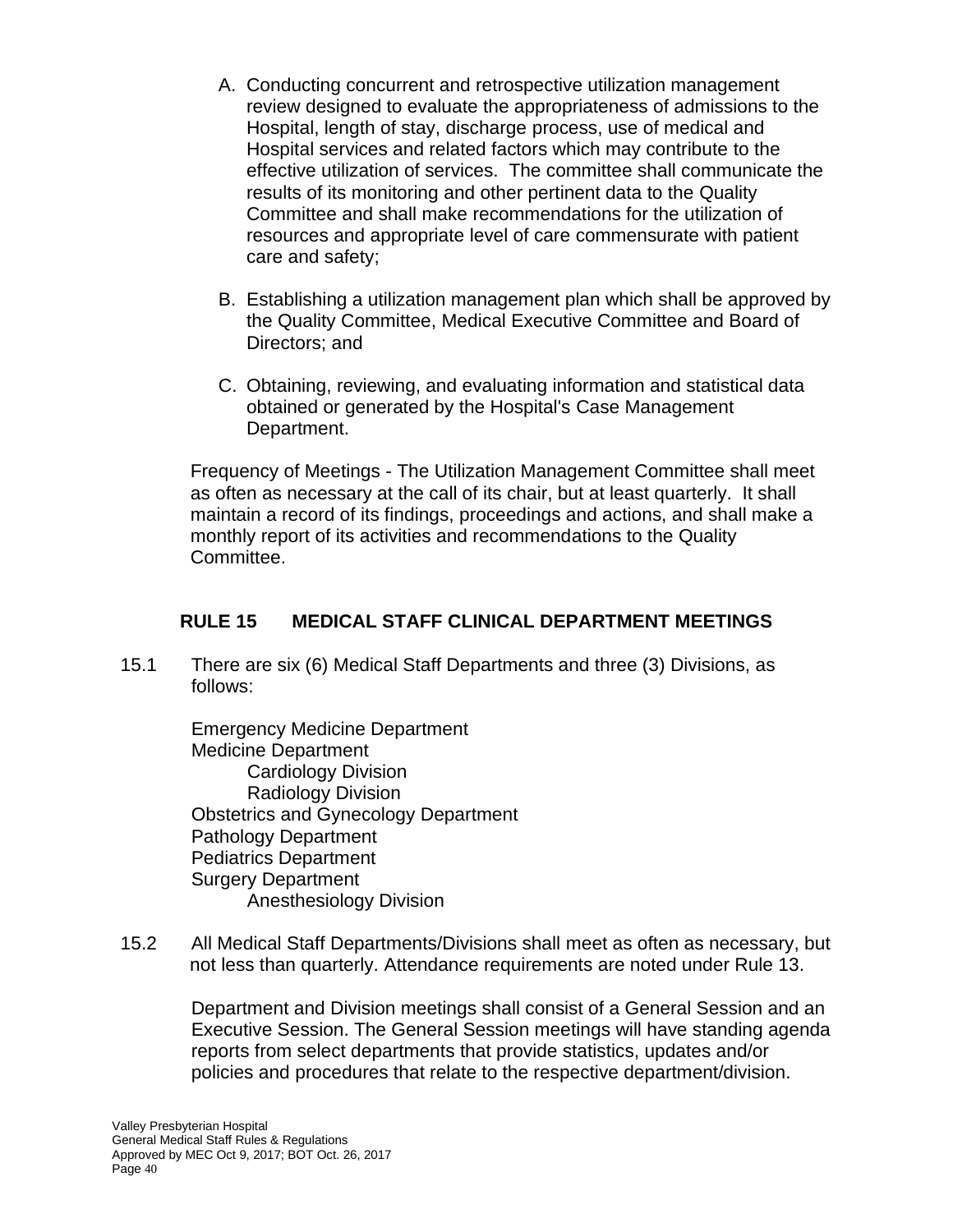Any new business agenda items must be approved by the Chair of the Department or Division prior to being added to the agenda.

The Executive Session meetings will consist only of the Department/Division Medical Staff members, the Hospital Director of the respective Department/Division, the Sr. VP of Quality, the Director of Quality, a Quality Coordinator, and the Sr. VP and Chief Nursing Officer. The Chief of Staff and/or President/Chief Executive Officer are ex-officio members. The Executive Session agenda will have standing agenda items such as the Credentials Report and Peer Review Report. Any new business agenda items must be approved by the Chair of the Department/Division prior to being added to the agenda.

# **RULE 16 ADOPTION AND AMENDMENT TO RULES AND REGULATIONS**

- 16.1 The Medical Executive Committee shall adopt such General Rules and Regulations as may be necessary for the proper conduct of its work as outlined in the Medical Staff Bylaws. Amendments to the Medical Staff General Rules and Regulations shall be made by the Medical Staff Executive Committee and shall become effective after approval by the Board of Directors.
- 16.2 The General Rules and Regulations shall be reviewed and revised, if necessary, once every two years**,** and more often as required, to reflect the actual practices of the Medical Staff.